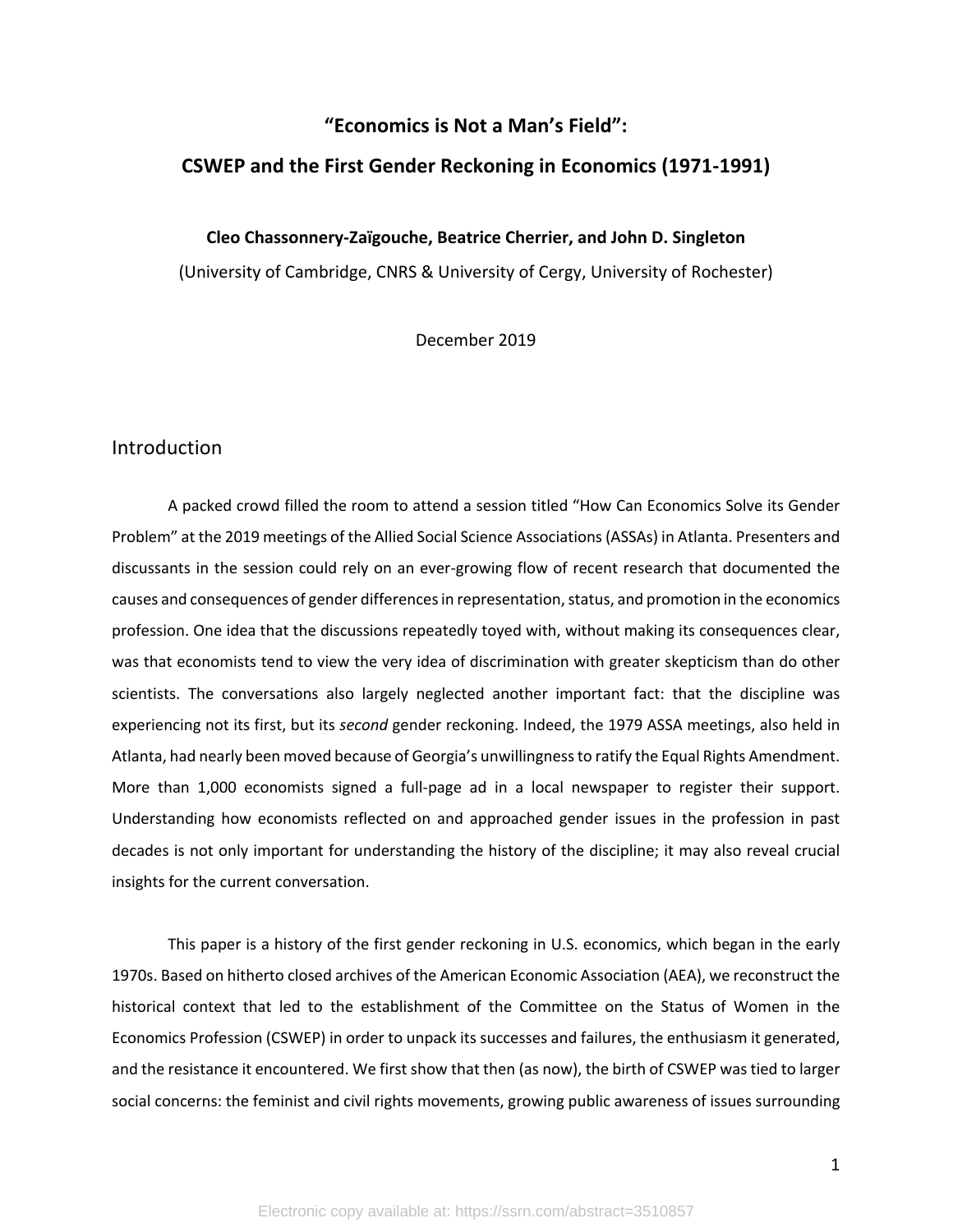discrimination and inequality, and the shifting legal context that drew many scientific societies and institutions toward such a reckoning. The economics profession was a late comer in responding to these changes. CSWEP pursued initiatives similarly undertaken by other disciplines, such as the creation of a roster of women economists and an annual comprehensive survey of the profession, and supported reforms aimed at increasing transparency of the job market for new Ph.Ds.

The narrative then turns to how economists' particular approach to understanding social phenomena influenced views within the profession regarding gender disparities. Economists both *study* and *experience* discrimination, which led economists to view the status of women in the profession through the lens of economic analysis. In this way, the status of women in economics was tied to emerging debates within labor economics and arguments regarding CSWEP were frequently filtered by competing perspectives on the structure and efficiency of labor markets. For economists persuaded by the tastebased view of discrimination elaborated by Gary Becker, interventionist policies such as affirmative action and quotas would prove harmful to efficiency. At the same time, other economists sought to develop economic frameworks explicitly accounting for the role of information, such as Arrow's articulation of statistical discrimination, where suboptimal outcomes, such as under-investment in human capital, may arise in equilibrium. Yet other economists developed institutionalist and radical theories of how the structures of labor markets diadvantaged minorities. Thus, from the outset, CSWEP's mission was strongly linked to professional interest in and understanding of the status of women in the *economy*, research on which the Committee sought to support and foster.

The final section reflects on changes during the 1980s that saw the normalization of gender topics in economics as well as witnessed a fragmentation among economists interested in furthering the status of women. Ten years removed from its inception, CSWEP data indicated considerable successes in raising the representation of women in economics and women were elected to prestigious AEA positions, including Alice Rivlin to President in 1986. Progress was markedly slower in terms of tenure promotion at the top academic institutions, however. Moreover, a rising generation of economists was approaching questions about labor markets and households in which the role of women and gender differences were explicitly in focus. Among this group, including many active among CSWEP's membership, were those proposing a more radical re-orientation of economics away from neoclassical frameworks. Beyond journals and conferences, these debates played out in courtrooms, where economists were called to testify as expert witnesses, and the fragmentation compromised consensus on CSWEP initiatives. The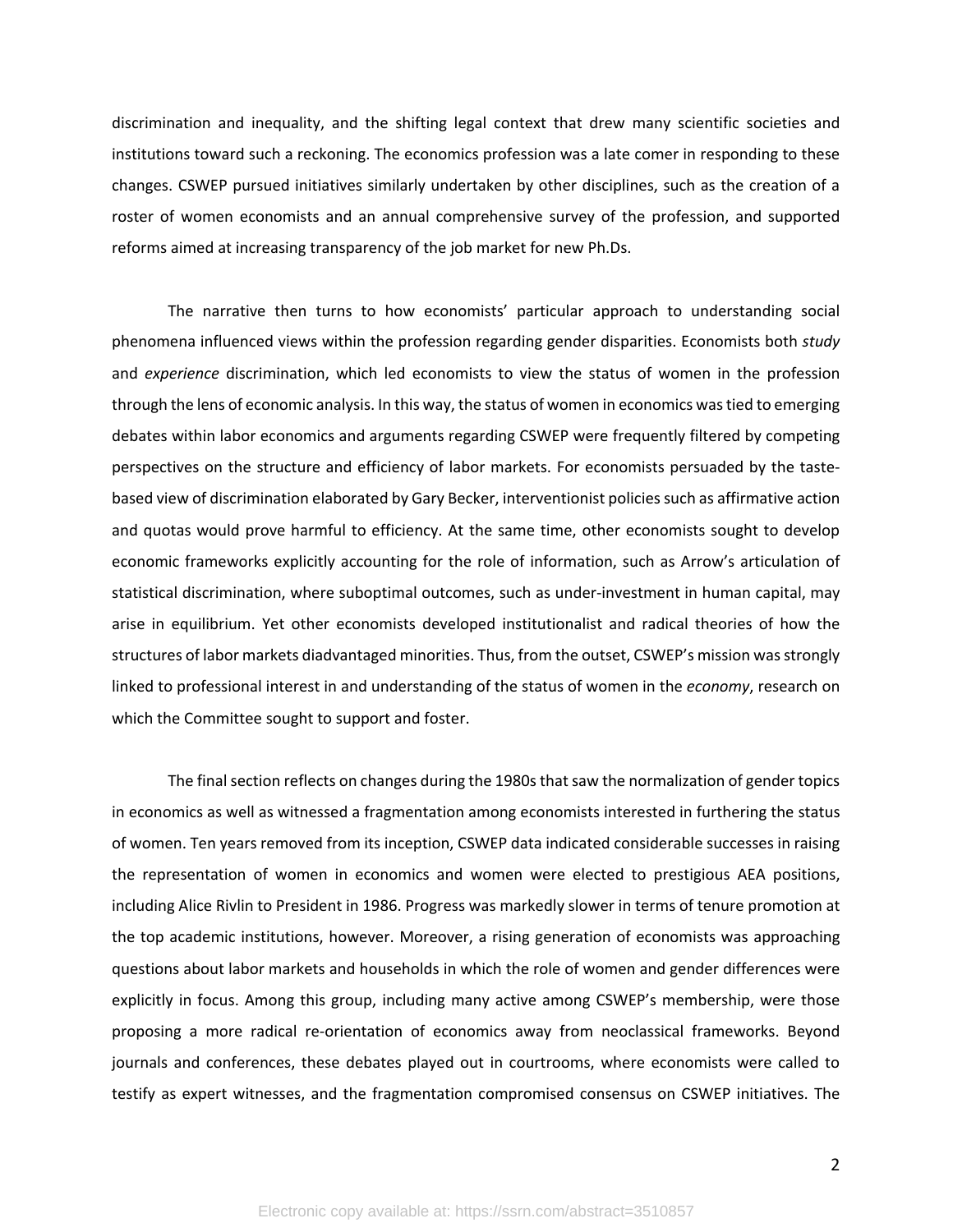coalescing of a distinctly feminist analytical perspective on women in the economy at the beginning of the 1990s thus served to splinter the movement within the economics profession that had birthed CSWEP.

## **I. The Wider Gender Reckoning and the Economics Profession**

#### The Social, Political, and Legal Shift in 1970s America

The economics profession was a late comer to the gender reckoning re-shaping American society as a whole, and academia in particular, at the dawn of the 1970s. Margaret Rossiter, who documented the changing status of women in science during the twentieth century in a magisterial 3-volume work, characterizes the shift at the turn of the 1970s as the result of "a small number (50-100) of marginal individuals finding one another, forming organizations and electing leaders, starting and running grassroot campaigns, and raising funds for projects" (Rossiter, 2012, xvii). This network of women – in civil society and grass roots movements, academia and government – fueled substantial transformations of the legal context in which private and public organizations alike operated.

The Equal Pay Act of 1963 and the 1964 Civil Rights Act, which included gender in a last-minute amendment, had brought forth a stream of sex discrimination lawsuits. Though the 1964 Act excluded employees of public bodies, legal battles at more than 260 universities resulted in the establishment of compliance rules and eventually, to the 1972 Equal Employment Opportunity Act. The 1972 Act allowed individuals to sue private and public employers, via the Equal Employment Opportunity Commission, for employment discrimination based on race, color, religion, sex, or national origin. This created a permanent threat of federal investigation to which universities responded by what Rossiter call "token voluntary measures." First, anti-nepotism rules were repealed so that women research associates who were often wives of professors could be promoted. Second, a multitude of young female assistant professors was hired in those universities which, like MIT, were receiving substantial federal funds for operations. The (mandatory) establishment of affirmative action programs in universities also implied that job openings must be publicly circulated, that searches be monitored, and that data be collected on the gender and race of applicants. Formal quotas, "numerical hiring goals," and preferential hires of women were also discussed all over but did not become mandatory.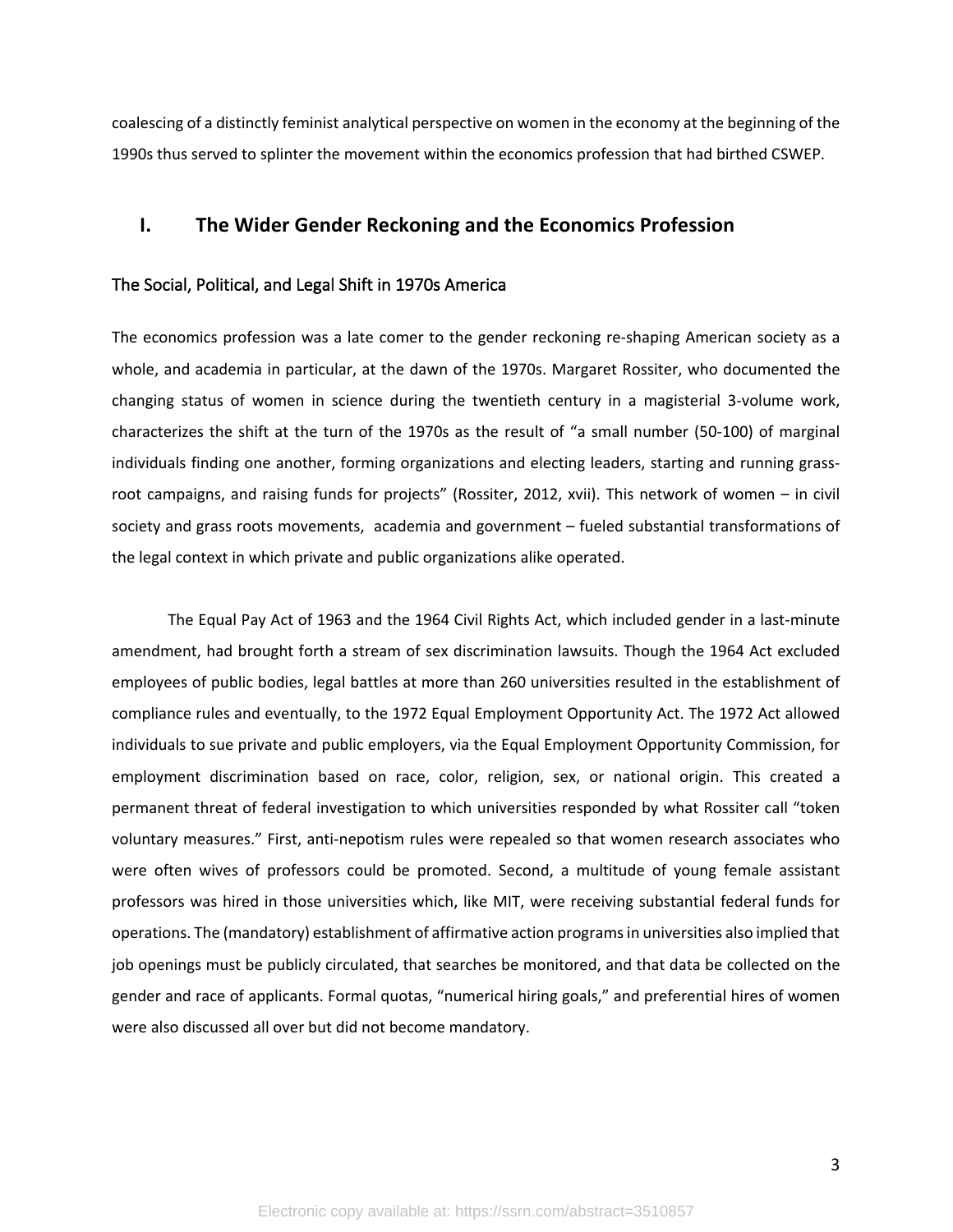Professional societies were part of the movement. Beginning in 1969, the English Language Society, American Historical Association, and American Sociological Association established committees on the status of women in their respective disciplines.<sup>1</sup> In 1971, the year of the gender reckoning in economics, the American Anthropological Association ruled that "any department that was not hiring a proportionate number of women five years hence would be censured," and in 1979, effectively asked that five departments be censured. In 1980s, the share of female assistant professors in anthropology departments reached 50% (Rossiter, 2012, 27-8). Affirmative action information requirements led most of these societies to develop rosters, aka listings of female scientists, during the 1970s.<sup>2</sup> Such efforts were coordinated by the American Association for the Advancement of Science, who held a Ford Foundationfunded conference in 1974 and set up a bureau to help professional societies develop their own rosters. Many scientific societies also fought for the ratification of the Equal Right Amendment, an amendment to the constitution that the U.S. Senate had approved in 1972. It aimed to guarantee equal legal rights on divorce, property, employment, etc. for all American citizens regardless of sex. The deadline for state ratification was set in 1979, and, led by the National Organization for Women, some twenty-five professional societies staged boycotts, for instance by de-scheduling conferences planned in states that had not ratified the amendment.

The "strategy of last resort", as Rossiter called it, was to take universities to courts. Even though most of these cases were lost, they were well publicized, resulting in "public relations nightmares" (Rossiter 2012, 34). Those trials forced universities to release data and change, or even set up, internal grievances systems. If the much publicized lawsuit against the Pittsburg Medical School failed, both the Lamphere case in anthropology and the 1980 Rajender case in chemistry resulted in major reforms of the recruitment and tenure processes.<sup>3</sup> One major reason why AEA economists were willing to consider the

 $1$  At the same time, they also established committees on minorities and on political discrimination (it was the case at the AEA). We lack the space to dig deeper into the intersectional element of the AEA gender reckoning, but it is an important aspect that should be elaborated in further papers.<br><sup>2</sup> Counting women setting up rosters and lists of names helped to develop women networks, to push for the inclusion

of women in conferences programs, and to find out female candidate to fill positions.

<sup>&</sup>lt;sup>3</sup> Sharon Johnson sued the University of Pittsburg after being denied tenure in 1973. Though the judge found that the university used discriminatory practices, Johnson, faced with the threat of having to pay its employer's legal expenses but offered a one-year extension of access to lab facilities, chose to not appeal the case. *Louise Lamphere v. Brown University* was a landmark class action case in which the university was charged with sex discrimination in 1975. Brown signed an historic consent decree before the trial and set up an Affirmative Action Monitoring Committee to review hiring, tenure and promotion processes. In the Rajender case, the University of Minnesota was forced to grant tenure to chemist Shyamala Rajender, pay \$100000 in damage fees, and present plans for internal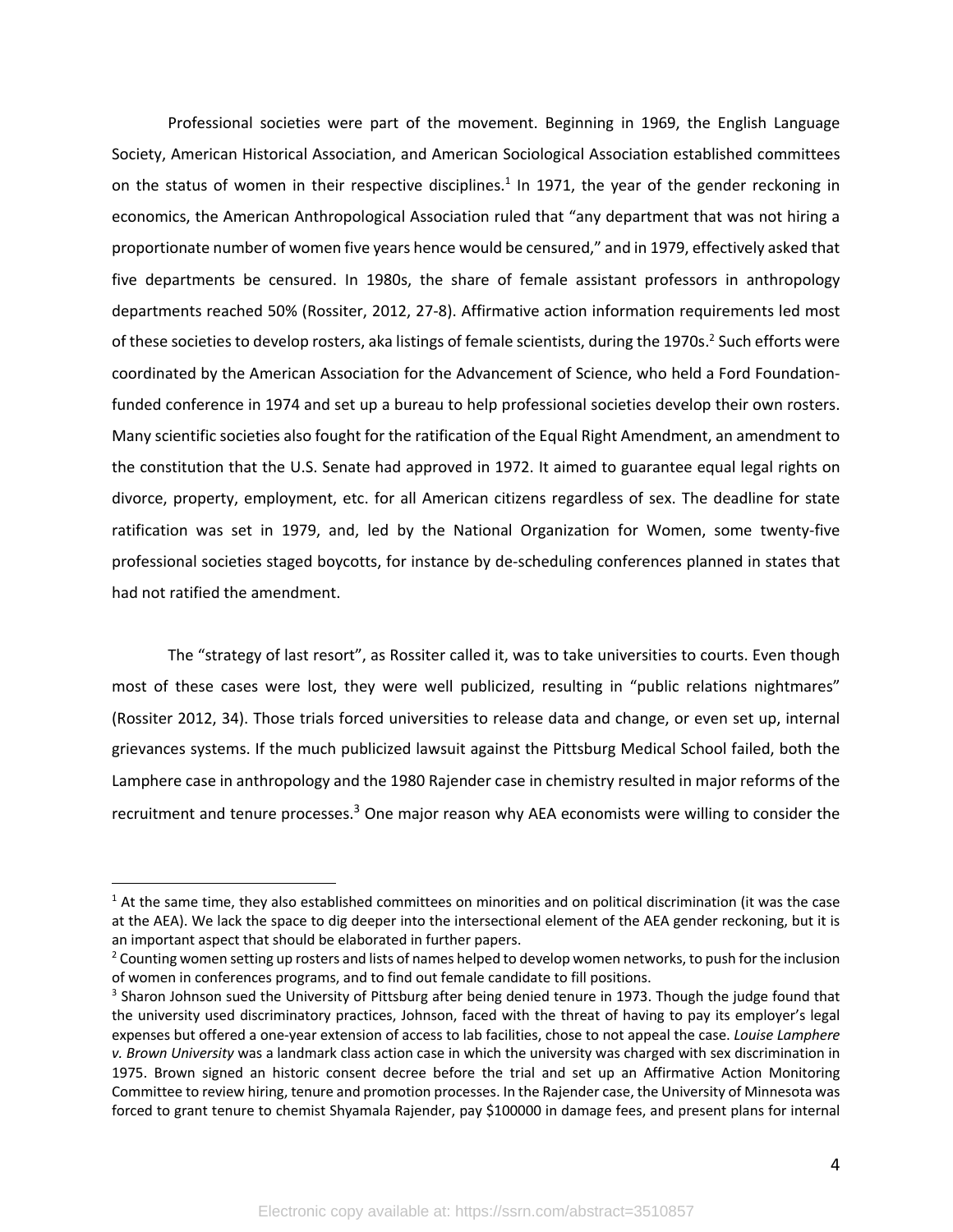status of women in the economics profession, therefore, was that most of them, as members of U.S. economic departments, were – socially and legally – forced to do so.

#### How the Gender Reckoning Came to the AEA

Against this changing social context of the early 1970s, there was a sense within the economics profession that representation of women in the field was low – perhaps even lower than the 20% of Ph.D dissertations written by women listed in the *American Economic Review* in 1920 (Forget 2011). Indeed, the first dataset gathered by CSWEP in 1971 would show that women accounted for just 12% of graduate students in economics and that most economic department employed merely one or two women or – as at eighteen of the top departments – no women at all. Moreover, many women hired by economics departments, such as Leontief's long-term collaborator Anne Carter at Harvard, were generally temporary research associates, rarely promoted. At the graduate level, women were de facto located in separate institutions (e.g. Radcliffe College for Harvard) and some did not have equal access to libraries. This status quo was both fostered and reinforced by beliefs among members of the profession that women had a taste or aptitude for "'women's subjects," like humanities, and favored teaching over research.<sup>4</sup> Casual sexism often accompanied such beliefs: Paul Samuelson, whose first edition of *Economics* included derogatory comments on women as well as a thorough treatment of gender and race discrimination in the labor market, told a *New York Time* journalist in 1970 that students at Sweet Briar [a women's college in Virginia] "won't be able" to do the extra credit questions of the new edition, "but honor students at Princeton will" (Backhouse and Cherrier 2019, 12).

This was the background for growing awareness and a convergence of rising demands from women economists for greater equality, especially those of the younger generations. At the end of "an incredibly tedious" business meeting at the 1970 meeting of the AEA, Indiana University's health economist Collette Moser submitted a resolution that was supported by Hofstra University radical economist June Zaccone, Jean Rosenberg (*affiliation unknown)*, and Yale graduate student Peggy Howard. The resolution called for the organization of a session "on the status of women in the American economy, including …the treatment of women in economic analysis, and on the status of treatment of women in

reforms. Overall, very few trials were successful, though the support network centered on NOW Legal defense fund, helped further advocacy campaigns.<br><sup>4</sup> Seymour Martin Lipset to Arrow, 02/12/1975, KAP.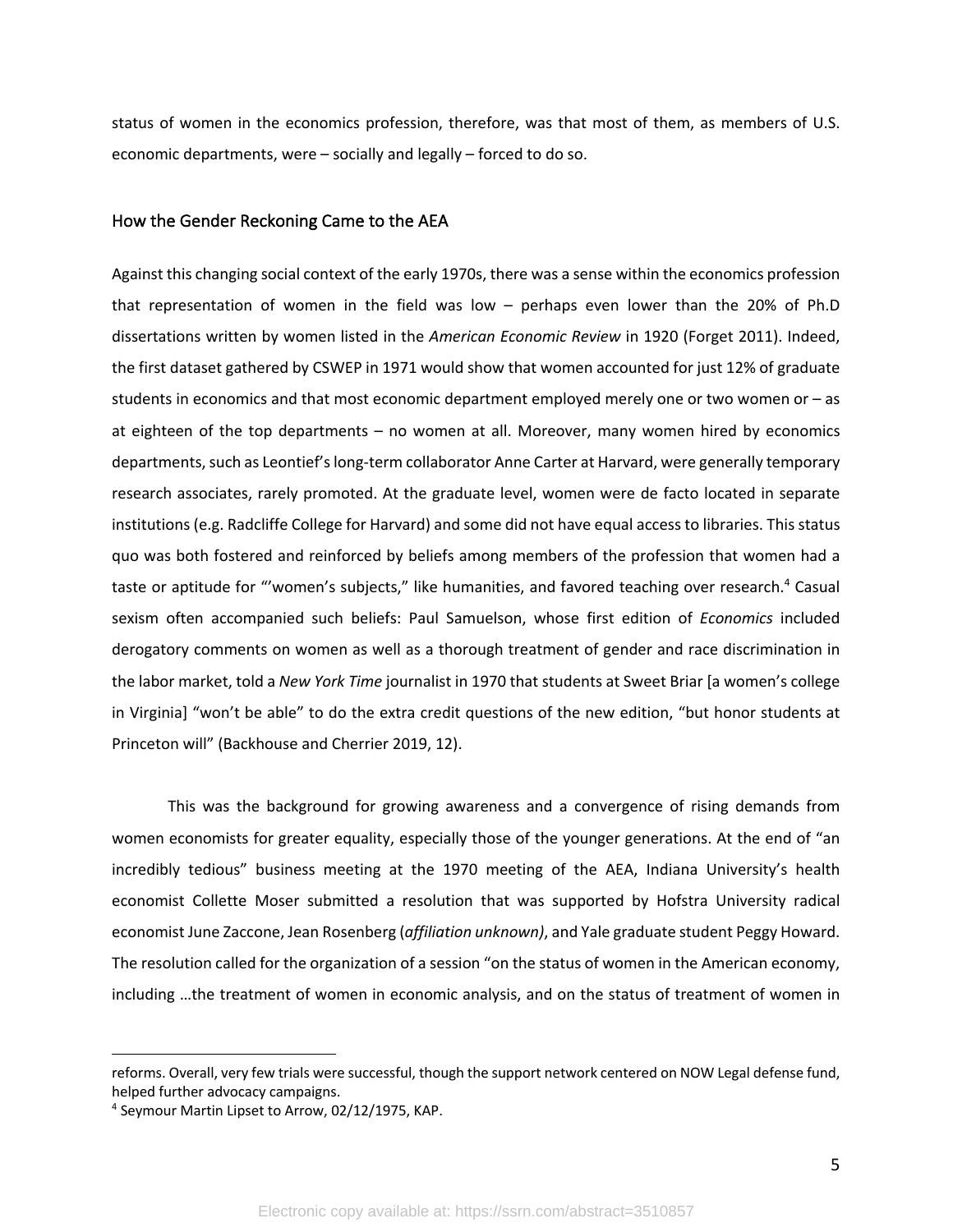the AEA" at the next meeting.<sup>5</sup> J.K. Galbraith, who had just been elected President, assured them that he had just thought of organizing such session anyway. Over subsequent months, Mary Bowden, an economist in an insurance company, and Marianne Ferber, then a lecturer at the University of Illinois, independently wrote to Galbraith and to James Tobin to urge that a session on women economists be organized. Ferber pointed out that many other professional associations had already taken such a step and Bowden suggested setting up a survey of the position of women economists and their remunerations.<sup>6</sup> The organization and chair of the session would fall to University of Maryland economist Barbara Bergmann, who had just joined the "Committee W" of the American Association of University Professors and was working on a "salary evaluation kit" to identify discrimination in academia.<sup>7</sup>

But it was at the 1971 summer camp of the Union for Radical Political Economics (URPE) that women economists' discontent catalyzed. Jennifer Cohen (2019) documents how women economists applied feminist theory to the management of URPE itself, which largely relied on unpaid and uncredited intellectual and clerical work by young female radical graduate students.<sup>8</sup> They were often in romantic relationships with male URPE members and, during the summer camp, forty-five of them agreed that they were assuming most of the administrative work within the organization and were not recognized as professionals. Their intellectual and reproductive labor was downplayed, Cohen explained: there was no childcare available, the women shared just three toilets for all of them, and the URPE steering committee and journal editorial boards contained no women. A remark from a male economist that some interpreted as implying that "women were only qualified to speak on women's issues" sparked a walk out at the business meeting. The women organized a caucus, making a series of demands that were accepted.<sup>9</sup>

<sup>&</sup>lt;sup>5</sup> In a reminiscence piece, Bell (1998, 193) credited "the young women studying economics at Yale... who didn't accept the usual answers", including Howard as well as Francine Blau, then a Harvard graduate student living in New Haven, and Heidi Hartmann, the latter being part of various student organization and the New Haven Women's Liberation group.

<sup>6</sup> *From box in Galbraith's paper. Add full reference*

 $7$  Created in 1923 but discontinued in 1928 "when the problems of women faculty seemed solved" (Rossiter, 2012) ref), Committee W was 'reactivated' by sociologist Alice Rossi in 1970, and first campaigned against anti-nepotism rules. At the time, Bergmann was embroiled in a very long discrimination protest concerning her own tenure and wage. She soon became member of or advised several affirmative action bodies, including the Women Equity's Action League.

<sup>8</sup> These included Patricia Quick (PhD Harvard 1974), Laurie Nisonoff (Mphil Yale, 1972), Heidi Hartmann (PhD Yale, 1974), Francine Blau (PhD Harvard, 1975), Lourdes Benarìa (PhD Columbia, 1975), most of who became active CSWEP participants.

<sup>9 &</sup>quot;The Male Problem at URPE" by Grace Horowitz, Lourdes Surkin (Benarìa), Heidi Cochran (Hartmann), Paddy Quick, Laurie Nisonoff and Peggy Howard. URPE Newsletter, 3(3), October 1971. Nisonoff was an active member of the temporary committee in charge of selecting the members of the first CSWEP board in the first months of 1972.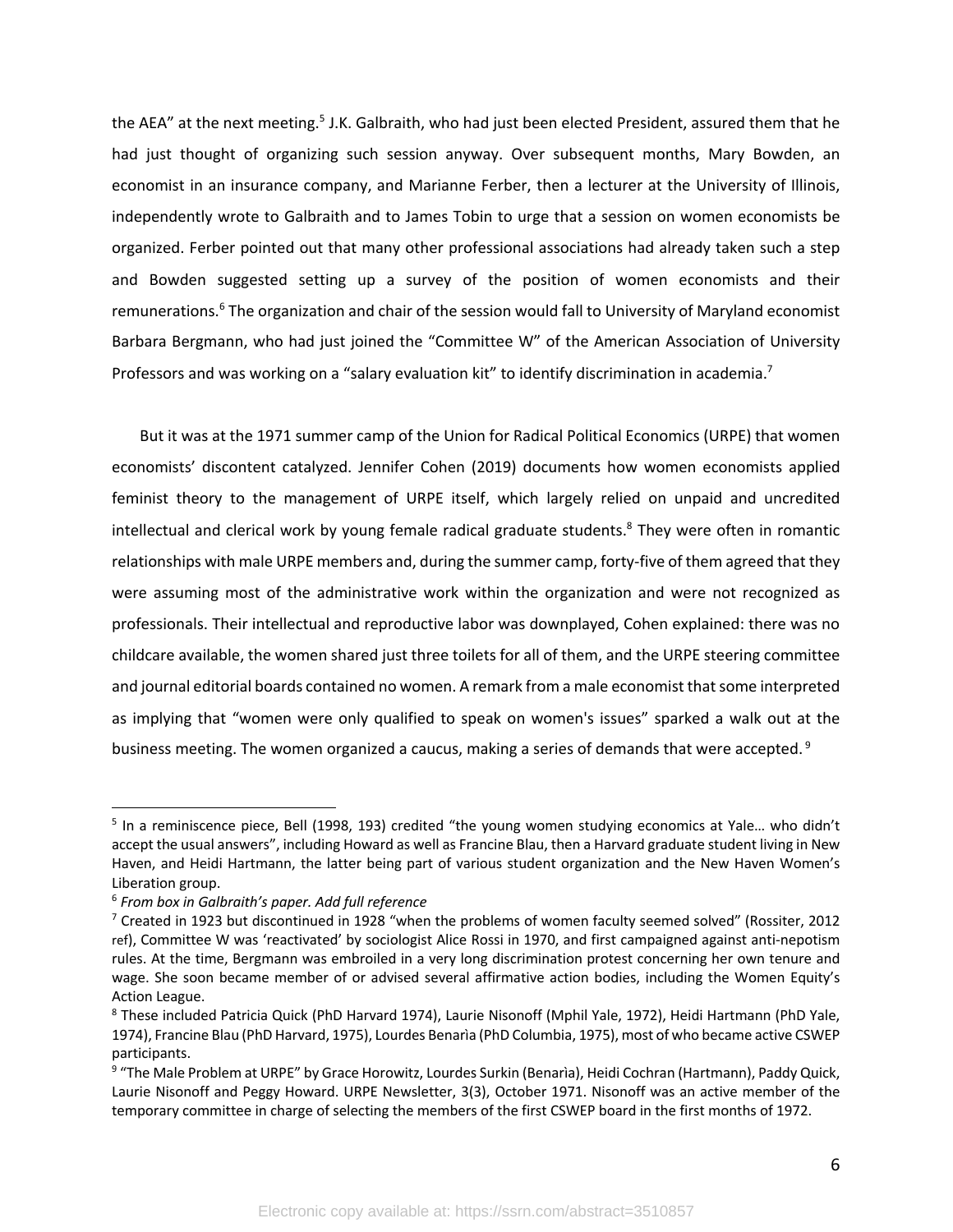During the December 1971 AEA meeting, it was a caucus that joined these radical women with applied economists like Moser and Bergmann that elected Wellesley's Carolyn Shaw Bell (Ph.D. LSE, 1949) as chair. This caucus, officially organized within the AEA, entrusted her with the task of presenting a set of resolutions to Galbraith as well as to President-Elect Kenneth Arrow and the Executive Committee the next day. "Resolved that the American Economic Association declares that economics is not a man's field," the first sentence read, before "not exclusively" was slipped in the voted version. In an effort to "adopt a positive program to eliminate sex discrimination among economists," they provided for the establishment of an ad-hoc "Committee on the Status of Women in the Economics Profession" whose first task would be to gather data and produce a report on the status of women in the profession. The resolutions also commanded that no discrimination in recruitment, salary or promotion be allowed by university departments, that a roster of women economists be established, that women be nominated for editorial boards at economics journals, and that the AEA set up child-care arrangements during annual conferences (AEA minutes, *AER* 1972).

Crucially, many of the inaugural board members belonged to the larger networks described above, so that they knew which measures to implement, how to advocate for them, and how to develop a network of female economists within the AEA. Chairwoman Bell exhibited strong leadership, organizational acumen, "cool manners and speech."<sup>10</sup> She initiated the "FEM," a network of dozens of Wellesley graduate students, whom she had persuaded to pursue a graduate education, mentored and helped to find positions in academia, business and government (Ladd 2014; Fraumeni 2005). Martha Blaxall (PhD 1971, Tuft) was elected secretary. Working at the Office of Management and Budget, she was instrumental in forming a women's group and establishing liaison with similar groups in other administrations, and she was advising the National Organization for Women. Other board members included Francine Blau, a Harvard graduate student then living in New Haven and one of the "New Haven Six" – the feminist graduate students from Yale (see ft.6). MIT's Phyllis Wallace, the first African American (and first) woman to get a PhD in economics from Yale in 1948, was, at that time, the director of technical studies at the Equal Employment Opportunity Commission. She had worked for the CIA and was very wellconnected in Washington D.C. She was the chief expert in a famous AT&T discrimination case, in which Bergmann, Orley Ashenfelter and Ronald Oaxaca among others were brought in as consultants witnesses.

<sup>&</sup>lt;sup>10</sup> Moser to Temporary committee, F13n Box 98, CSWEPP. In 1973, Bell became a member of the US Labor Department Committee on Women.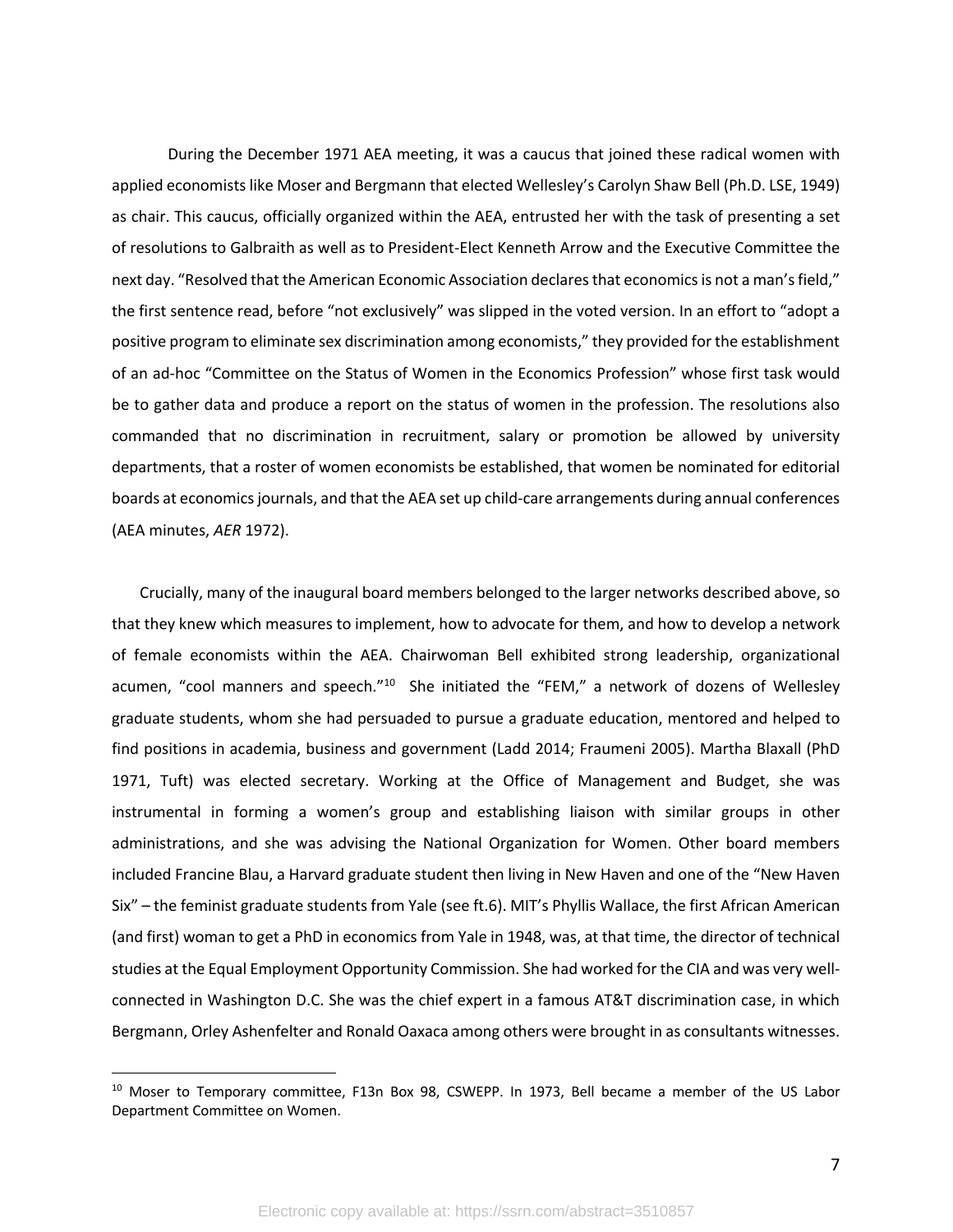The settlement benefitted 15,000 women and minority employees. Famed theorist Kenneth Boulding could draw on the experience of his wife Elise, who chaired the women's committee of the American Sociological Association. Their documents served as blueprint for CSWEP's early actions.

The board was set up to represent all regions and types of public and private employment. It thus also included Barbara Reagan (PhD Harvard, 1952), who was based at the Southern Methodist University, on the executive committee of Women for Change, and handling cases of discrimination in courts, and Myra Strober (PhD MIT, 1969), who had recently moved to Stanford after a fight to get tenure at Berkeley, when the two other MIT graduates of her cohort were offered assistant professorships. In 1974, she would establish the Stanford's Center for Research on Women, one of the first research centers in women studies, thanks to another Ford Foundation grant. Board member Collette Moser (PhD, U of Wisconsin) was then based at Michigan State University, as was other board member Walter Adams (PhD 1947, Yale), who had just been appointed president of the American Association of University Professors. Not a board member but nevertheless the brain and energy behind the creation and maintenance of the Roster was Betsy Munzer, who did much of the underlying work for several committees in the 1970s. She too was supported and praised by Ford Foundation's program director, economist Mariam Chamberlain (PhD Harvard 1950). In this period, Chamberlain was instrumental in getting the Ford to grant around \$5 million in seed money to dozens of studies and projects on the status of women in the US (Rossiter 1998, 251). In 1972, the Ford thus funded the establishment of the Center for Women Policy Studies at Wellesley and offered two grants to cover CSWEP's expenses between 1972 and 1974.<sup>11</sup>

The board was also set up so that the AEA president would be a *de facto* member. That John Kenneth Galbraith and Kenneth Arrow turned out to be the first two presidents, then in charge of outgoing correspondence and the programs of AEA annual conference, contributed to the early success of the endeavor. Both supported the establishment of the committee and the development of a survey, and though they did not always know how to interact with other board members, they spent considerable energy fighting the huge opposition these initiatives encountered within the AEA (see below).<sup>12</sup> In 1974,

<sup>&</sup>lt;sup>11</sup> What Chamberlain offered the organization she was working with was more than just financial support. There were advices, training, networking, etc. In 1978, she became a CSWEP board member.<br><sup>12</sup> Howard's account of the 1970 AEA business meeting reads "I began a sentence to the effect that his program

ignored two of the three issues; Galbraith cut me off in mid-sentence, to assure us that he was entirely on outside, that his program was everything we wanted only better. He asked us to write him in the next two or three days with suggestions of speakers, and rushed off without waiting to hear our replies" (Box X folder Y, KPG papers, Harvard University). Several members of the caucus were worried that the CSWEP would become his "vest pocket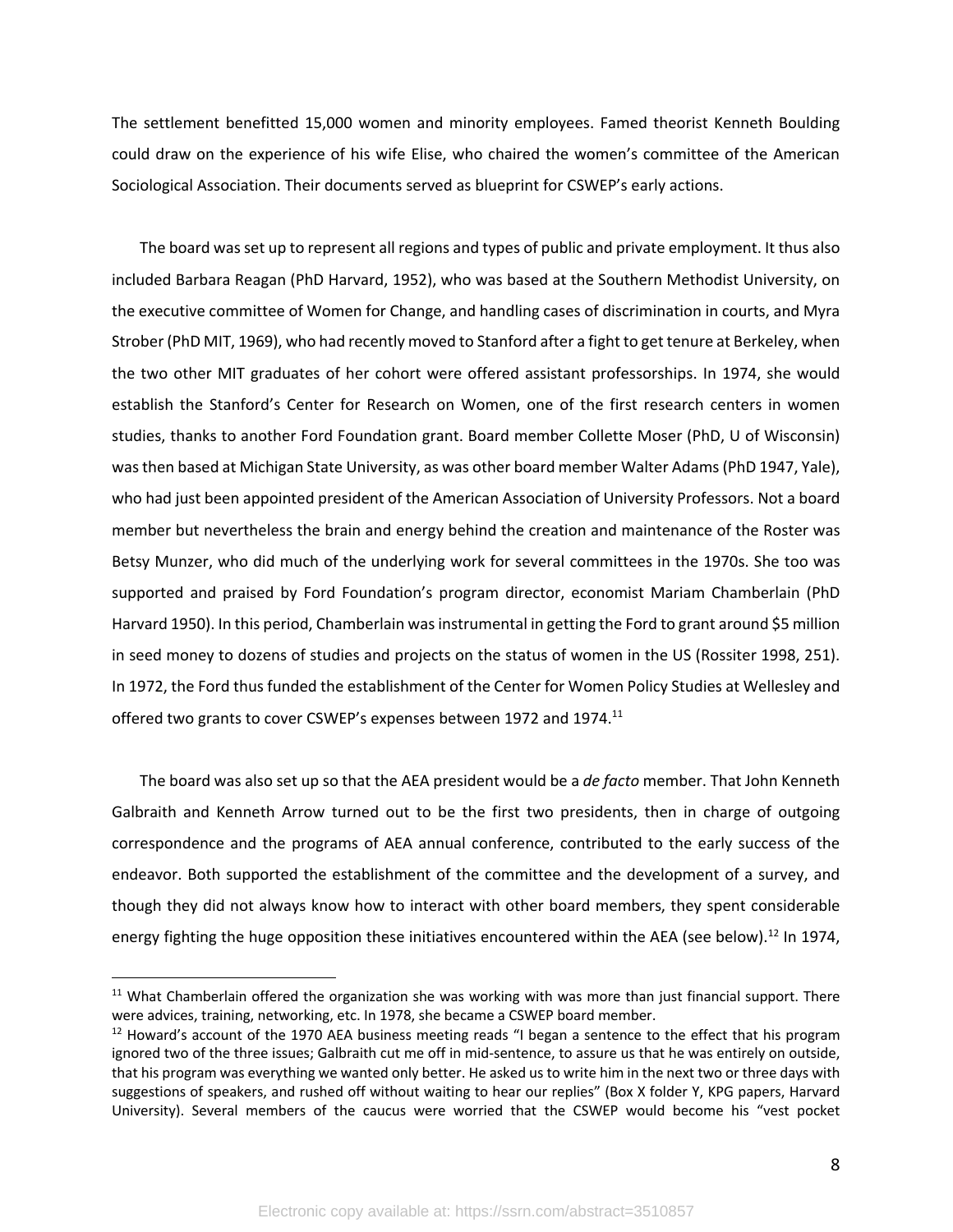2 years after its creation, CSWEP was turned into a standing committee "in recognition of the fact the problems addressed by CSWEP require long-run efforts" (1975 CSWEP annual report).

#### Debating Strategies for Action

An upshot of the AEA's delayed response to the legal and social pressures that stirred other scientific societies to action was that CSWEP was able to pursue initiatives already undertaken by other disciplines. Rossiter (2012) remarked that linked by a network of newsletters, "a new medium of the 1970s" (p.xviii), women's groups created a "cascade of useful written products: rosters, inventories, bibliographies, reports, and lists of women" (p.14), and this is exactly what CSWEP did.

CSWEP's first task was seeking information, both on the supply and the demand for women economists. It thus mailed questionnaires to departments of economics across 2,000 US colleges and universities, the results of which were published in the May 1973 issue of the *American Economic Review* (hereafter *AER*). The cover and follow-up letters were signed by Galbraith and later Arrow as well as Bell and made it clear that compliance with AEA guidelines required that the survey be answered. In the first six months, still, only 22% of questionnaires were returned, mostly from small universities. In addition, some departments openly took issue with being asked to disclose information. University of Rochester chair, Richard Rossett, replied to one of Bell's reminder that "my failure to respond to your letter was not an oversight." Rather, it had been decided in a faculty meeting not to respond. In later exchanges, Rossett explained that "it is not true, that the low representation of women in the economics profession ought to be redressed" and asserted that CSWEP was "engaged in harassment rather than in the mere gathering of information." In implementing this first initiative, CSWEP, like other organizations, were already confronted with how to balance science with activism. 13

enterprise." Arrow was later accused by Anne Carter of making disparaging remarks on her work during seminars, but he was willing to make the best use of any list of names. Against most of the Harvard department of economics, in particular Abba Lerner, Arrow supported hiring "numerical targets": "I cannot help thinking that this [progress being made toward ending discrimination against women] is in fact a result of organized affirmative action efforts, including the setting of numerical goals … I believe that some kind of interference with the ordinary processes is justified as a transitional measure to overcome the discrimination," he wrote (Arrow to Lerner, March 17, 1975, folder "Women -Hiring practices", Box 68, KAP, Duke University).

<sup>&</sup>lt;sup>13</sup> Rumors circulated that some Michigan (male) economists had proposed boycotting Rochester job market candidates in response, to which Rochester responded by publicly urging to repeal the whole resolution on the status of women. Adams to Arrow, 02/20/1973; Arrow to Adams, 02/14:1973; Rossett to Bell, 01/26/173; folder "file 4", Box 987, CSWEPP, Duke University.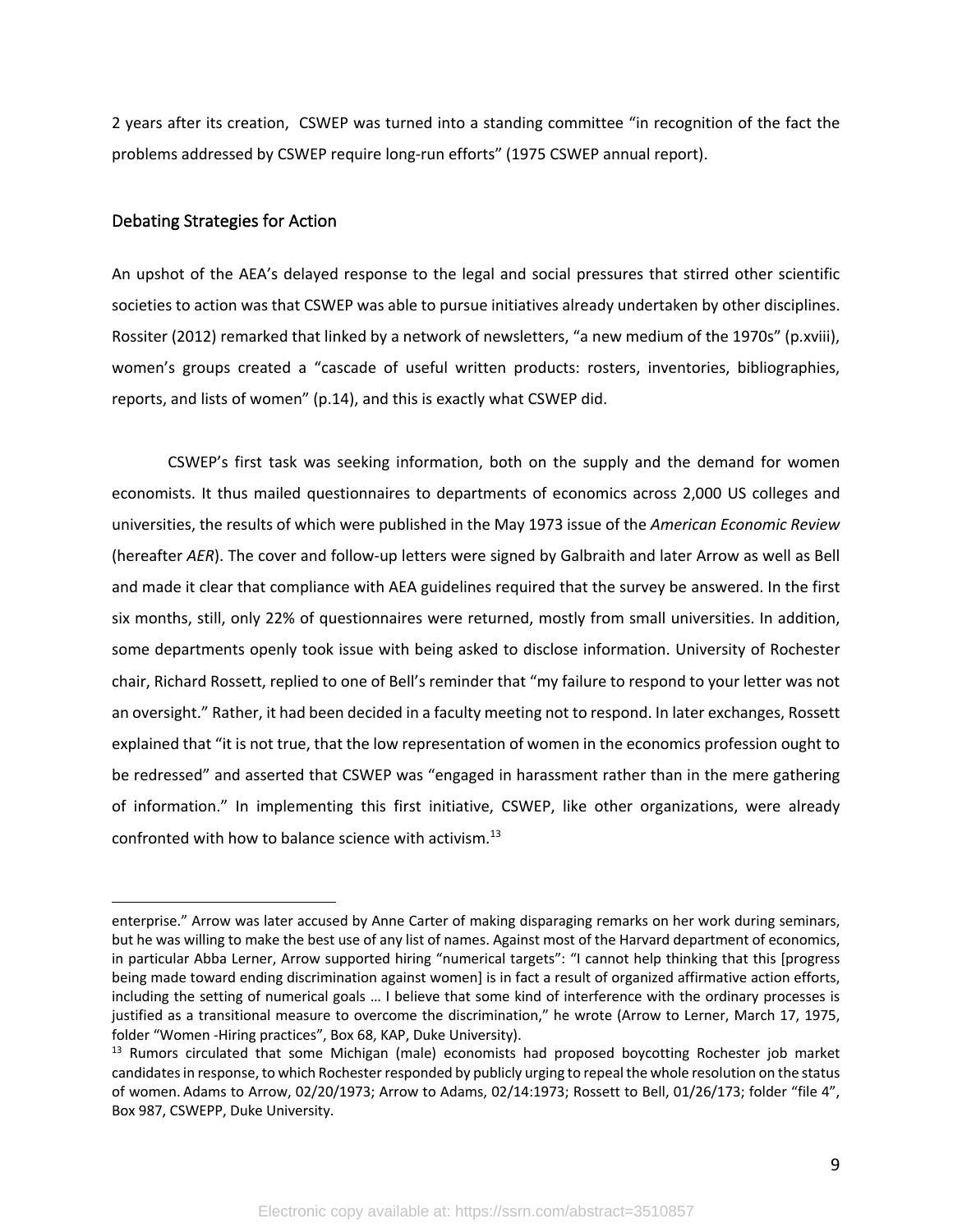To facilitate information requests from many department chairs and recruiting committees, CSWEP also immediately began to set up a roster. One of the first lists of women economists by field was circulated by Bell to help Arrow raise the number of female chairpersons, speakers, and discussants for the 1972 AEA conference that he had to organize as AEA president elect. The 1971 meeting in New Orleans, which was organized by Galbraith, had included only nine women across the more than 30 sessions sponsored or co-sponsored by the AEA. As the modal session typically included a chair and three presenters and discussants each, women comprised fewer than 5% or so of the active participants in the conference. Arrow explained to Bell that he simply did not know which qualified women to contact and, in a matter of days, Bell provided him with 300 names, 150 of whom expressed interest in presenting a paper. <sup>14</sup> By 1975, declared by the United Nations "International Women's Year," the roster had expanded to include 1,800 women, of which 12% were in government and 8% in business (CSWEP 1975).  $15$  In running what soon became an annual survey until the late 1980s and expanding their roster, CSWEP economists hoped to "widen the market for all economists" (CSWEP 1973) and by 1975 they rejoiced that the roster and the survey had "contributed to improve the operation of the market for economists, has increased the effective supply of women economists" (CSWEP 1975).

An important target for reform was the job market for Ph.D economists. In response to the early brainstorm launched by the CSWEP, several respondents emphasized the existence of an "old boy's network." Martha Blaxall, for instance, wrote that

> we could also demand that all job openings be "posted" in some way and circulated to prospective candidates. The hiring requirements should be clearly stated in objective terminology. It seems to me that if this kind of approach is followed, it becomes harder to fall back on the "old boy" network, or at least to fill jobs without any other candidates applying. It also becomes harder to claim that "unqualified" women did not apply if you have objective standards.<sup>16</sup>

<sup>&</sup>lt;sup>14</sup> Bell to Arrow, 07/27/1972, F6 or F11? Box 989, CSWEPP. See also Bell (1998, 193).<br><sup>15</sup> All material taken from the annual CSWEP reports are identified as (CSWEP, year of activity, page in version published in the *AER* the following year). All reports are available here: https://www.aeaweb.org/aboutaea/committees/cswep/survey/annual-reports

<sup>16</sup> Blaxall to Committee, x 1972, folder F1, box 989, CSWEPP.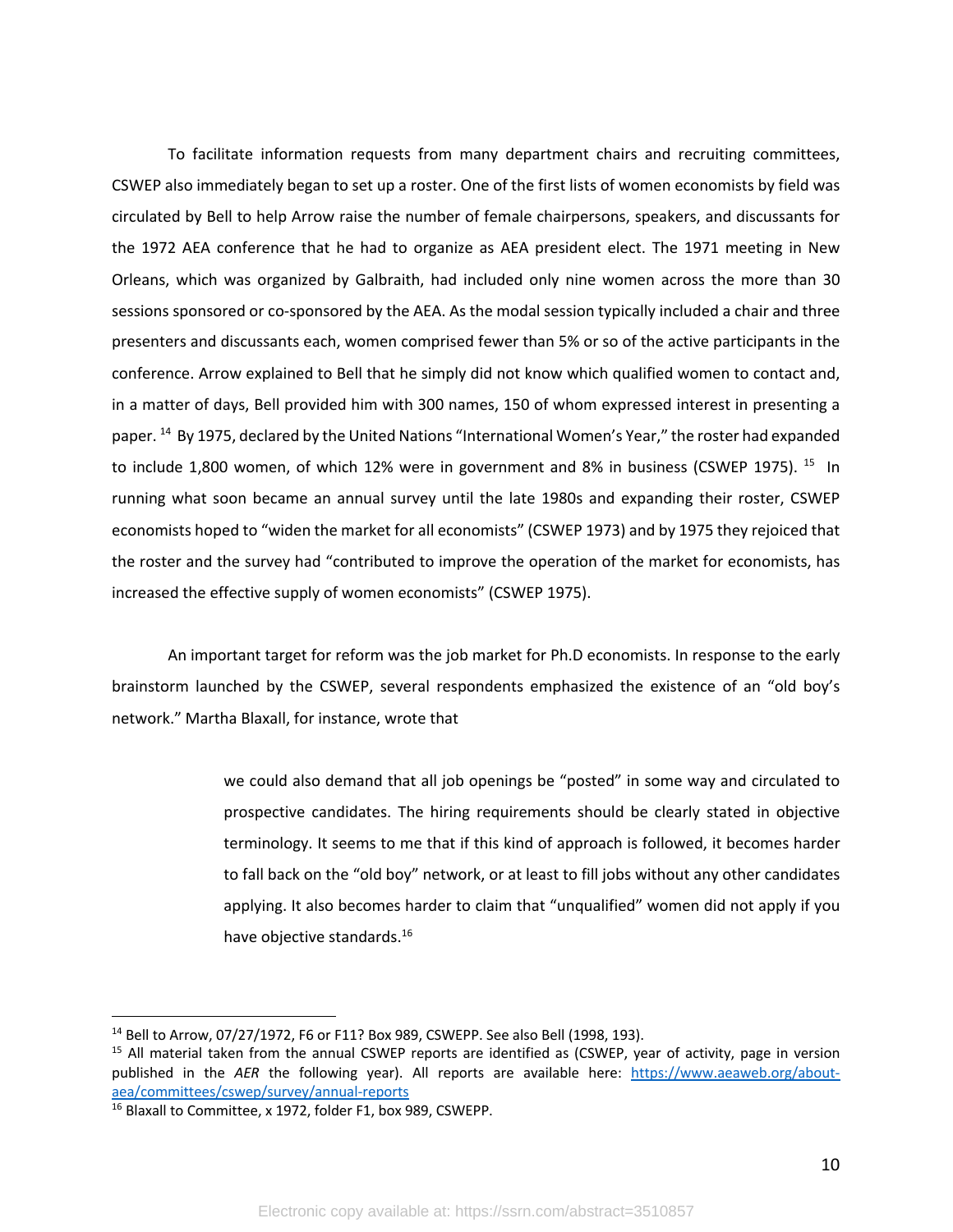The AEA resolutions voted in 1971 in fact required appointing "a committee to recommend to the next annual meeting a code of procedures including among other reforms an open listing of all employment opportunities" (AEA 1971, 474). Galbraith first contemplated making CSWEP a joint committee before setting up a distinct one with Bell as a member. He initially asked Wisconsin economics chairman Lee Hansen to chair this second committee on hiring practices, but labor economist Ray Marshall was finally appointed. <sup>17</sup> Because Marshall had a distinct agenda – he wanted to pursue a longitudinal study of the labor market for economists  $-$  and framing of the issue  $-$  he attributed the need to rethink hiring practices not to possible sex discrimination but to an unfavorable academic job market, tensions soon erupted with the CSWEP. In the interim, Reagan had written guidelines on employment practices and procedures and, as mentioned above, launched their own survey, just as the newly founded Minority committee added its own survey. CSWEP members expressed discontent at the lack of coordination between committees and the lack of consideration for its guidelines in the actions launched by the committee on hiring practices. Of its own accord, CSWEP began to circulate job openings in its newsletter.

Marshall's final report and series of recommendations, coauthored with Kathleen Brook, barely mentioned the gender reckoning that had sparked AEA's efforts to revise hiring practices. It explained that it was a response to the "apparent growing scarcity of academic jobs for economists during the early 1970s." It surveyed the existing organization of the "market for economists." The US employment service operated job placement facilities at the AEA annual meeting, but it was far from comprehensive. Other channels were the publication of submitted job vacancies by the AEA, the existence of a free clearinghouse called the "National Registry for Economists" and of commercial placement agencies, the widespread use of blind letters, the importance of informal networks – job openings among the 43 (soon 65) top PhDgranting departments assembled in the Chairmen's Group were gathered and circulated among department chairs. They noted that many other professional societies, from the American Mathematical Society to the American Political Science Association and the American Psychological Association, curated quarterly to monthly job listings, often as a way to comply with the new affirmative action guidelines. They recommended that AEA members "have a professional obligation to list their openings with the association," a listing to be published six times a year. The annual meeting was to be preceded by one day for hiring transactions. The only reference to CSWEP's guidelines was the statement that employers do not "ask questions of women not asked of men" (509). The implementation of such information system

 $17$  "I am very anxious to have someone who combines a good sense of indignation with a good sense of the realities of a department chairman," Galbraith wrote Hansen (05/19/1972, folder "hiring practices", box 936).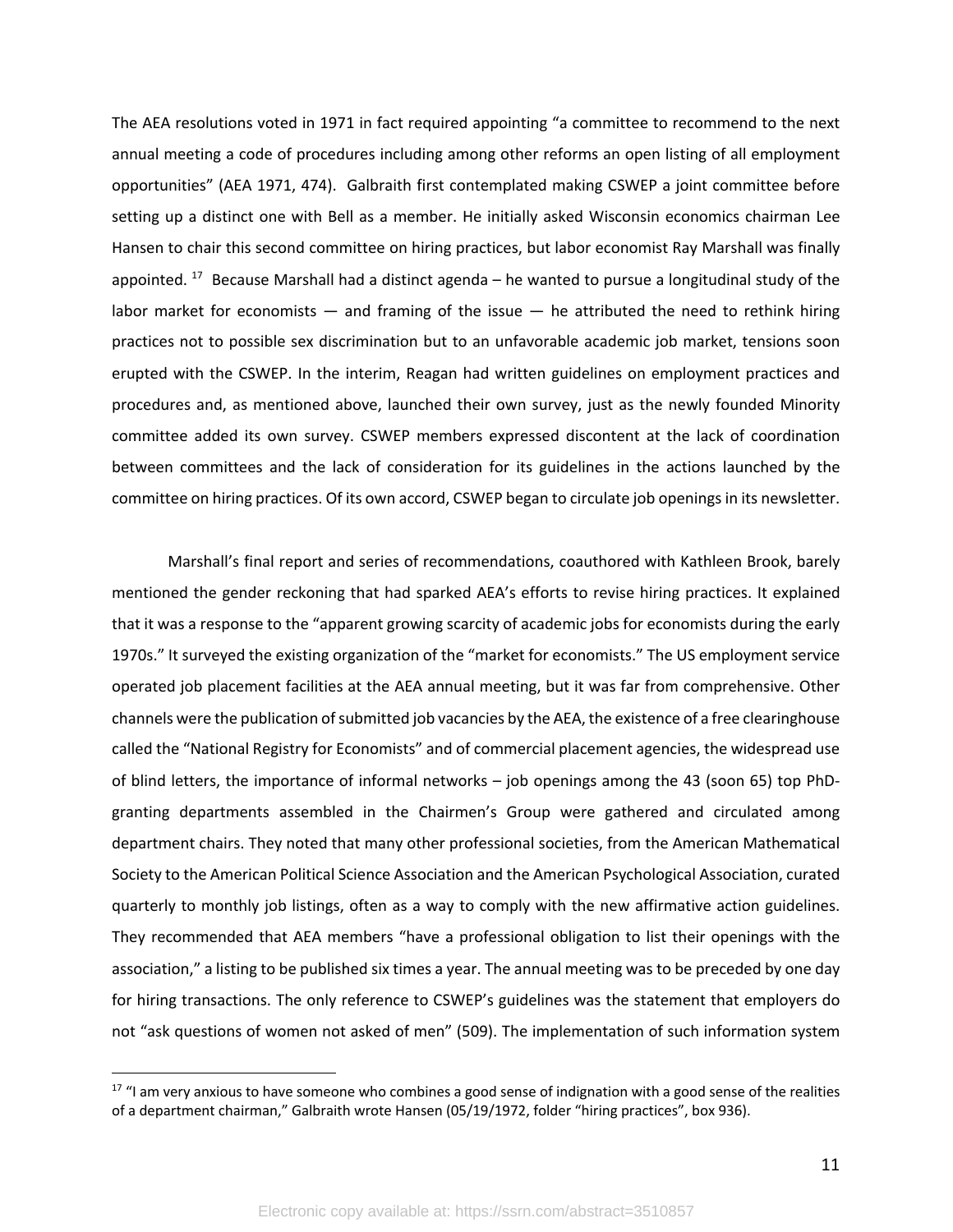largely relied on Betsy Munze's efforts to coordinate the information needs of various committees into the "Universal Questionnaire" sent to every department.<sup>18</sup>

Other CSWEP initiatives included mailing department and board chairs about the lack of women faculty or writing to challenge sexism in textbooks.<sup>19</sup> Some initiatives adopted by a large number of associations triggered heated debates within the AEA, such as the proposal – introduced twice by CSWEP chair Ann Friedlaender – to boycott Atlanta (located in a state which had not ratified the ERA) as a site for the 1979 AEA conference. The American Psychological Association and the American Political Science Association, among others, had already done so. Friedlaender insisted that "support of the passage of the ERA is not a fundamentally political action," AEA president Tjalling Koopmans recognized that "meeting in Atlanta might discourage attendance by younger women," and many other economists wrote to support the motion. Yet, other AEA board members feared that the boycott was "political" and reflected the kind of "partisan attitude" banned by the association's charter. Twice, the motion was voted down. In the end, the CSWEP coordinated a press add signed by more than 1300 AEA participants pressing Georgiansto ratify the ERA. Whether gender equality initiatives were political or not long divided the AEA.

Overall, faced with social and legal pressures to prove that enough attention was given to the status of women in science, the AEA largely responded like other societies: it set up a committee and a roster, surveyed the status of its women members, and supported efforts to reform hiring practices. At the same time, as the discussions detailed above suggest, economics exhibited a notable contrast from other sciencesin its approach to the gender reckoning: Economists explicitly approached these issues with the analytical framework and tools of the discipline. As Brook and Marshall (1974, 488) explained in the opening paragraph of the report of the Committee on Hiring Practices, the problems to be solved represented "imperfections in the labor market for economists." But economists were not merely protagonists in such markets, they studied them. In fact, the AEA had recognized this trait by adding to

<sup>&</sup>lt;sup>18</sup> Her work went uncredited until complaints from Bell and a letter in which Ford's Chamberlain told AEA president Walter Heller how "impressed" she was with Munze's contribution convinced Marshall to pen an acknowledgment letter (File #5-Historical data, Box 987, CSWEPP).<br><sup>19</sup> In one such 1973 instance, Chamberlain, Peggy Musgrave and others wrote Roger Miller to complain that his

otherwise "progressive" textbook included "locker room" discourse (one case study was the *Playboy* journal and the depreciation of its photo equipment. Another was the supply and demand of prostitutes in Italy). One usual task that CSWEP refused to deal with was setting up child-care. Bell answered advice request by AEA administrators by noting that "true, women bear children. Men also have something to do with it. The status of men in the economics profession surely is as relevant to provisions for child care as the status of women," so that AEA, not CSWEP, should be in charge (file 4, box 998 for Miller; F3, box 989 for child care).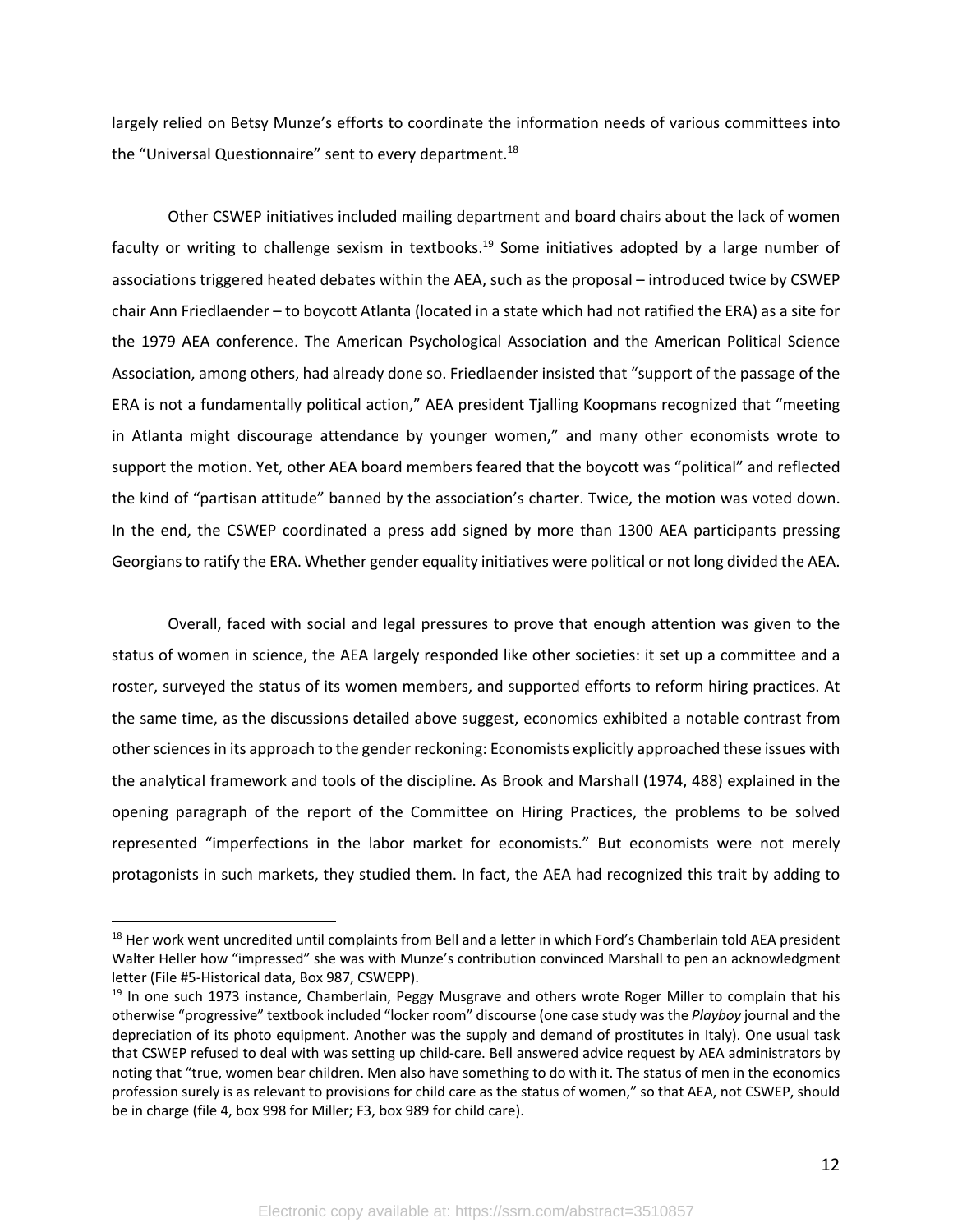CSWEP's missions "an explicit charge… to further the theoretical and applied research related to the status of women in general …. This research dimension is one that s feels is vital for professional associations to undertake to help build a solid foundation for policy prescriptions" (CSWEP 1976, 510). The next section thus documents how debates surrounding CSWEP initiatives were systematically carried in economic terms and inextricably tied to competing theories and empirical views of the labor market held by economists in the 1970s.

### **II. Being the Subject and the Observer**

#### Women as a Worthy Object of Study

At the turn of the 1970s, the status of women was not just becoming a relevant social issue, it was emerging as a relevant *economic* topic. A telling illustration of this trend was the inclusion of a chapter on "The Economic Role of Women" in the 1973 report to the President prepared by the Council of Economic Advisers (hereafter CEA). During the associated hearings organized by the Joint Economic Committee, CEA member Marina Whitman emphasized the "novelty" of the questions and explained that "the economics profession has been slow in developing expertise on the special problems of women" (JEC 1973, 33). The topic was quickly becoming fashionable in economics. A striking feature of conferences and sessions on women in the economy organized from the mid-1970s onward was how many CSWEP-related economists participated. Moreover, the status of women within the profession was frequently taken as a case study in the debates surrounding discrimination and occupational segregation in the economy as a whole.

Most of CSWEP's inaugural board members were applied microeconomists by training. Some were labor economists already specialized in "women's" topics. From writing on consumer choice in the 1950s, Bell eventually came to focus on women, marriage, and the minimum wage in her work. In 1974, she published a book that was "an attempt to explain… how economics deals with women" (ref). Blau graduated from Harvard in 1975 as a labor economist specializing in "'Women's' Place' in the Labor Market," to go with the title of her 1972 *AER* paper. Strober had been working on topics related to childcare and wage discrimination against women and, by the mid-1970s, she was applying her framework to women economists' career aspirations, education, and training (Strober 1975).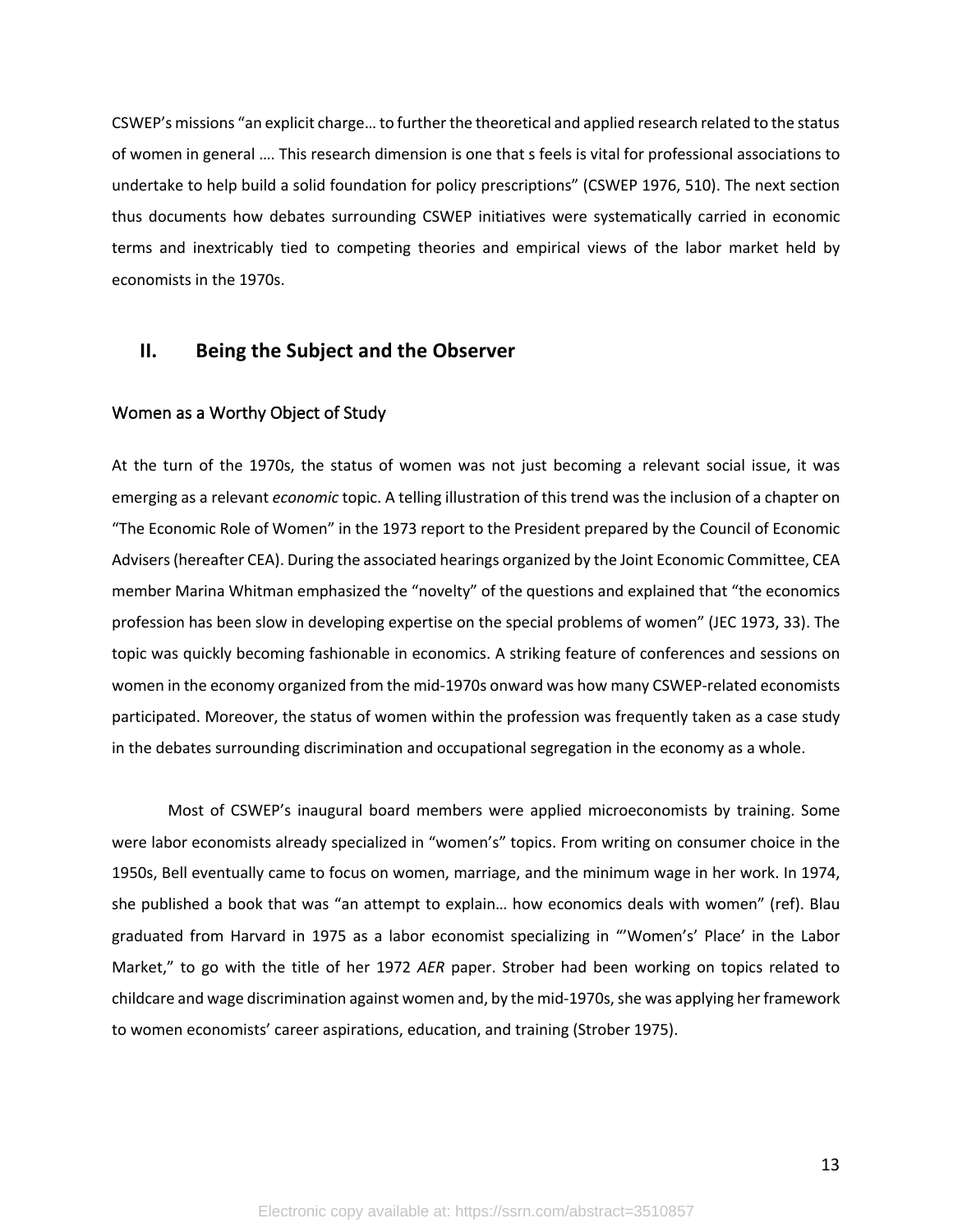Others were turning their attention to labor topics possibly under the influence of CSWEP-related debates. Though she had campaigned against discriminatory practices since her college years, Bergmann was initially specialized in regional science, in particular highway development. It was only in the 1970s that she turned to microsimulation and labor issues. Trained as an agricultural economist, Reagan was likewise developing an interest in sex discrimination in universities and her paper on the supply curve for women economists would be published in the *AER* in 1975. With board member Blaxall, she organized a conference on occupational segregation, of which a special issue turned into a book, *Women and the Workplace: The Implications Occupational Segregation* (1976) came out. Part of this research was directly sponsored by CSWEP.

This work on the women in the economy and in economics built on theoretical and empirical tools that were evolving rapidly. Several approaches coexisted. Becker's 1957 *The Economics of Discrimination* had just been republished with a fanfare that contrasted sharply with the resistance the book had encountered fifteen years earlier.<sup>20</sup> The gist of Becker's work was to model some employers as rational maximizers with a taste for discrimination. That is, they used "non-monetary considerations in deciding whether to hire, work with, or buy from an individual or group." Those employers, he contended, were disadvantaged, as their taste acted as a tariff in a trade model. Discrimination was thus an inefficient behavior that would be pushed out of competitive markets in equilibrium.<sup>21</sup> The notion of an efficient labor market where maximizing employers hire rational employees who invest in human capital and tradeoff work and leisure did not convince everyone, however. Many economists were concerned with modeling the consequences of imperfect information on labor supply and demand, including Arrow. In a paper given at Princeton the same year he was AEA President, Arrow proposed a theory of statistical discrimination.<sup>22</sup> His idea was that employers use gender as a proxy for unobservable characteristics: beliefs on average characteristics of groups translate into discrimination against individual members. Simultaneously, he was refining his screening theory, in which preferences were endogenous to dynamic interactions that may create self-selection, human capital underinvestment, segregation, and self-fulfilling prophecies. Many institutional, Marxist and radical theorists altogether rejected the competitive theory of the labor market and developed labor-market segmentation and dual markets theories.

<sup>&</sup>lt;sup>20</sup> Milton Friedman had to put considerable pressure on Chicago University Press for them to publish his former student's Ph.D. dissertation (Fleury 2012).

 $21$  Becker's models also include stable discrimination by co-workers and consumers.

 $22$  According to Arrow (1976, 235), the term statistical discrimination was coined by Edmund Phelps, who published separately his "Statistical Theory of Racism and Sexism" in the *AER* in 1972.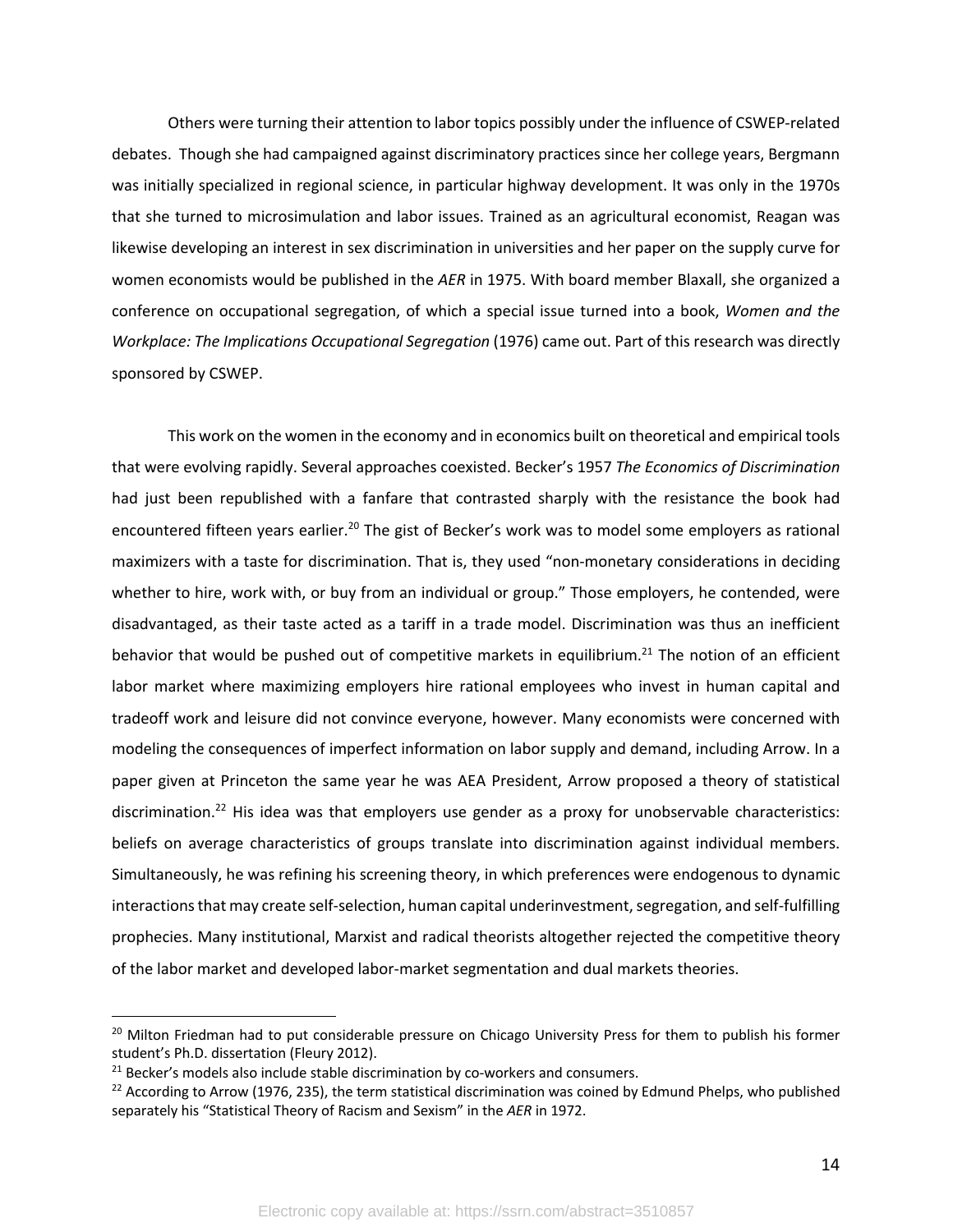In the 1970s, none of these approaches were settled, so labor economists could borrow ideas from Becker, Arrow, and other contributors and combine them with a variety of institutional perspectives and empirical evidence on the wage gap and on the composition, income, and occupation of American households. One consequence was that they systematically applied their professional toolbox to discuss the economic relevance of the initiatives the CSWEP purported to import from other professional societies. The low status of women in economics was not merely a drama personally experienced. It was also an excellent case study – a battleground for labor economists – or Rorschach test to reveal views of how efficiently markets worked.

#### Approaching the Status of Women Economists through the Lenses of Theories of Discrimination

If the CSWEP resolutions voted by the AEA and associated initiatives were not unique to economics, they were nonetheless systematically discussed in economic terms from the outset. CSWEP reports, for one, routinely framed their organizational efforts as attempts to study and fix the "supply and demand for women economists." The 1973 inaugural report opened, not with survey results, but with a lengthy introduction drafted by Boulding. Its purpose, the first heading showed, was to frame, "Role Prejudice as an Economic Problem." "It is well recognized among economists that arbitrary discrimination in the labor market creates a general economic loss," the first sentence read. Boulding then proposed that discrimination should be considered as part of a larger process of "role learning and role acceptance," and went on to rationalize CSWEP's proposals to solve the "betterment production function" issue: "what are the inputs which produce this output, and particularly, what are those inputs that can be most easily expanded and that have the highest marginal productivity? ... Four broad classes of inputs may be named: information, persuasion, reward and punishments," he wrote (CSWEP 1973, 1049). Likewise, Brook and Marshall's report on hiring practices opened by pointing that the issue they were dealing with was "imperfections in the labor market for economists" and growing job scarcity. It detailed statistics about jobs opening and hires, but also segmented the job market for economists into markets for good and for average academic economists and the "nonacademic submarket," discussed "equilibrating adjustments"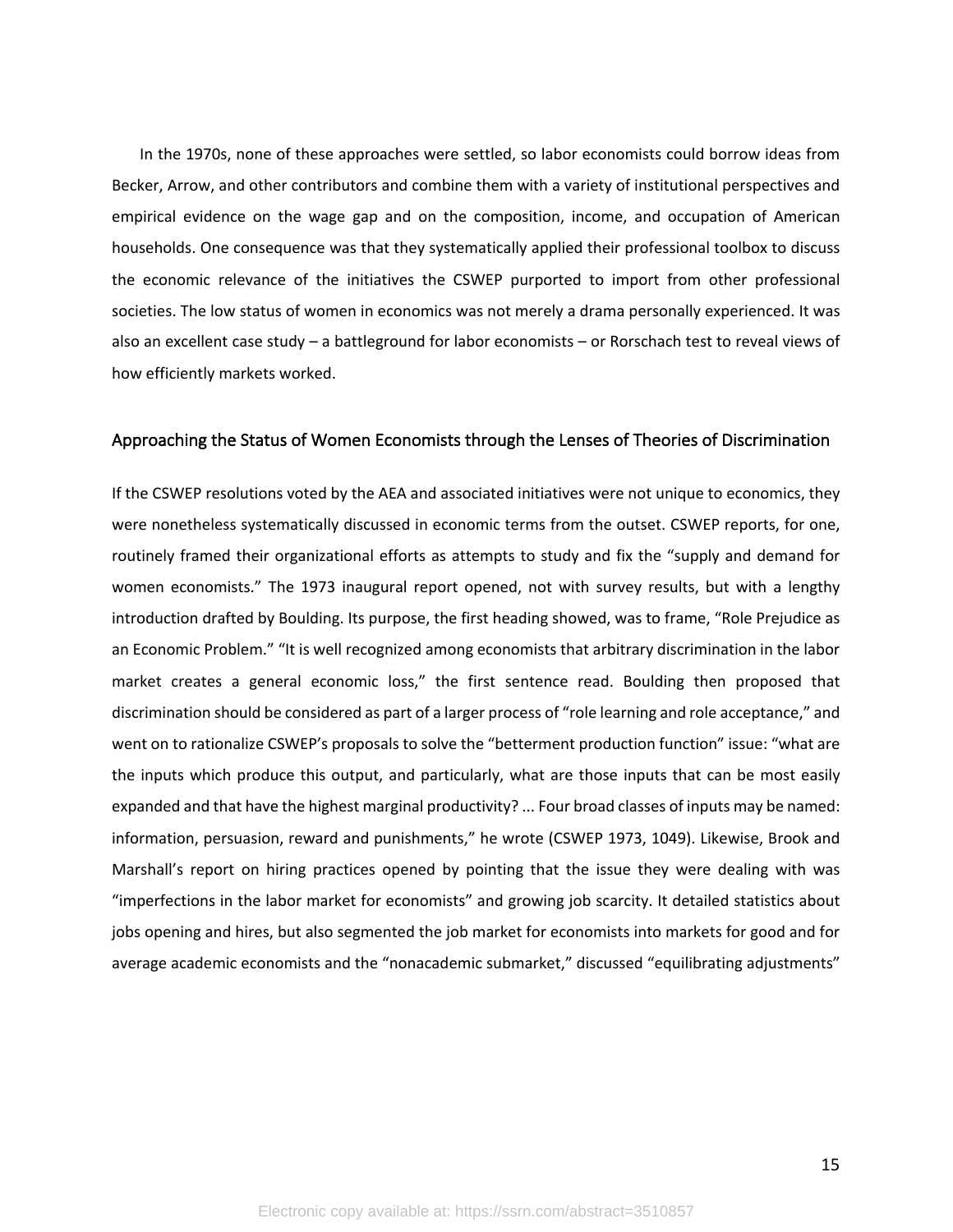in quantities – Harvard and Yale had announced 25% cuts to incoming graduate classes – and wages, as well as mobility between academic, government and industry US and foreign markets.<sup>23</sup>

But discussions surrounding the inaugural CSWEP report also provided opportunities for AEA economists to go beyond Econ 101 principles and see where the fault lines lay. In organizing the December 1973 AEA session where the report was to be discussed, Bell explicitly sought the confrontation of different perspective – and received confrontation as soon as she asked Milton Friedman to participate that August. Although Friedman declined (he was not attending the meeting), he outlined his disagreement with the report in a lengthy reply. Friedman took particular exception to the statement that "every economics department shall actively encourage qualified women graduate students without regard to age, marital or family status." "I have no doubt that there has been discrimination against women," he wrote, but "I never believed in reverse discrimination whether for women or for Jews or for blacks… It is relevant to take into account the age of men or women, the marital or family status of men or women, and the sex of potential applicants insofar as that affects the likely yield from the investment in their training," he explained in an echo to the theory of human capital that Becker had developed under his influence. Prohibiting the use of criteria such as gender and race in investment decisions was inefficient if they contributed to correctly predicting returns, Friedman reflected. He reprised the argument in a follow up letter:

> [T]here is no alternative to letting the market decide – with market defined in the very broadest sense to include the market in ideas, in tastes, in values, in beliefs as well as the market in strict physical goods – other than to let the preferences or values or tastes or beliefs of some people dominate the preferences or values or tastes or beliefs of other people… If we cannot in all conscience rely on the dictates of economic efficiency, as I have broadened the definition of it, to allocate human beings, what can we rely on?

In her rejoinder, Bell, like Friedman, drew on general economic principles to defend the CSWEP report, but applied a contrasting reasoning. While Bell agreed that "free market lessens the opportunities for discrimination inasmuch as competition gives paramount recognition to economic efficiency," she

<sup>&</sup>lt;sup>23</sup> In the early 1970s, the "PhD glut" that succeeded the massive enrollment of the 1960s was a major cause of economic anxiety within academia. See "Suddenly Ph.D.'s Are 'A Glut on The Market'", *New York Times*, Jan. 4, 1970 and Rossiter (2012, 299, note 1).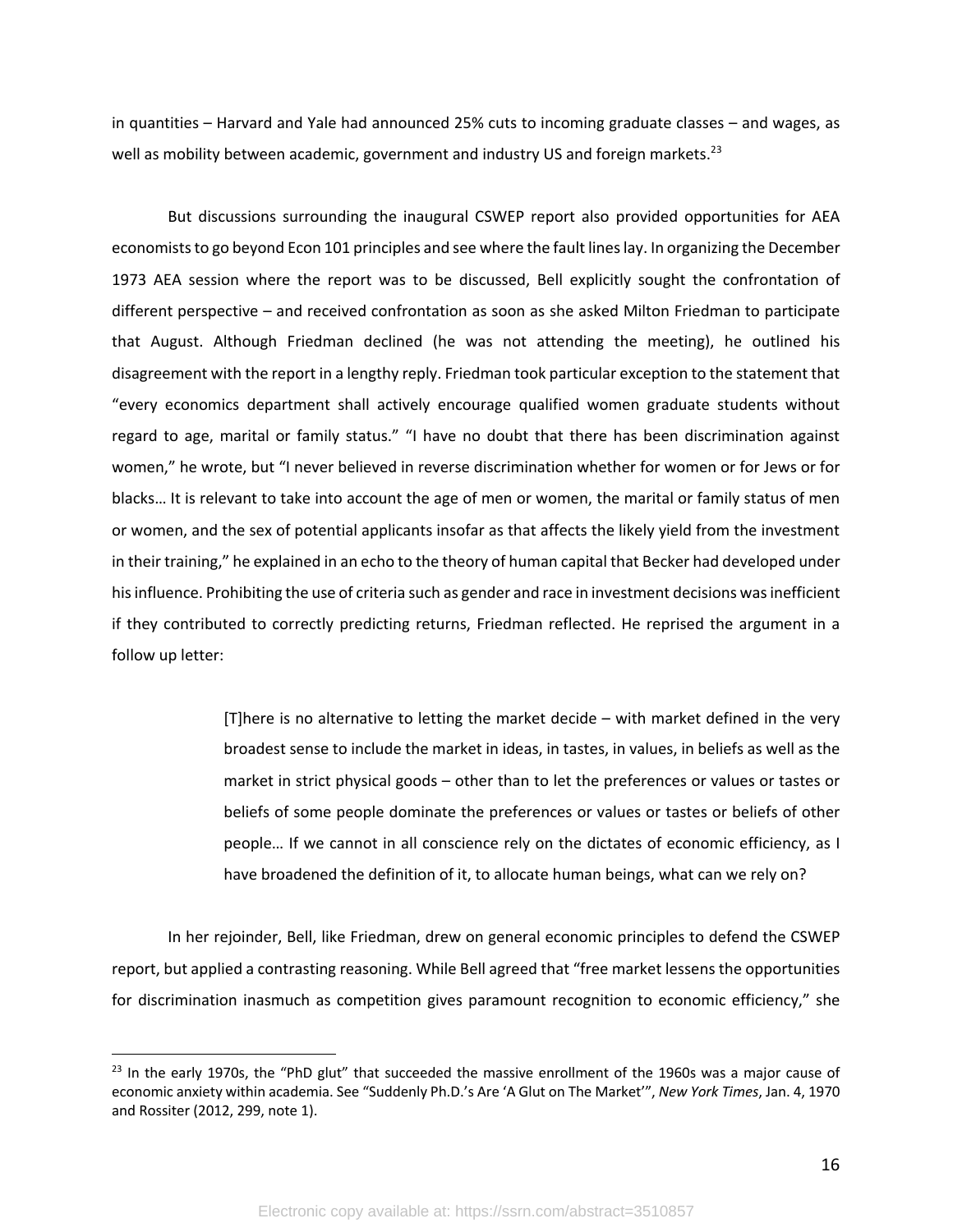contended that this reasoning only applied to goods, not to human beings. One characteristic of the latter, she emphasized, was how their preferences were shaped by social norms, leading them to be "brainwashed": "beginning in the cradle. children… learn over and over again that what is appropriate and relevant for boys is not necessarily appropriate and relevant for girls." These societal norms biased market forces, in that they influenced both supply and the demand of labor, she explained. "Until we have a society where little girls are not only able to become dentists and surveyors and readily as little boys but are expected to become dentists and surveyors as readily as little boys we cannot in all conscience rely on the dictates of economic efficiency to allocate human beings," she concluded. Bell also called attention to the lack of information on students' true ability to "contribute most to the field." She mixed reasoning borrowed from emerging imperfect information models with what she drew from the empirical economic and sociological literature on earning differentials and social norms.<sup>24</sup> In addition, her argument that narrowly modeling women's choice as between work and leisure in fact neglected unpaid household work or treated them as caregivers who don't exercise any independent choice also prefigured claims made by feminist economists in the next decade. Finally, she applied her framework to how economists themselves made academic decisions: there was nothing "in [Friedman's] statement, in the discipline per se or in the existence of scarce resources, to identify those recipients who will, in fact, contribute most to the field." Instead, she argued, the recipients of investment were selected by those "controlling the awards who learned certain cultural patterns, including beliefs about sex roles."

In the end, comments on the CSWEP inaugural report were offered by University of Chicago's George Stigler, by Elizabeth Clayton, a Soviet economy and comparative systems specialist (who was the first woman to be hired, granted tenured, and appointed chair of the department of economics at the University of Missouri), and by radical labor economist David Gordon, then at the New School. The participants drew upon analytical frameworks to assess the analysis and solutions offered by the CSWEP. While all three acknowledged the existence of some discrimination against women economists, Stigler opposed any "active" policy by the AEA to promote women. "Justice, if I may be so bold, is not a goal of a scientific society," he contended. The AEA's goal was scientific advancement, and that could only be gained through "open competition," not through "dictating" best employment practices to universities.

<sup>24</sup> She would soon summarize these insights in an article published in *Newsweek* in 1977: "Let's Get Rid of the Family," in which she challenged the notion that the typical US family was built around a breadwinning father and a stay-at-home mother.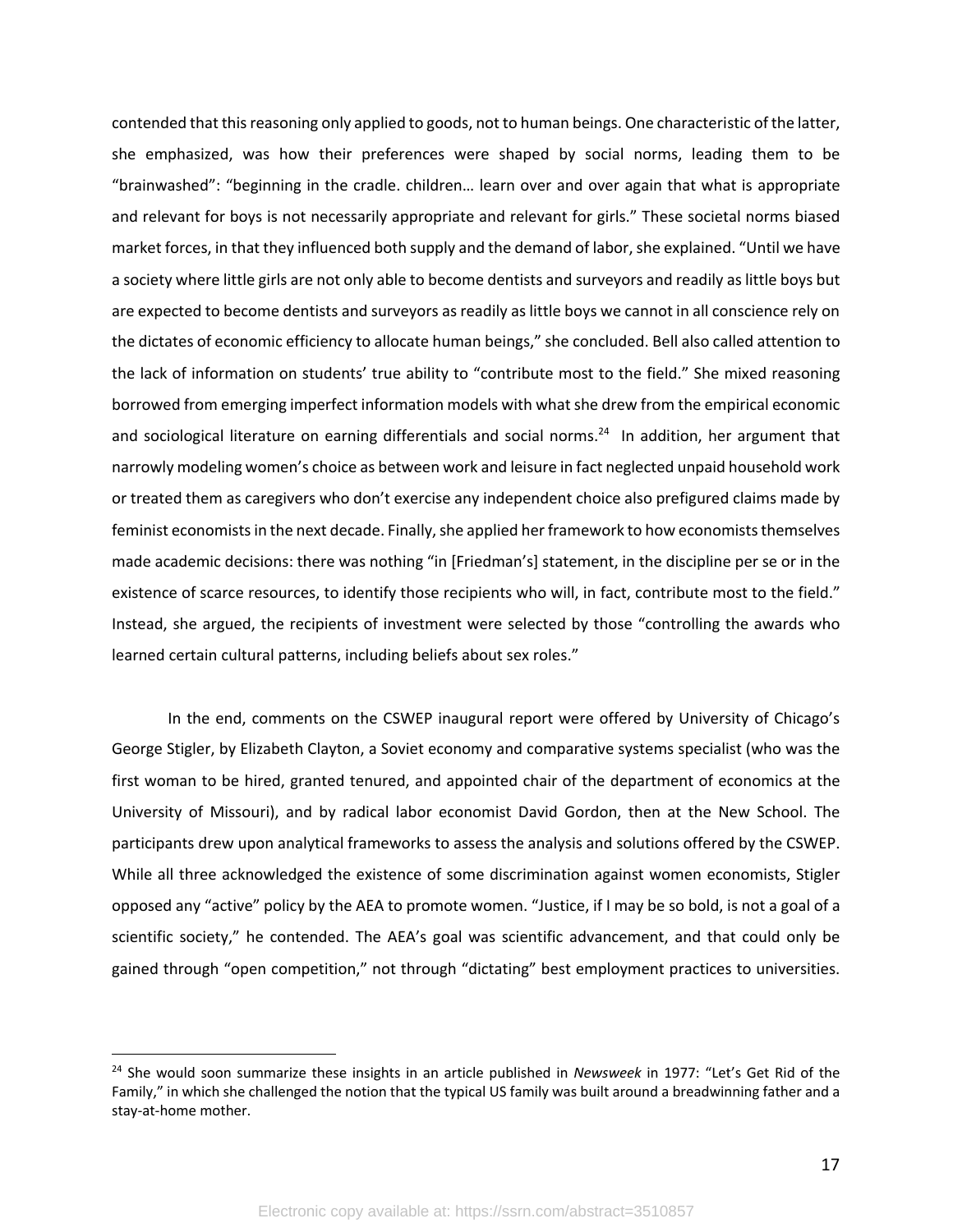"Like Friedman, Stigler interpreted diminishing discrimination against Jewish academics as a sign that open competition, not affirmative action, was the solution."

On the other hand, Elizabeth Clayton found that CSWEP had not gone far enough in recommending "preferential hiring" for "equally qualified" women. "Employers complain that women are less able academically, less recommended, less motivated. Women counter that they are discriminated against academically, less well recommended for reasons of sex bias, and less motivated because of paucity of opportunities… these are empirical questions," she explained, adding that the "motivation" argument had a "cultural ring." She also argued that, faced with preferential hiring, men would adapt their expectations and consider re-training. Gordon, for his part, prepared a long statement that emphasized the inadequacy of the framework CSWEP members operated in, aka "orthodox economics." "Talk[s] about imperfections and the advantages of providing a more efficient information system" was, he explained, an illustration of this orthodoxy. A year afterwards, during a discussion of the "numerical targets" pushed by the Carter administration at Harvard, Arrow indeed defended the measure in informational terms "Numerical goals, when not interpreted as strict quotas, are an information economical device. They serve to measure progress toward ending discrimination, both to the outside world, and what I regard as even more important, to the decision makers themselves," Arrow wrote.<sup>25</sup>

To Gordon, modeling information asymmetries was not a realistic way to confront the conflicts and power relations that characterized discrimination against women: "I am a political economist and I believe that it is impossible to separate political from economic questions. We shall not easily find a celestial harmony of interests. The interests of many women, who have been kept out of the profession, are in conflict with the interests of many men, who have power in the profession," he contended, adding that the committee had failed to bring power into its analysis or Sam Bowles and Herbert Gintis's work on the "meritocratic myth." He then proceeded to lay out an alternative framework considering the "structures of jobs," some resulting from a mix of technological change, power, unions, etc. He applied his dual labor market theory to the market for economists: "there are a small number of positions which are regulated by the principles of the structured, internal academic labor market. Apprenticeships lead directly to tenured positions with the ultimate kind of job security. But there are many other positions which are rooted in what we would call secondary labor market mechanisms. And those numbers of

 $25$  Arrow defended numerical targets as "a transitional measure to over...discrimination," not a permanent one. Arrow to Lerner, 03/17/1975, KAP.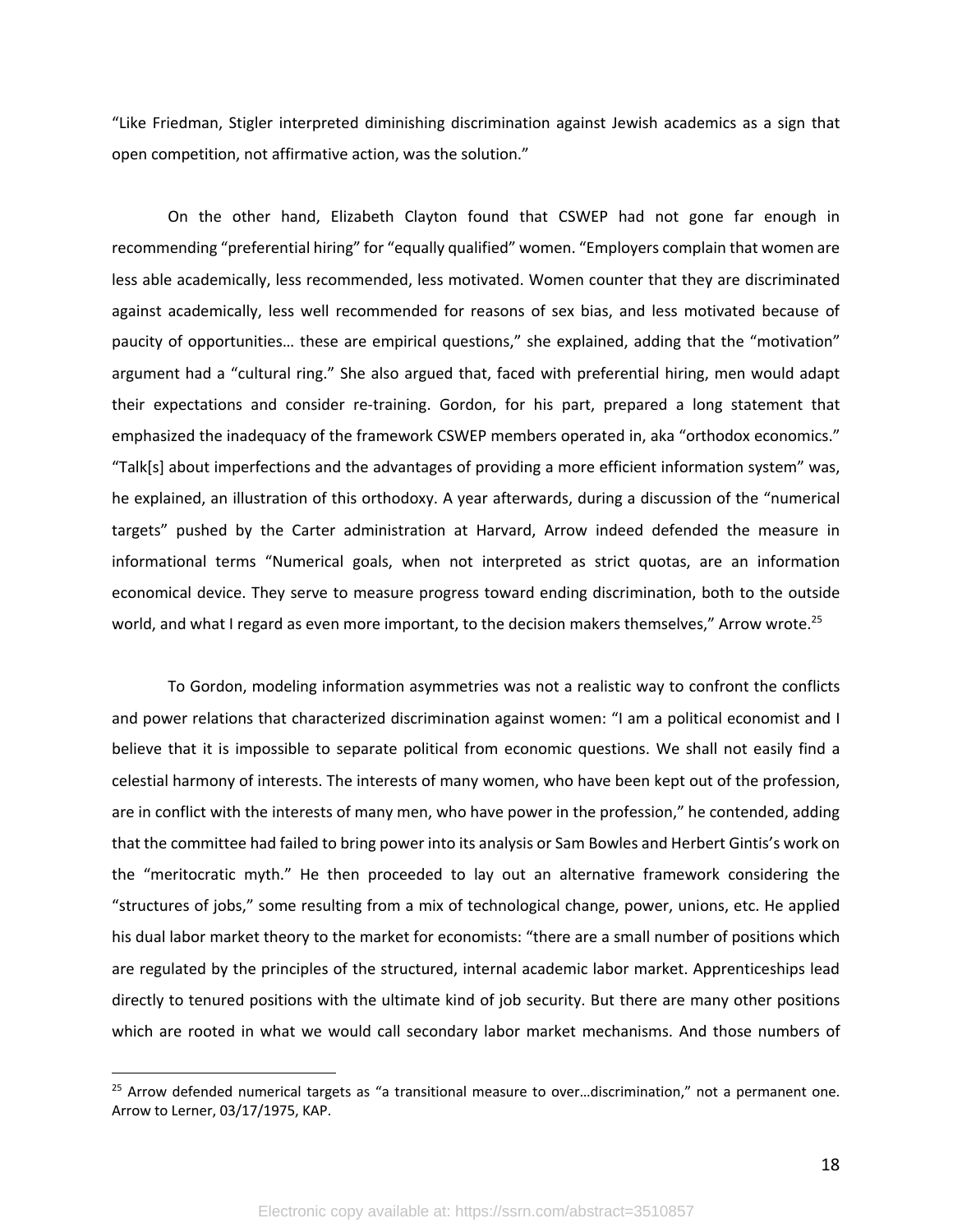positions are growing, I think, as the universities face their own fiscal crises," he wrote. Drawing on the CSWEP survey, he noted that women comprised only 2% of professors but 68% of special lecturers.

Finally, Gordon drew attention to the normative dimension of the measures discussed by CSWEP. In his exchange with Bell, Friedman had emphasized that market solution was to be preferred to preferential hiring not just because of efficiency, but also because the alternative would reflect a sort of tyranny of the majority. The 1975 Harvard discussions around numerical targets between Arrow, Abba Lerner, and sociologists Martin Lipset and Rose Laub Coser likewise relied on fairness arguments: "From the point of view of historic justice, such reverse discrimination is justified. But to carry it out is clearly unfair to specific individuals, and will result in changing the definition of excellence of competency used in academe," Lipset wrote, closely echoing Lerner's opposition. Gordon faulted the report for eschewing explicit discussion of quotas and referred to two recent articles by philosophers Thomas Nagel and Judith Jarvis Thomson in which they questioned the meritocratic ideal.<sup>26</sup>

#### A Women Economists' Approach to Labor Issues?

CSWEP had discussed sponsoring research as one of its activities at its very first meeting, held in May of 1972 in Cambridge, MA. There, Kenneth Boulding had suggested, for example, that the Committee foster work on the "grants economy in which most American housewives operate, in contrast to the economics of the exchange economy." Galbraith, similarly suggested a study on the implications of increasing labor market participation by women for the economy. Other potential topics discussed were more introspective to the profession: Strober suggested a survey of recent female PhDs in economics to understand "their job search procedures, their criteria for job selection, and their range of job offers." One output of such a survey might be a test of "Galbraith's hypothesis" that nearly half of women graduate students in economics "set marriage as their goal," thus subordinating their career to "homemaking obligations." As a result, women who enter graduate studies in economics "disappear into the woodwork." On this conjecture, Reagan disagreed, with Blau also relating it was contradicted by the women graduate students she knew.

<sup>&</sup>lt;sup>26</sup> Nagel's "Equal Treatment and Compensatory Discrimination" and Jarvis Thomson's "Preferential Hiring" were both published in the 1974 summer issue of *Philosophy & Public Affairs*. While Nagel was not advocating for quotas, he argued that "although preferential policies are not required by justice, they are not seriously unjust either – because the system from which they depart is already unjust for reasons having nothing to do with racial or sexual discrimination" (Nagel 1973, 348). Jarvis Thomson's article was a defense of preferential hiring when candidates are equally qualified.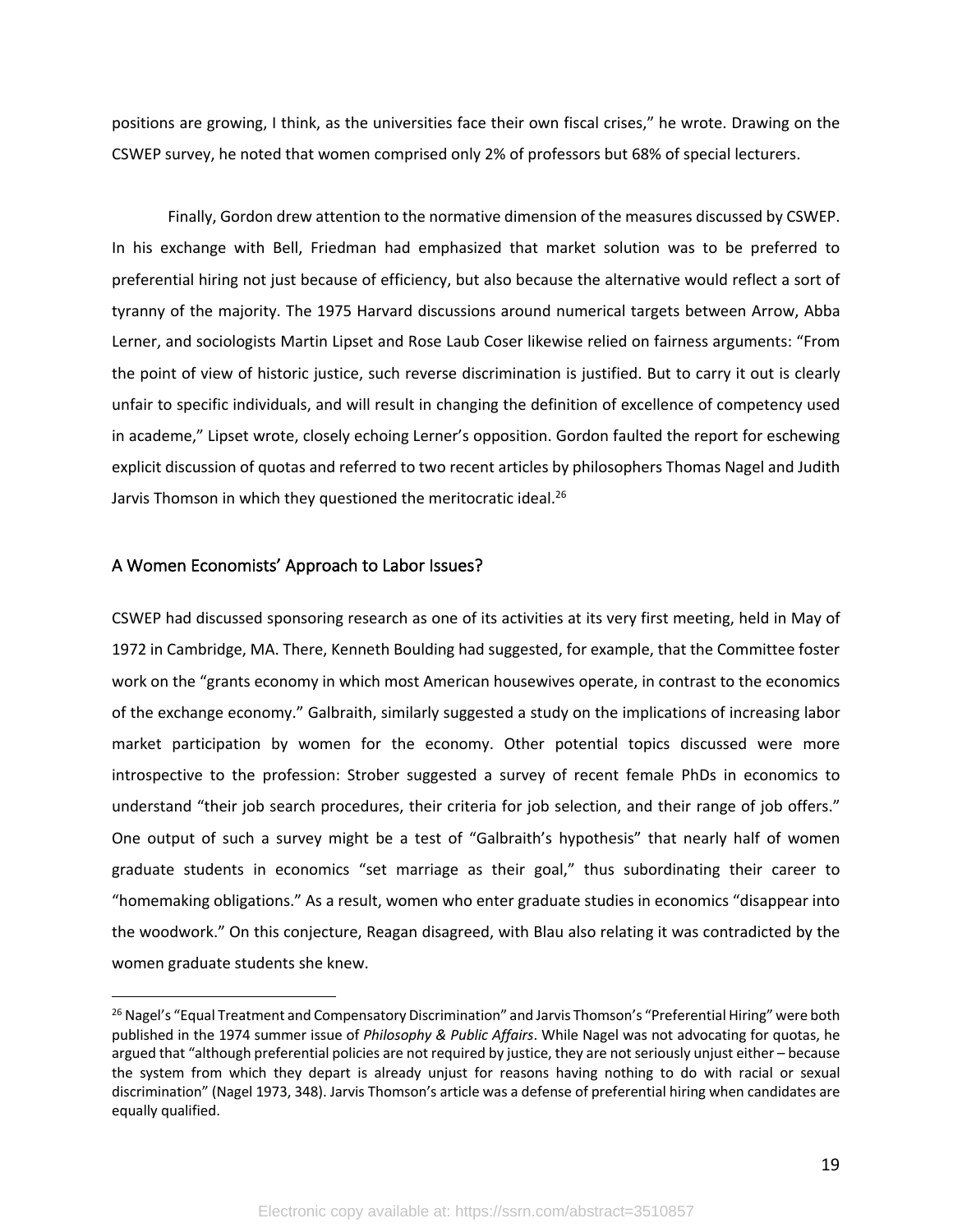A visible product of this interest in developing research on women in the economy and in the profession, CSWEP organized a research conference on occupational segregation with funding from the Carnegie Foundation. Co-organized by the Center for Research on Women in Higher Education and the Professions, the conference was held at Wellesley in 1975 under the leadership of Blaxall and Reagan. In addition to celebrating the International Women's Year, it also had a clear policy orientation and the CSWEP board made it clear in its annual report that the purpose was to develop research to understand the consequence of female economists specializing in some fields rather than others: "clearly women's economic status in a macro is of critical importance to women economists, as well as to the nation. An improvement in women's economic status cannot be realized without a diminution of occupational segregation and a better understanding of the forces behind it. Even within our profession of economics some fields of specialization are deemed more appropriate for men and others for women. Sexism in occupational segregation is pervasive down to micro levels," the report read (CSWEP 1976, 511).

The conference, whose contributions illustrate a pluralistic and interdisciplinary focus, brought together most of the protagonists of CSWEP's formation. In their introduction, Blaxall and Reagan (1976, 1-2) challenged the idea that "women… are occupationally segregated by sex because... [of] lower investment in human capital". "Such explanations, focusing on real or imagined deficiencies of women, often also assume competitive models of labor markets," they remarked. They also referred to monopsony allowing "employers to implement their distaste for hiring women" and mentioned ongoing work on estimating the difference in pay's residual. In their survey paper, Blau and Jusenius (1976) distinguished between three types of "neoclassical approaches" to occupational segregation: the overcrowding approach of Bergmann, the human capital approach represented by Mincer and Polacheck, and monopsony theories and proceeded in order to outline the benefits and limitations of all these models. Isabel Sawhill, who had joined the CSWEP board in 1975, surveyed data on the rise of womenheaded households and transfer policies and relied on microsimulation and experiments to study how participation in the labor market might lift women out of poverty. Another paper by Marianne Ferber and Helen Lowry interpreted differential unemployment rates as the result of making women a "new reserve army." Arrow commented that rational adaptation by women also lead to rational adaptation by firms, arguing that beyond statistical discrimination, there existed other types of "plain" discrimination which could not be explained by economists. In his comments, David Gordon discussed Marxist approaches in line with the contribution of Ferber and Loury and Heidi Hartmann, pointing to his own work on labor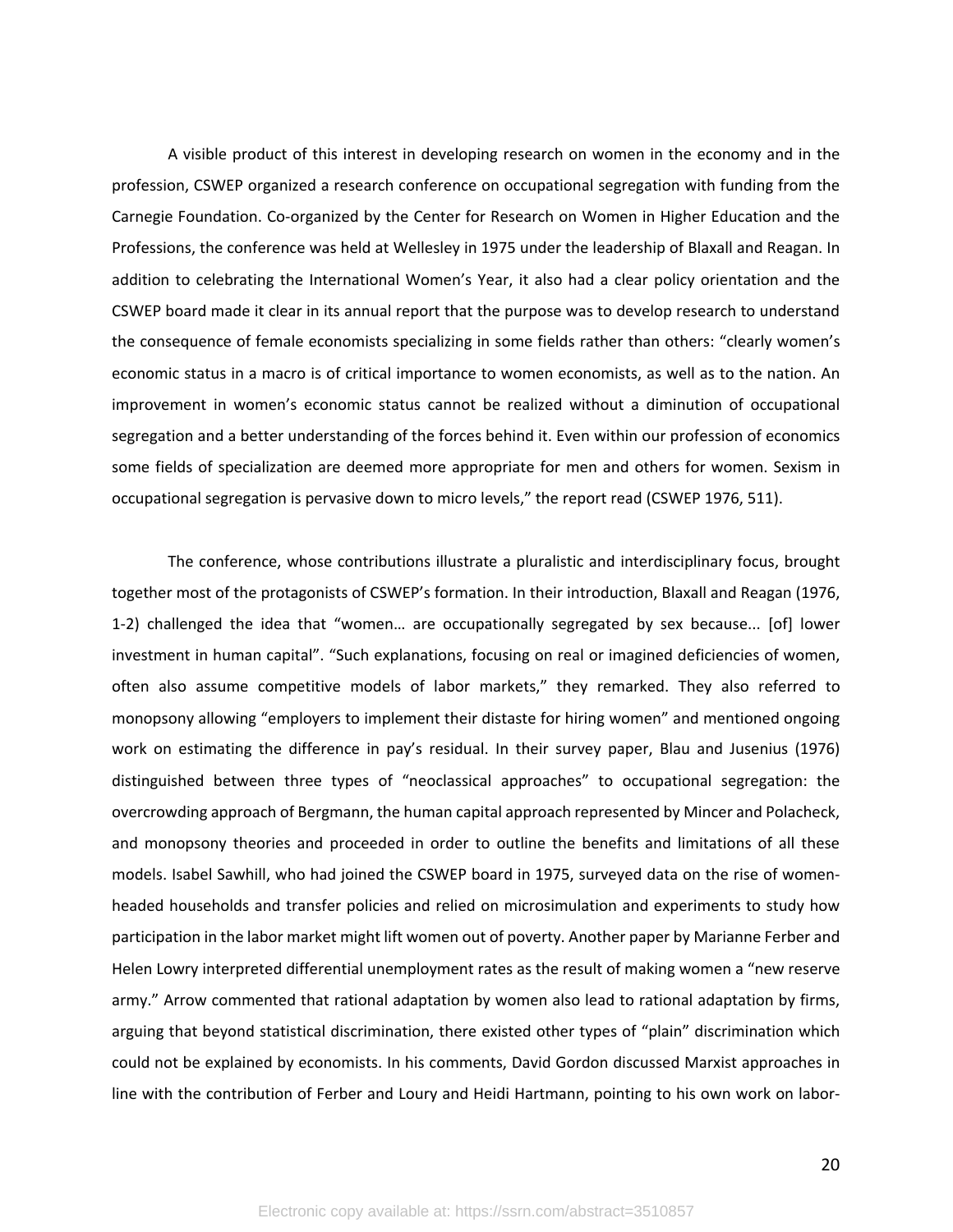market segmentation (Edwards, Reich, & Gordon 1975). Strober offered conclusions and she and Reagan wrote an appendix on sex differences in economists' fields of specialization.<sup>27</sup>

The diversity of papers highlights that, despite coming from various backgrounds, the economists associated with CSWEP at its outset shared a common vision of science as empirical, drawing on interdisciplinary theoretical frameworks as well as quantitative and qualitative evidence. The interdisciplinarity is evidenced by the participation of sociologist Elise Boulding and psychologist Judith Long Laws in the conference as well as in the choice of publication venue. The papers were published in *Signs*: *Journal of Women in Culture and Society*, one of the first women studies journal established a year before. Bergmann, Sawhill and Strober all joined its advisory board, and the first issue featured review essays on "new scholarship" on women in various sciences, including economics.<sup>28</sup>

CSWEP economists were also united in their belief that grounding their on the findings in the annual survey was a mark of objectivity, as they reminded skeptical AEA officials. Upon publication of CSWEP's inaugural report, for instance, *AER* managing editor Georges Borts complained that the first section of the report was "politically inflammatory." He contended that explaining the low status of women in economics by discrimination "reveals a methodological bias against scientific explanation... alternative explanations are not allowed, and no statistical test could in principle be designed to determine the empirical limitations of the original statement," he wrote. Borts thus asked that this section be deleted from the published version. Bell categorically refused. She pointed out that the report did not state that role prejudice was the only determinant of occupation, that the CSWEP committee had been built after a stringent selection process, and that Arrow and Galbraith had already vetted the manuscript. Most importantly, she argued that "we have already run into quite a few hornets' nests with the simple (and I think politically neutral, at least it used to be) act of asking for statistical data."29

<sup>&</sup>lt;sup>27</sup> Female and male intensive fields had already been quantified by Strober (1975). Using AEA and CSWEP data to build a matched sample, Reagan & Strober (1976) used questionnaire information on aspirations to test a model of field choice, in which decision to enter a specific field depended on previous choices from high to graduate school. They concluded that "while in the female regressions having more math in high school was likely to lead to specialization in relatively less female – intensive fields, the opposite is the case in the male regressions" (Reagan & Strober 1976, 315).

<sup>&</sup>lt;sup>28</sup> The "economics" essay, written by Jane Roberts Chapman (1975), mentioned CSWEP and heavily relied on its members' work, especially Strober's.

 $^{29}$  Borts to Bell, 07/23/1973, Bell to Borts, 08/06/1973, folder "Guidelines," box 988, CSWEPP.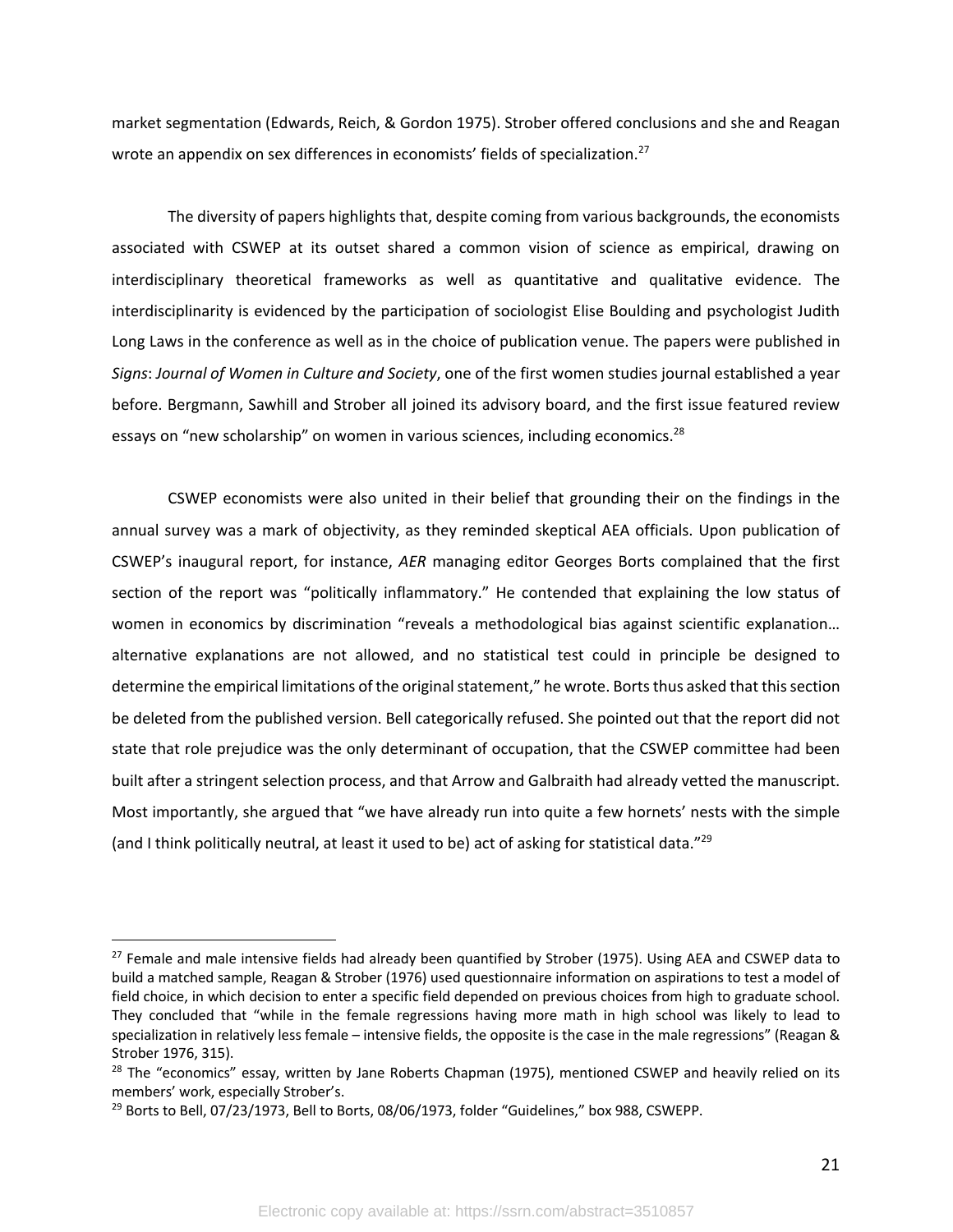#### Speaking for Women in the Economy

The issue of CSWEP-sponsored research elicited debate within the Committee that reveals important tensions that accompanied the connection between the status of women economists and the status of the research on women in the economy. At the June meeting in 1973, the Committee decided to approach the *Journal of Economic Literature* (hereafter JEL) about publishing a review article. Given their prominence and role in synthesizing recent developments and identifying directions for future research within subfields of economics, *JEL* review articles, typically authored by a leading senior figure in the area, were important for assigning scientific credit within the profession. Bell wrote to JEL editor Perlman suggesting that CSWEP "sponsor" a "survey of the literature on women in the economy and on the economic status of women." Sponsorship of the article by CSWEP would include review by the Committee. Perlman agreed to the proposal. In commissioning the review, to be limited to 12,000 words and to appear in 1975, Perlman wrote to Bell that "it is my understanding that you will undertake to advise me on the selection of the author (authors)." Indeed, Bell had three authors for the article in mind already: Committee members Blau, Strober, and Moser.

The proposal quickly stirred serious misgivings by the review's prospective authors. Strober and Blau both wrote to Bell with their concerns. The issues raised regarded the nature of CSWEP's sponsorship: after all, who would be identified as the article's authors, the Committee or those who wrote it? As Blau wrote to Bell, "from the point of view of the authors, it would be difficult for individuals to undertake such a major effort without retaining control over the content of their efforts and receiving amply credit (or blame!) for the results… the authors should have the final say and take the final responsibility" for the review's content. Strober similarly expressed that the article should be published on the basis of its quality instead of on the basis of its "political endorsement" by the Committee.<sup>30</sup>

Carrying sponsorship by CSWEP also raised a related, but distinct concern. In Blau's view, the nature of the sponsorship had implications for CSWEP's mandate that had not been fully examined: the *JEL* review article would link the Committee's institutional authority within the profession with the scientific output in one particular subarea of economics. Furthermore, any contribution of the article to furthering an association of women in the economics profession with work on "women's issues" would not have been altogether welcome; the practice of hiring women economists just to teach such classes was identified as

<sup>&</sup>lt;sup>30</sup> Ref in archives.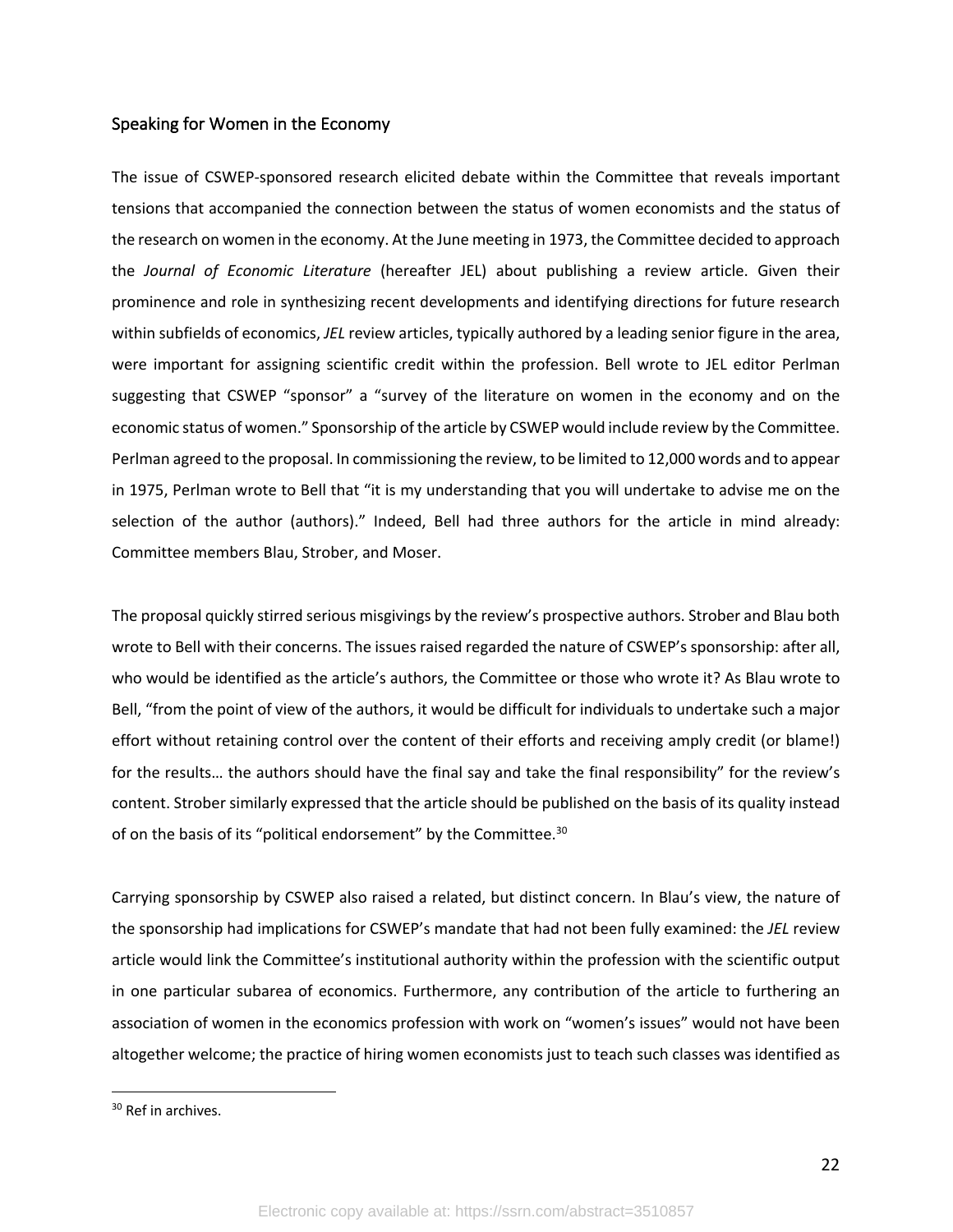a barrier to professional advancement by the Committee at its inaugural meeting. Blau thus wrote to Bell that "It does not appear advisable to me for us [as a Committee] to take a position on the intellectual issues the article would explore." "I see little benefit to the committee in formulating and espousing a `party line' on women in the economy," Blau explained.

Bell had additional misgivings, as she explained to the committee: "as a Committee, we have come perilously close to doing what we have deplored on the part of the Establishment, i.e. reserving to an "in group" in the profession, (ourselves), the kudos, plum, or whatever of having an article in the JEL… Worse, this article would be "the" article, for were it not for the Committee it would never have been published," she wrote. Thus, not only did the internal selection of authors risk a presumption that the Committee should be the professional authority regarding women in the economy – "that interest and expertness in this field existed only within the Committee membership" – Bell realized that the arrangement wreaked of insider dealing. The arrangement was thus contrary in spirit to, for instance, the transparency reforms that CSWEP sought for the job market for economists. Bell therefore wrote to Perlman to formally withdraw the proposed arrangement. It would be better that any review article on women in the economy to appear in the journal not acknowledge CSWEP's initiative, Bell argued.

The episode highlights an important tension arising from CSWEP's position within the profession at that point: Committee members' status as scientists was tied to the status of their work, both of which were marginalized. In this this regard, CSWEP sponsorship could prove sometimes a blessing, sometimes a curse. As Reagan and Bell had noted in the early days of the reckoning:

> two things are vitally important: First, that every committee member have the support of the institution she or he is connected with. Second, that she (the women especially) have either the respect of the profession or sufficient zeal and self-confidence to carry through difficulties. Ken [Arrow] thought that enthusiasm (especially for younger women) would substitute for professional reputation; I would add that being the only one right can be a lonely situation, no matter what the self-confidence is based on.

Enthusiasm, reputation, zeal and self-confidence would prove especially necessary for CSWEP members to carry their activities into the 1980s, at a moment more women began to be hired and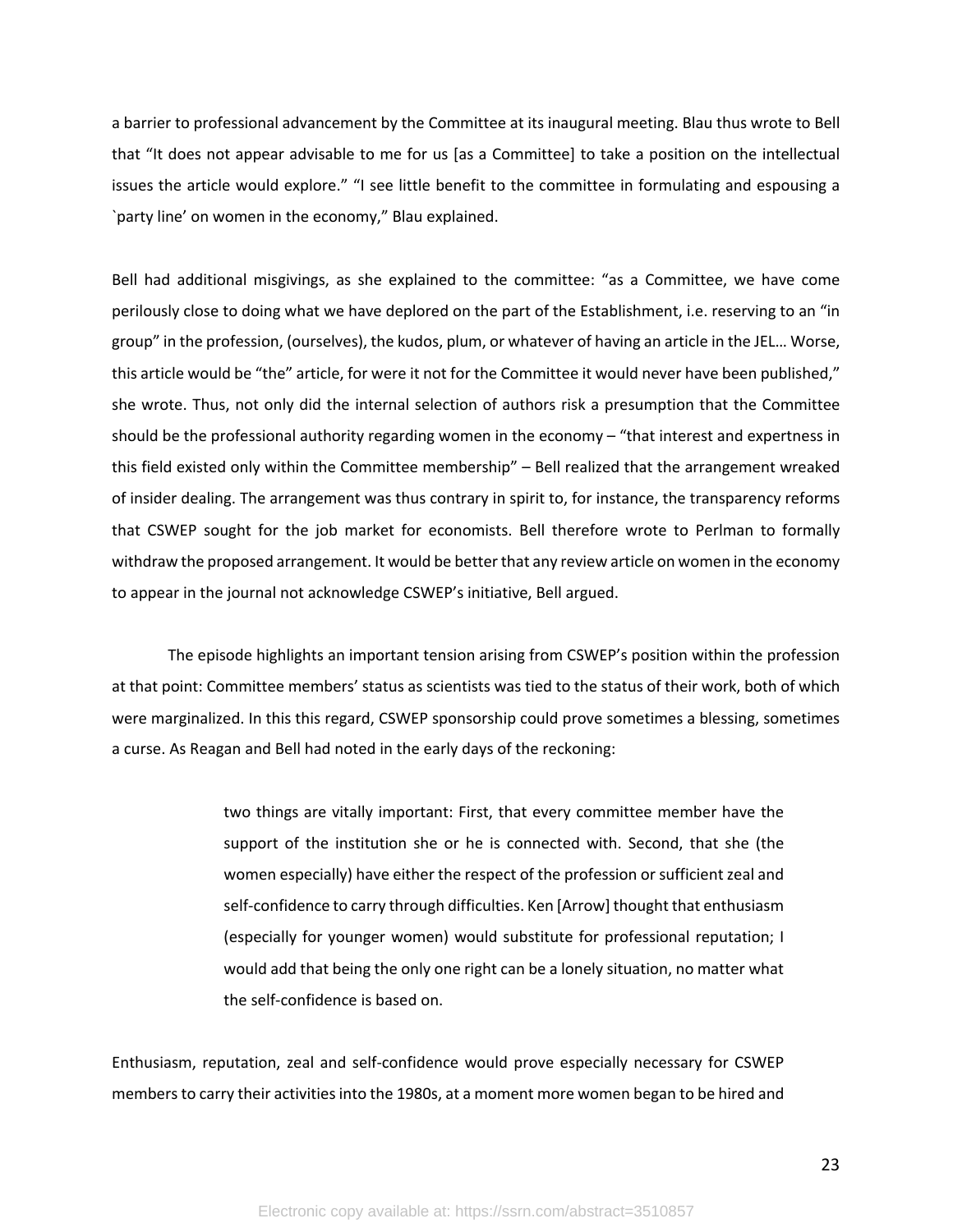tenured, yet, paradoxically, the political tide turned against women's fight and the scientific consensus on which their demands were based appeared to fizzle.

# **III. "The Center Will Not Hold": The Normalization of Gender Issues at the AEA**

#### CSWEP's Mitigated Successes and Normalization

More than a decade after CSWEP first began documenting the status of women in economics and pushing for changes, it recorded some considerable successes. By 1983, 30% of the undergraduate students majoring in economics and 21% of graduate students were women as opposed to 15% and 12%, respectively, in 1974 (CSWEP 1983, 457). "The percentage of all PhD economists who are women has risen steadily, from less than 6% in 1973 to more than 11% in 1989. This compares with an increase from 4 percent of graduate faculty in 1974 to 8 percent of graduate faculty in 1989," the 1991 report notes (CSWEP 1991, 612). Around the mid-1980s, the percentage of women Ph.D.s was already 16% among the Chairman's Group, a collection of institutions which produced two thirds of new doctorates in economics (CSWEP 1984, 448). Former CSWEP chair Elizabeth Bailey was elected Vice President of the AEA in 1983 and a woman economist was elected as President for the first time in 1986: Alice Rivlin. She was also the first woman economist to be awarded a MacArthur Fellowship in 1983.<sup>31</sup> The same year, she completed her first term as director of the Congressional Budget Office and the annual report from CSWEP noted her "exemplary performance as an employer of economists": 35% of the CBO professional staff was female (CSWEP 1983, 460).

Yet the overall picture remained unsatisfactory because the rise in women's representation was selective and qualitatively bounded. The CSWEP's 10-years anniversary annual report of 1981 reported that "the evidence yields a bleak picture… the number of women in the top professional ranks has not increased… there are only 19 women economists at the 43 of the 65 major PhD granting universities that reported in 1980-1981 (CSWEP 1981, 432). That year in the Chairman's Group, no women received tenure (CSWEP 1985, 453). While there was a rise in female students, it was lower than for law students (CSWEP 198?, ref?), and the feminization of economics departments was slower than in industry (CSWEP 1991).

<sup>&</sup>lt;sup>31</sup> Rivlin was the second economist overall to be awarded a MacArthur grant. Heidi Hartmann received one in 1994 and Nancy Folbre in 1998.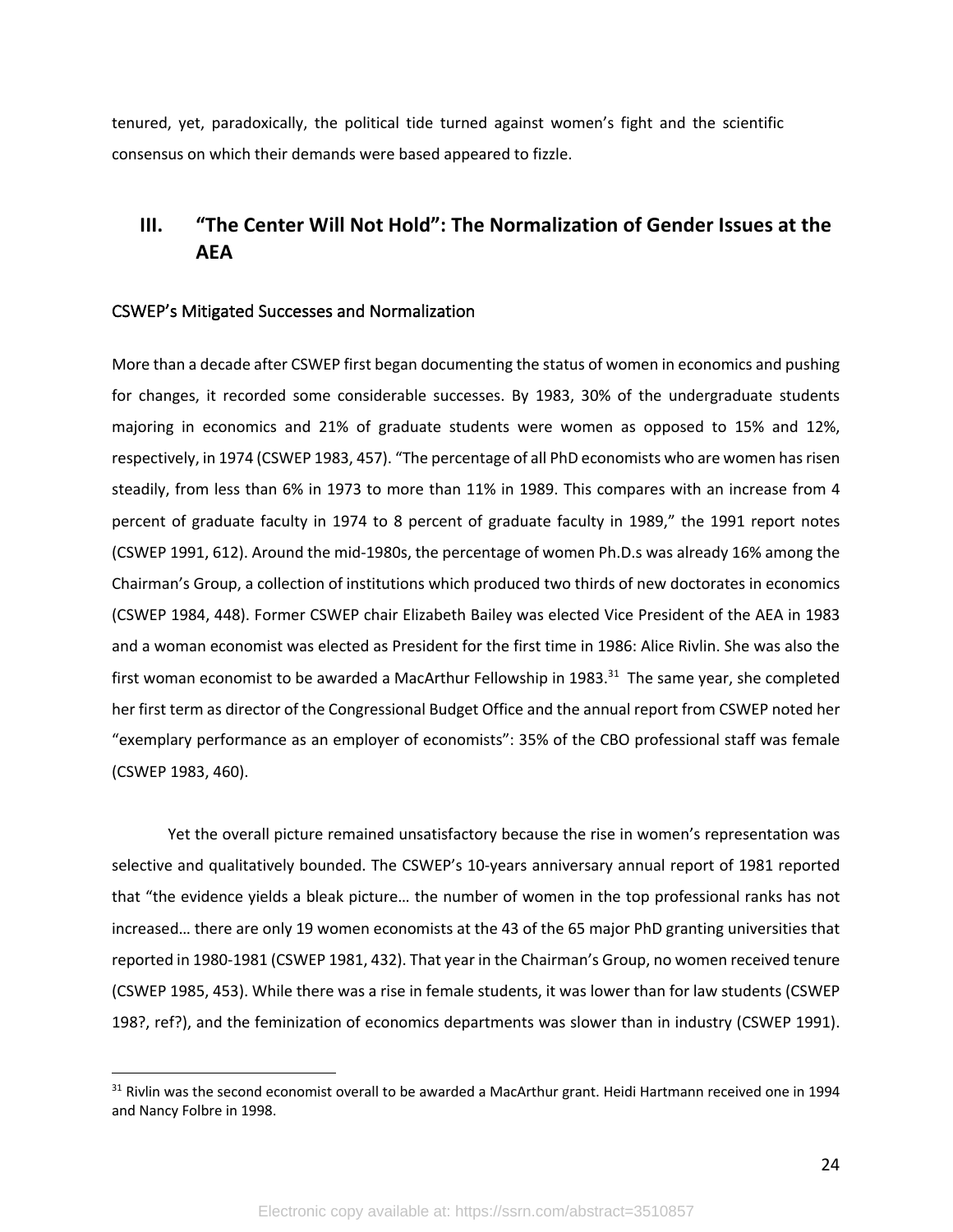In 1991, only 3 out of 148 full-professors and 15 of all 232 economists at tier-1 departments (Chicago, Harvard, MIT, Princeton, Stanford, Yale) were women (CSWEP 1991, 611). Women were simply not getting tenure in prestigious venues.

One institution that drew a lot of attention was the National Bureau of Economic Research (NBER), which had been thoroughly reshaped under Martin Feldstein's leadership. Feldstein had previously received letters from CSWEP as chair of Harvard's department of economics and as head of the Council of Economic Advisors, where he recruited an all-male staff at odd with the usual advanced feminization of the institution. In November 1984, CSWEP current and former chairs Bergmann, Bailey and Friedlaender co-signed a long letter to Feldstein, largely reprinted in the 1984 annual report, regarding gender representation at the Bureau. "Currently only 6 of the 170 Bureau research associates are women… yet the Bureau conducts research in a number of fields of applied economics in which women economists are active … most research associates/fellows appear to be either former students of directors or senior research associates of that group or junior faulty at a few leading universities. Apparently no attempt is made to publicize these positions or to allow outsiders to apply" (CSWEP 1984, 449-451). The letter further noted that none of the 57 officers and directors of the NBER was a woman and that recent sponsored research on family had been conducted by 10 men. An earlier draft of the letter emphasized fears that NBER nominations would become responsible for holding women economists back in the field:

> the Bureau operates a tiered structure of activities in which a small number of "insiders" receive tremendous benefits from overlapping membership in a variety of permanent and temporary research groups. Women economists are almost entirely excluded from this group of "insiders." Since the group of research associates/fellows is by invitation only and provides no opportunity for outsiders to apply, this exclusion of women from Bureau activities would be likely to apply even in cases when women economists were the best in their fields.<sup>32</sup>

Feldstein responded that he had tried to hire some women (including Rivlin), but that they were already overburdened with other commitments and that he had recently purchased the CSWEP roster.

25

<sup>32</sup> Box 929, folder "CSWEP file", CSWEPP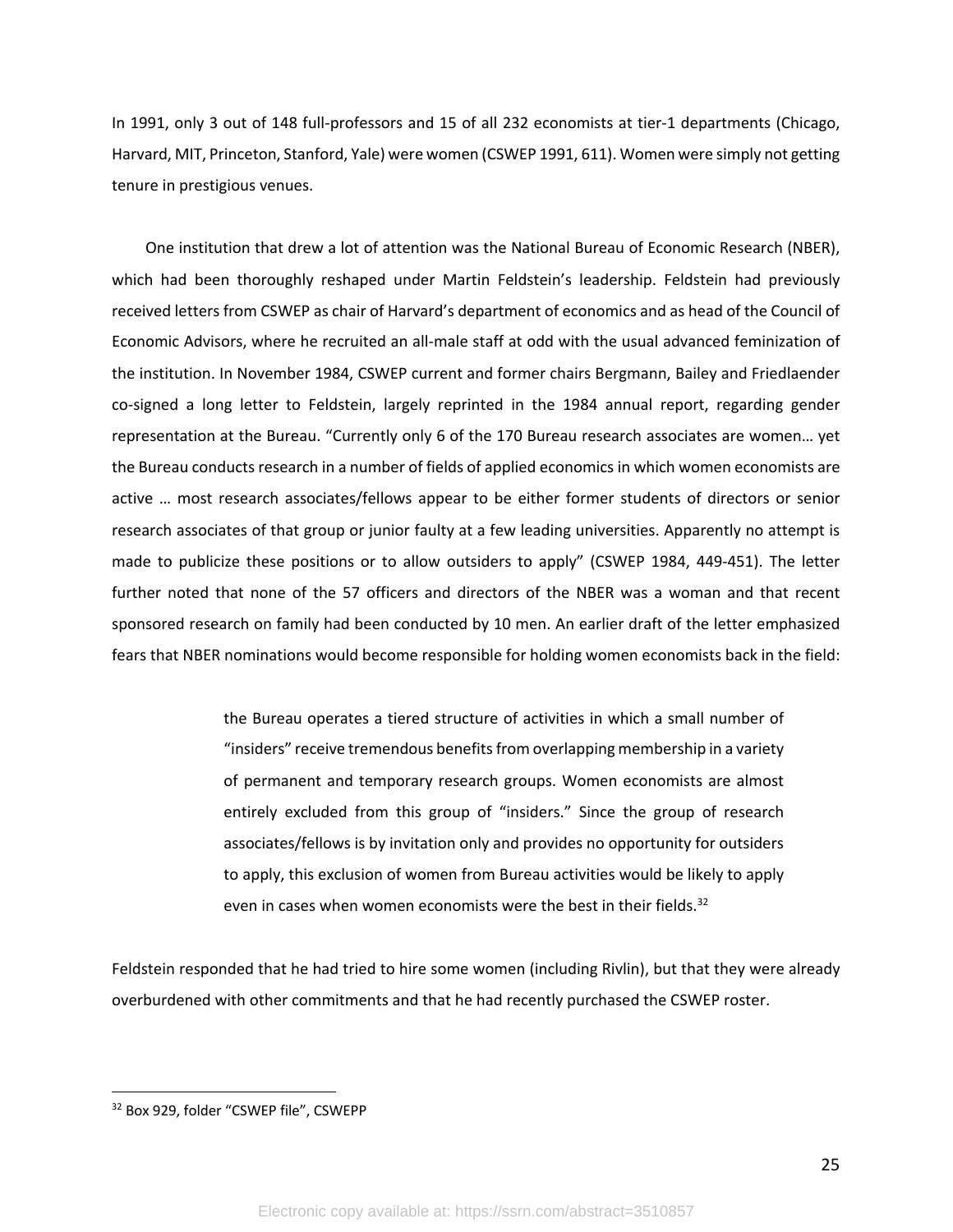Explanations for missing women in top departments also shifted in that decade. The problem wasn't that the supply of qualified women anymore, but the lack of qualified women *in most prestigious fields*, a long-entertained hypothesis that was resuscitated by 1985 AEA president Charles Kindleberger. The problem would be that women were too concentrated in labor economics in a way that interfered with their employment possibilities.<sup>33</sup> Another issue was that some approaches acquired a political undertone. In the context of the preparation of the December 1984 AEA meetings' program, Kindleberger noted that two of the submissions he received were interesting but "sound feminist." In her answer to his "unbelievable letter," Bergmann insisted that "despite the fact that they may have a feminist ring to them, their authors no doubt intended them to be treated by you on the same system as you treat other submissions you receive."  $34$  She concluded by noting that "a great deal of work from the opposite perspective regularly appears on the program," thus revealing that the scholarship in labor economics, in particular on women in the economy and thus in economics was becoming more polarized than in the 1970s.

### Transformation and Polarization in Labor Economics

The 1980s witnessed both a normalization of research on gender as well as a polarization that nurtured the debates regarding CSWEP's legitimacy. First, the interdisciplinary and institutional bent displayed by applied labor economists, in particular those associated with CSWEP during the early 1970s, had lessened. This general trend was also seen in the structure of the first labor economics handbook published in that period (Ashenfelter & Layard 1986), as well as at AEA sessions and conferences sponsored by CSWEP itself. At the theoretical, empirical, and policy levels, there was a "Mincerization" of the field of labor economics (Rosen 1992). A pattern of "segregated pluralism" emerged at the organizational level; papers on gender issues using standard microeconomics were increasingly included in the AEA program, while more radical perspectives on gender were relegated to distinctly URPE-sponsored ASSA sessions.<sup>35</sup>

<sup>&</sup>lt;sup>33</sup> Kindleberger to Nancy Gordon, July 6, 1987. Box 999, folder "CSWEP Correspondence, 1987". Bergmann to Schultze, February<sup>21</sup> 1984. Box 999, folder "CSWEP Correspondence, 1983-1985," CSWEPP. In the same letter, Kindleberger pointed that those women just elected AEA vice president came from prestigious fields yet owed their seats to "reverse discrimination."

<sup>&</sup>lt;sup>34</sup> Bergmann to CSWEP members, November 16 1983. Bergmann to Kindelberger, November 14, 1983. Box 999. "CSWEP Correspondence, 1983-1985", CSWEPP.

<sup>&</sup>lt;sup>35</sup> Mata (forthcoming) uses "segregated pluralism" to describe the history of the relationship between URPE and the AEA, especially at ASSA meetings.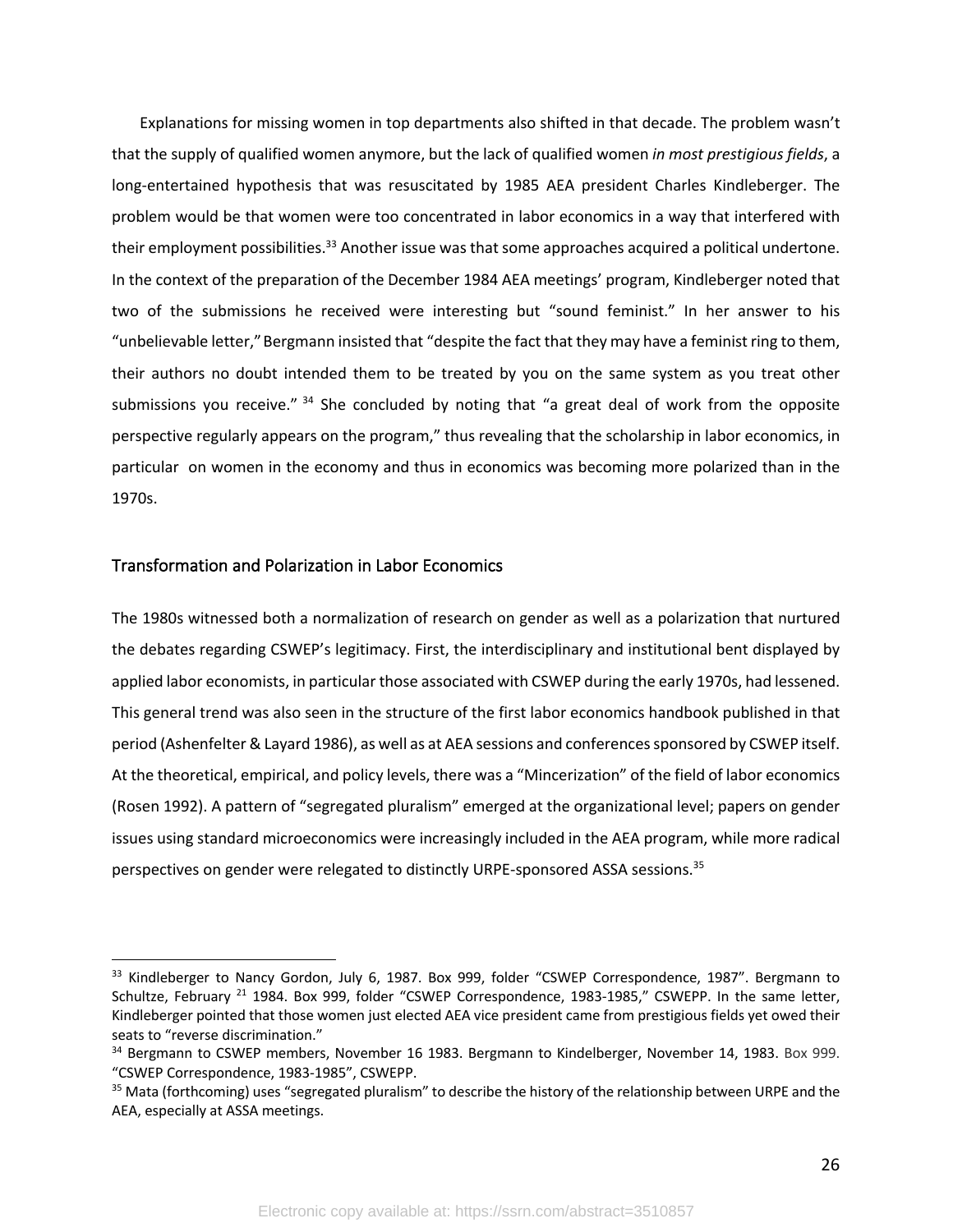These trends are reflected by the kinds of conferences that were organized during the 1980s. Despite agreement on a line-up – from Bergmann to Becker, Fuchs to Madden, Wallace to Sowell – discussions between Bailey and Feldstein about a NBER conference on gender and policy hit a dead-end.<sup>36</sup> An example of the Bureau's commitment to positive (as opposed to normative) analysis, Feldstein felt that proposed topics like "Pros and Cons of Affirmative Action" [...] really wouldn't be suitable."<sup>37</sup> Instead, CSWEP finally managed to organized a conference on "Gender in the Workplace" at the Brookings Institution in November 1984. It was organized by Clair (Vickery) Brown and Joseph Pechman and funded by the Rockefeller Foundation. The goal was to bring "together economists with a broad range of viewpoints" and to explore a wide range of subjects, from consumption choices to child support, occupational segregation, the analysis of internal labor markets, the effect of unions on the pay gap, "deskilled" and "de-classed" jobs, and subcontracting (Brown & Pechman 1987, 1). But in contrast with the prior conference organized by the CSWEP and published in *Signs*, all participants were economists.

Still, the debates were still largely devoted to the institutional aspects of the labor markets, in a way that did not reflect the "modern," Columbia-Chicago approach to labor economics then becoming dominant (Teixeira 2007). The latter was encapsulated in a symposium organized by Ed Lazear on "Women in the Labor Market" that was published in the newly founded *Journal of Economic Perspectives* in 1989. The contributions featured James P. Smith and Michael Ward on the dramatic "progress" of women on labor market, an empirical analysis of why affirmative action does not work for women by Johnathan Leonard, and an analysis of women's well-being by Victor Fuchs. The latter article insisted that women's positions mostly resulted from their individual choices. "Some segregation [in the labor market] is probably attributable to prejudice by other workers and customers, but the most powerful forces are rooted in biology and culture," he added (Fuchs 1989, 28). The policy gist of these models was that active intervention (whether quotas or affirmative actions) would risk distorting markets without solving the imbalances. Better to rely on the strong market incentives for employers to establish efficient reward structures.<sup>38</sup>

<sup>&</sup>lt;sup>36</sup> In those years by contrast, the NBER was a hothouse for the development of family economics (see Le Tollec 2019).

<sup>37</sup> Feldstein to Bailey, March 3, 1982. Fuchs to Bailey, September 22, 1982. Box 929, folder "CSWEP file", AEA archives, Duke University.

<sup>&</sup>lt;sup>38</sup> The only dissenting voice in the issue was Bergmann (1989), who argued that the market for women's labor needed to be fixed. She was also the only female contributor to the special issue. Lazear was the founding editor of the *Journal of Labor Economics*, which began publishing in 1983 with an all-male editorial board.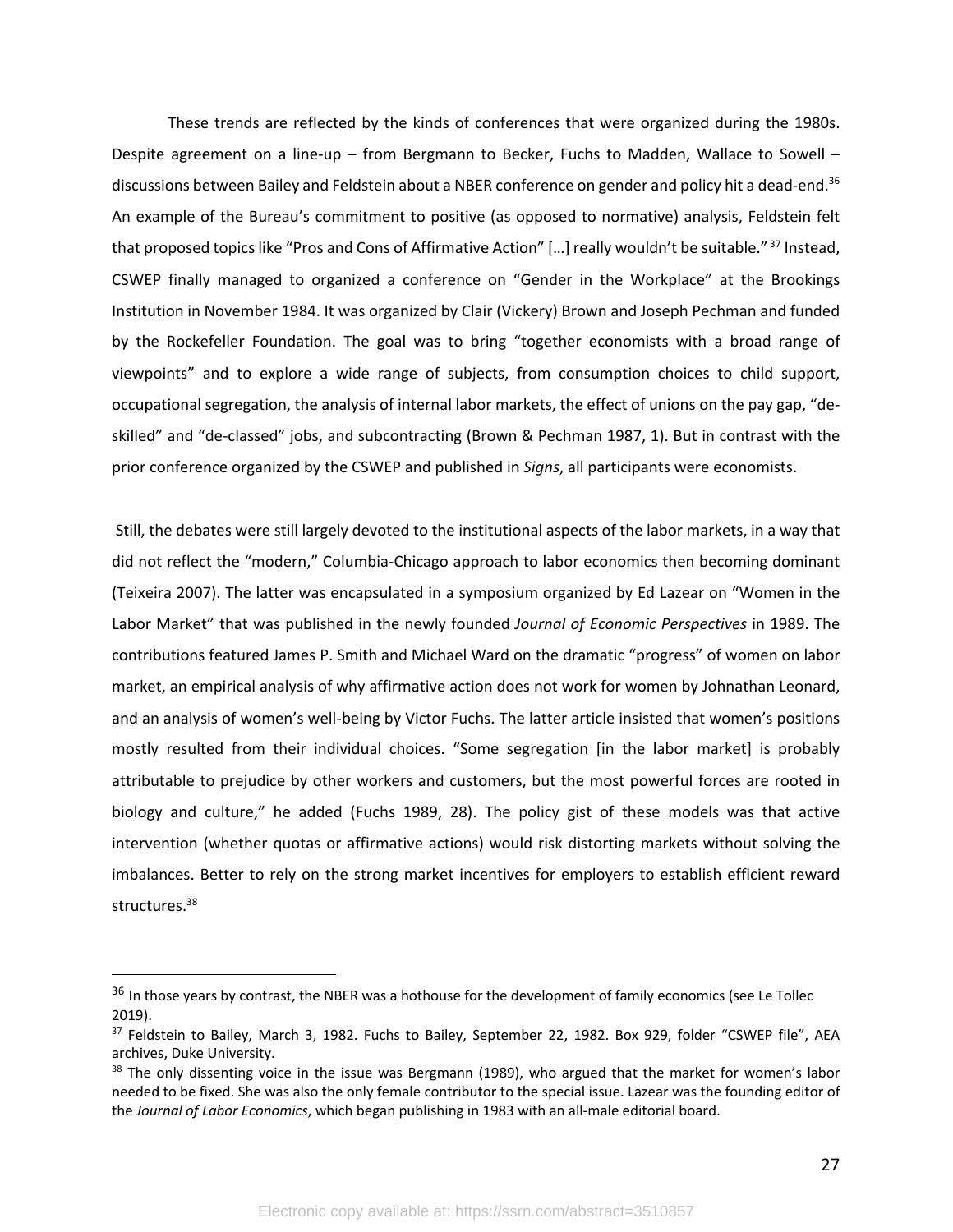Another group of economists strived to integrate imperfect information into this human capitalbased framework, through signaling, screening and filtering behaviors. This required modeling how agents form expectations and make associated choices as well as the kind of feedback effects that Bell had suggested a decade before. Lundberg and Startz (1983), showed that in a labor market equilibrium with statistical discrimination and endogeneous human capital investment, government intervention to prohibit discriminatory treatment can be efficient. Rothschild & Stiglitz (1982) offered similar approaches to wage setting and job placement within firms using a competitive model with imperfect information. Models of efficiency wages were also developed at that time. This "new information paradigm" applied to the labor market provide "markedly different policy stances from those wedded to the old [competitive] paradigm," Stiglitz (2002, 485) later reminisced. Empirically, though, disentangling the respective influence of discrimination and choices still proved extremely difficult, as Blau and Ferber (1987, 317) noted. Measuring discrimination typically meant interpreting a regression residual controlling for various observed worker and firm characteristics. It was already understood in the 1970s, however, that both imperfect information on the demand-side (discrimination) and supply-side (women's choices) explanations could be consistent with the differentials observed. Yet the idea that the unexplained residual cannot be causally attributed to discrimination was gaining traction, a consequence of the rise of "new household" economics, a term coined in the 1970s (Le Tollec *forth.*). Its core idea was that "revealed" occupational choices were determined primarily by women's choices.

Thus, the battlefield shifted from the labor market to the household, as illustrated by the 1981 publication of Becker's *Treatise on Family* in 1981, published in the NBER Book collection, and Bergmann's article on "The Economic Risks of Being a Housewife." And it was both representations of the labor market and of the family that those economists who were increasingly calling themselves "feminists" sought to interrogate. As put by Julie Nelson in an article circulated in 1986, "several women economists, including Marianne A. Ferber and Isabel Sawhill, have identified and criticized androcentric distortions in economic explanations of household production of and the labor market… A less male-centered perspective requires not only that one take into account the agency of the non-adult-male members of the household, but also… that one abandons to some extent the independent-choice-subject-to-resource-constraints basic model of neoclassical theory."<sup>39</sup> The term feminism appeared for the first time in an URPE-ASSA

<sup>&</sup>lt;sup>39</sup> "Gender and Economic Theory," Julie Nelson, February 1987. Folder "Correspondence 1987," Box 999, CSWEPP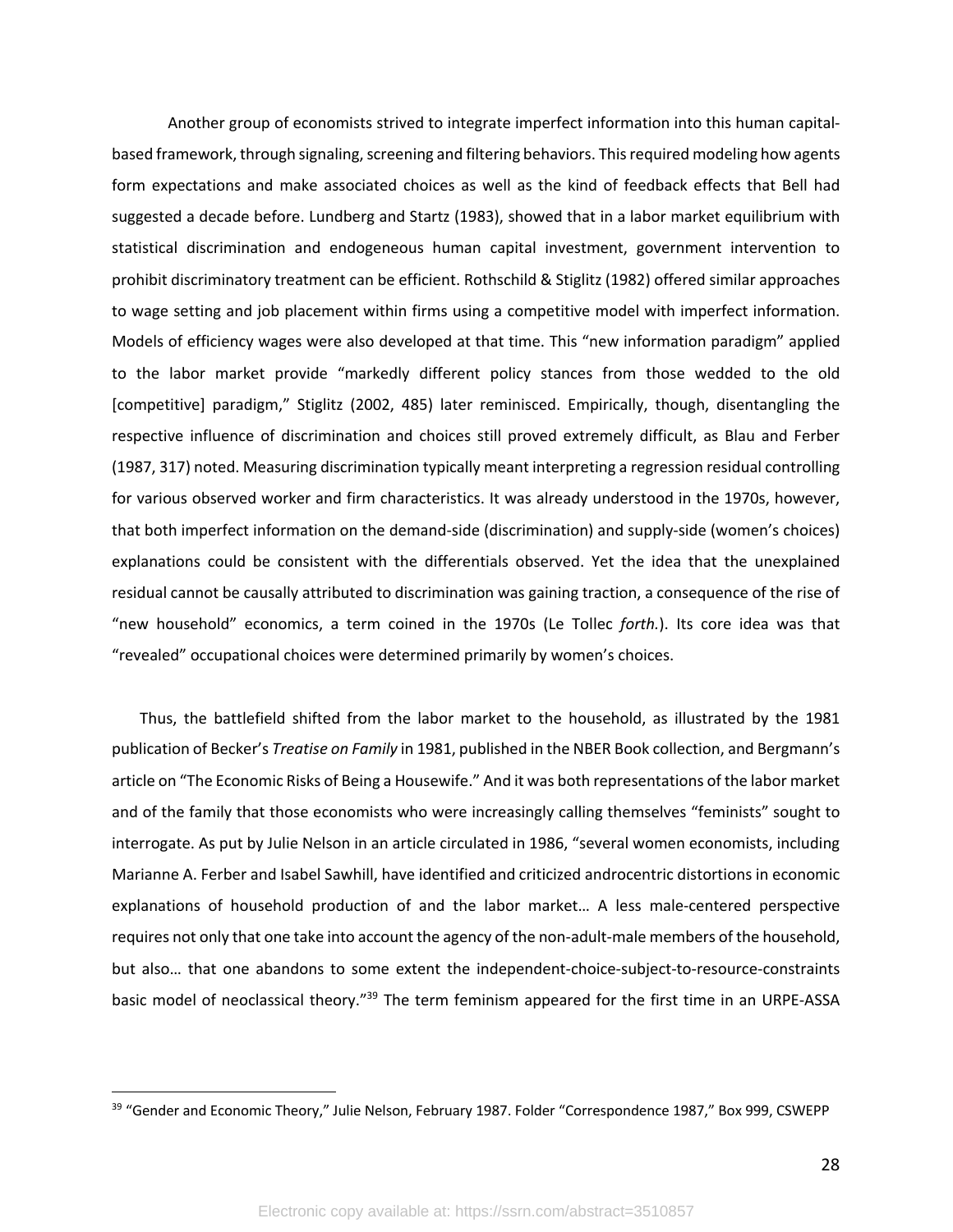session's title in 1983.<sup>40</sup> At least five URPE sessions on women and minorities and intersectionality were proposed for the following annual conferences, illustrating how the different brands of labor and family economics – "neoclassical" and "feminist" – were institutionalized in largely separate spaces. This segregated pluralism was also visible in the JEL codes dynamics. Becchio (2020, 133) explains that the 1988-1989 revision of the JEL codes introduced "household economics" (D1, now "Household Behavior and Family Economics"), "new home economics" (D13, now "Household Production and Intrahousehold Allocation") and "gender (neoclassical) economics" (J16, later relabeled "Economics of Gender and Non-Labor Discrimination"). A JEL code for "feminist economics" was introduced a decade later within the heterodox approaches. But the growing polarization between feminist scholars and "human capitalists" was not restricted to academia; it was equally visible in courtrooms. <sup>41</sup>

A great deal of empirical research was fueled by courts' need to adjudicate wage discrimination cases (Chassonnery-Zaïgouche 2020a). From the 350 employment discrimination cases filled in 1970, the number had soared to 9,000 in 1983 (Berrey, Nelson & Nielsen 2017, 41). Debates surrounding "comparable worth" policies relied on the input of empirical economists on occupational segregation, are illustrative of the emerging fault lines. These policies aimed to adjust wages within firms using job evaluation scoring methods and gained a policy momentum beginning with the Carter administration. Based on the observation that occupational hierarchies resulted lower average wages in more feminized job categories within a firm, women and civil right organizations claimed that ensuring that two workers doing the same labor were paid the same (equal pay for equal work) was not enough: Equal pay should also be provide for jobs of comparable worth for men and women.<sup>42</sup> "Worth" was quantified in term of skills, requirements, level of responsibility, etc.<sup>43</sup> This claim was equated with inefficient wage control and a return to medieval "just price" theories.<sup>44</sup>

 $40$  The term of course had a much longer history, but for a long time, it was not used within economics, even by economist who would self-identified as feminist and later be part of feminist economics.<br><sup>41</sup> "Human capitalists" is the term used by Ray Marshall & Beth Paulin in their testimony on occupational segregation

before the US Commission on Civil Rights in 1982.

 $42$  In 1984, 80 per cent of women in the work force were concentrated in 20 of the Labor Department's 427 job categories (Goodman 1984).<br><sup>43</sup> See Treiman and Hartmann (1981) and Hartmann (1985). For a history of the controversy, see Chassonnery-

Zaïgouche (2020b).

<sup>44</sup> Economist June O'Neil framed the comparable worth claim as harking back to Thomas Aquinas in her testimony on occupational segregation before the US Commission on Civil Rights in 1982.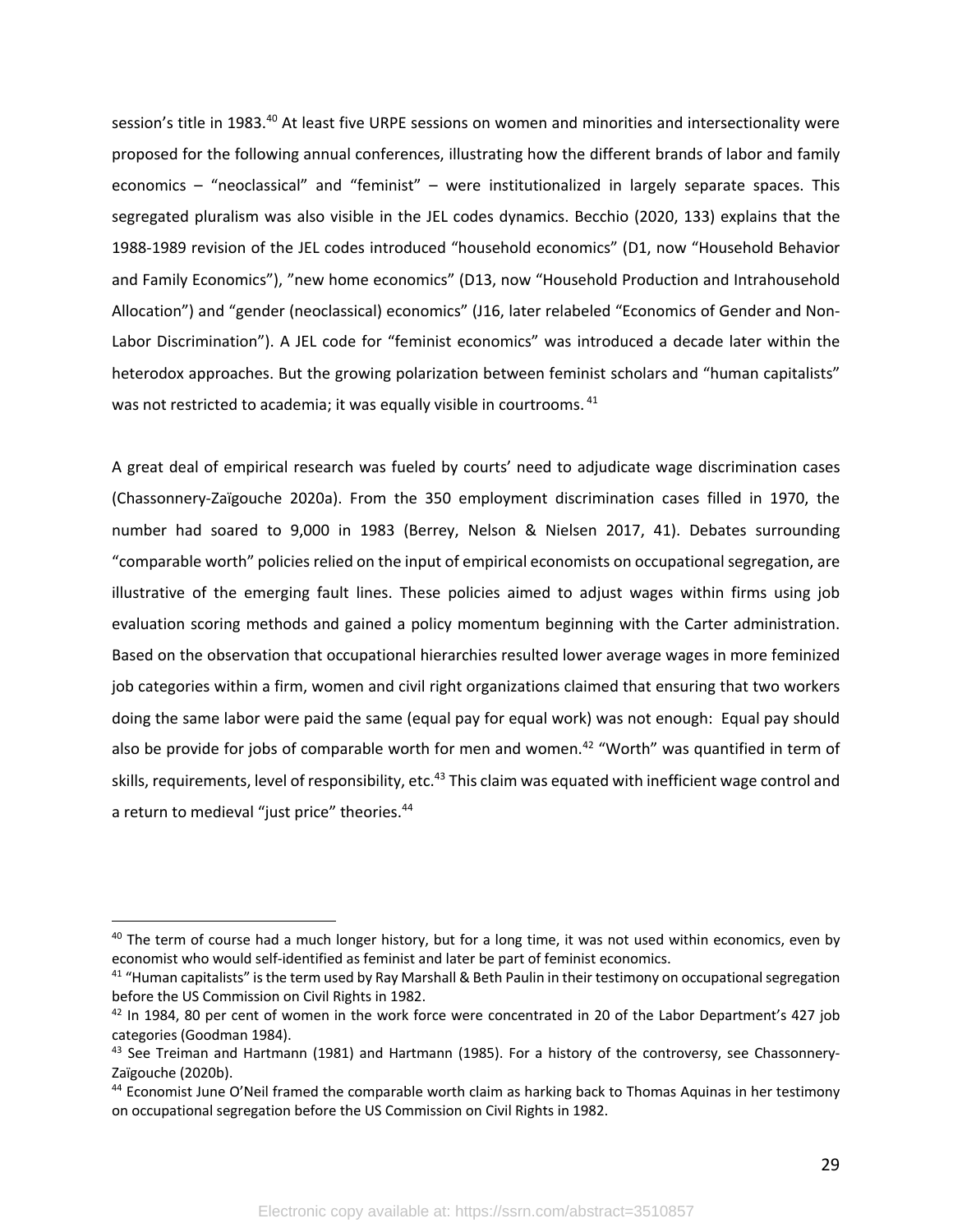In the early 1980s, the scholarly and political tide had turned. The backlash against affirmative action had begun in 1978 when the Supreme Court upheld affirmative action but outlawed rigid racial quotas in university admissions. Though Ronald Reagan's stance toward feminists' demands was initially unclear, by the mid-1980s systematic opposition to equal pay and comparable worth had organized. The 1983 ruling in which Federal District Judge Jack Tanner had found the state of Washington guilty of systematic and purposeful wage discrimination against women was overturned by the United States Court of Appeals for the Ninth Circuit. Before the U.S. Commission on Civil Rights in 1982, economist June O'Neill, among others, had testified against the principle of comparable worth. By 1985, all the Federal agencies, from the U.S. Civil Commission on Civil Rights to the EEOC, had condemned the principle of comparable worth. In a 1989 piece, titled "Conservative Feminism", Judge Posner (1989, p.202) summarized the dominant economists' voice in policy: "Comparable worth is the equilibrium, and disequilibrium is self-correcting provided there are not artificial barriers to entry."

In the interim, O'Neill had also found herself confronting Barbara Bergmann during a 1983 hearing before the Joint Economic Committee.<sup>45</sup> Designed to "explore the changing role of women in the workforce," the Census Bureau report on which the hearing was based emphasized both the dramatic increase in women's labor participation, and the fact that gender pay gap and occupational segregation has barely changed since the 1960s. Bergmann attacked the report's agnosticism towards discrimination as a potential cause of differentials and argued in favor of the development of Federal programs to enforce equal opportunities, and in favor of subsidized child support. O'Neill acknowledged that discrimination existed, but argued that it was not a major factor in the determination of labor participation and wages compared with family arrangements and social norms. Some characteristics were difficult to measure. "The two of us have different reasons explaining how women got there," O'Neill concluded. "I tend to think that it has to do more with the choices women make ourselves, and Barbara Bergmann thinks it has more to do with the choices employers make for them." (JEC 1983, p.69).

#### CSWEP's Fragmentation and Stasis?

The polarization of theoretical, empirical, and legal debates weighed on CSWEP's activities. Specifically, the divisions within labor and household economics splintered the intellectual perspective that had

<sup>&</sup>lt;sup>45</sup> O'Neill and Bergmann had already both testified during the hearings related to the 1973 CEA report on the economics of sex discrimination in employment, the former as a coauthor of the report, the latter as an expert.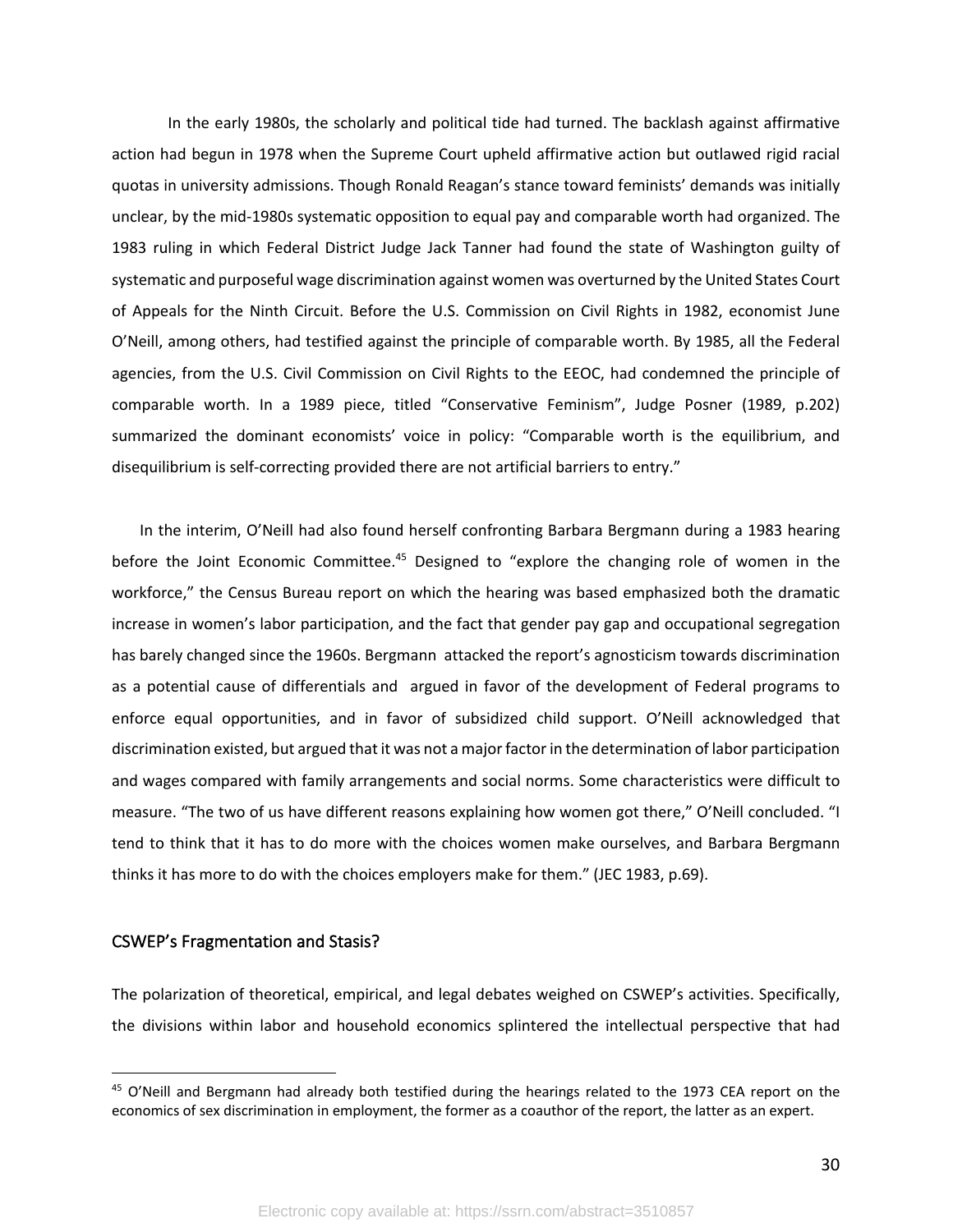helped promote (and was reinforced by) CSWEP at its outset. While generally emphasizing the role of discrimination and social norms for explaining the status of women in the economy, "feminists" were not a homogeneous group. Criticism of the competitive model and of mainstream economics as well as advocacy for types of interventions varied greatly. Former CSWEP member Cecilia Conrad (2019) describes a "spectrum" that ran from neoclassical economists to radical feminist economics, defined by the degree of reliance on standard microeconomics and policy advocacy – from quotas to mentoring. CSWEP included several board members that became central to feminist economics: Ferber (1977-1979), Shackelford (1981-1982), Benaría (1984-1986), and Bergmann, who was chair from 1983-1984. But the Committee likewise welcomed economists in the Columbia-Chicago tradition, among whom included O'Neill (1988-1991) and Joan Haworth (1981-1986, later chair). Though the effects of the dominant labor paradigm on the profession at large might have been a non-interventionist, "*de gustibus non est dispendum*" stance, the human capital framework *per se* needn't lead women economists to endorse inaction: Policies to ensure that women were allowed to pursue human capital investment if they chose to do so, that they had equal access to career information, and that women were given the same ability to self-promote as men economists were considered key. Throughout the 1980s, maintaining and updating the roster of women economists consumed most of CSWEP's financial resources and it was Haworth who, for most of the decade, coordinated this time-consuming activity.

CSWEP members thus included economists with a diverse array of theoretical, methodological, and gender-related commitments during the 1980s. In addition to burgeoning reconfigurations within labor economics, a number of applied economists joined the board, including Shelly Lundberg and Shulamit Khan as well as experimental economist Elisabeth Hoffman. However, not all of the CSWEP's membership was labor or even applied economists, as shown in our analysis of the 1986 Roster.<sup>46</sup>

 $46$  The 1986 roster includes 1,053 individual Ph.D women economists, their name, rank and institution, Ph.D granting institution, a description of their research, and (unknown) field codes. To identify "fields," we find the word that appears most frequently in the research descriptions of everyone who belongs to a given field (ignoring unhelpful words, like "economics").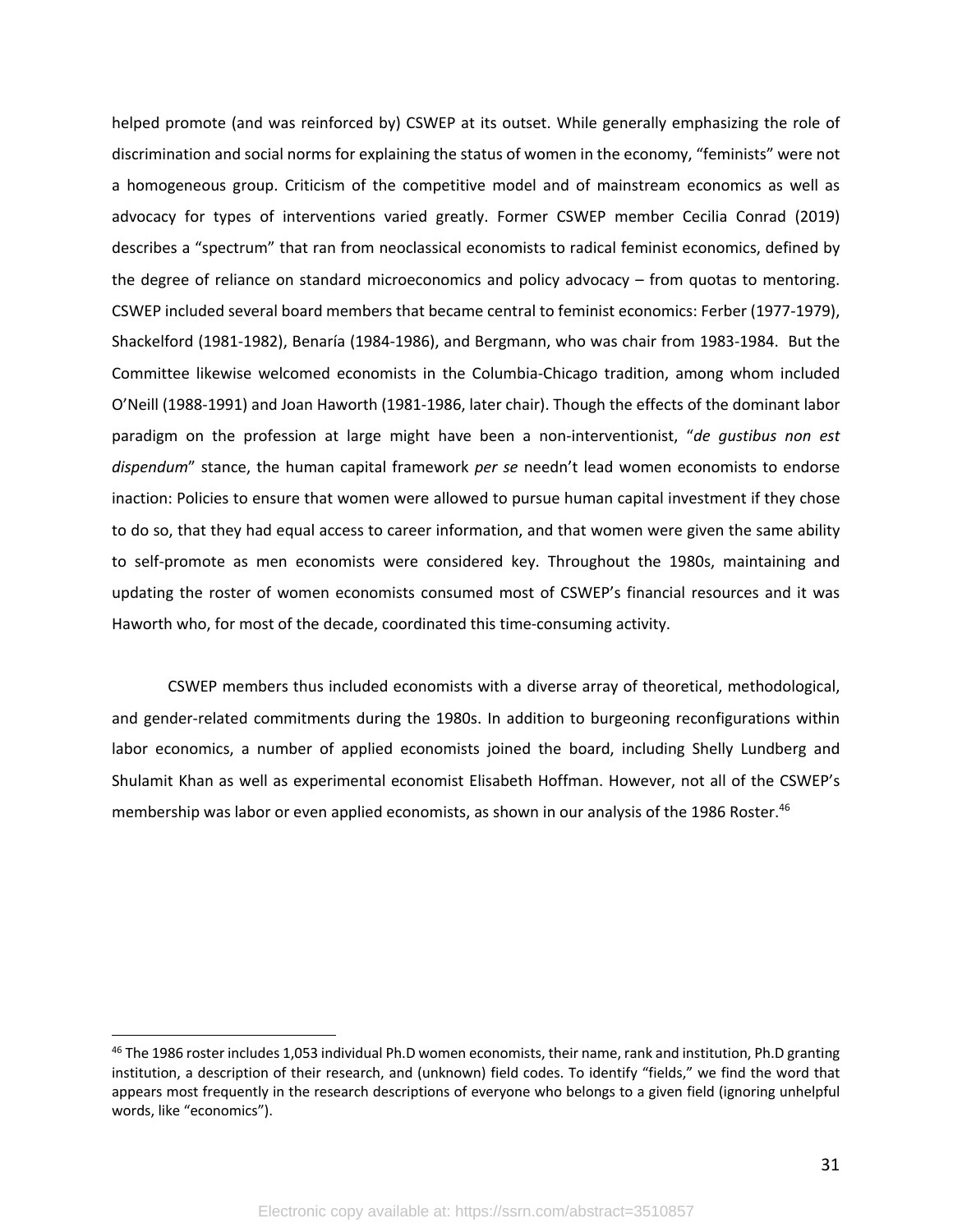| <b>Field</b> | <b>Total</b> | <b>Share</b> |
|--------------|--------------|--------------|
| Labor        | 143          | 21.4%        |
| Public       | 53           | 7.9          |
| Theory       | 49           | 7.3          |
| Industrial   | 48           | 7.2          |
| Development  | 43           | 6.4          |
| Monetary     | 41           | 6.1          |
| Policy       | 38           | 5.7          |
| Trade        | 36           | 5.4          |
| Health       | 33           | 4.9          |
| Econometrics | 26           | 3.9          |

#### Figure 1: Roster by top 10 fields, academic

#### Figure 2: Roster by top 10 fields, non-academic

| <b>Field</b>  | <b>Total</b> | <b>Share</b> |  |
|---------------|--------------|--------------|--|
| Labor         | 58           | 16.5%        |  |
| Public        | 53           | 10.3         |  |
| Monetary      | 29           | 8.3          |  |
| Health        | 26           | 7.4          |  |
| Policy        | 26           | 7.4          |  |
| Industrial    | 22           | 6.3          |  |
| Trade         | 22           | 6.3          |  |
| International | 19           | 5.4          |  |
| Development   | 18           | 5.1          |  |
| Econometrics  | 16           | 4.6          |  |
|               |              |              |  |

Figures 1 and 2 illustrate that, while labor economists were the most represented field overall, considerably many CSWEP members inside and outside academia worked in public economics, industrial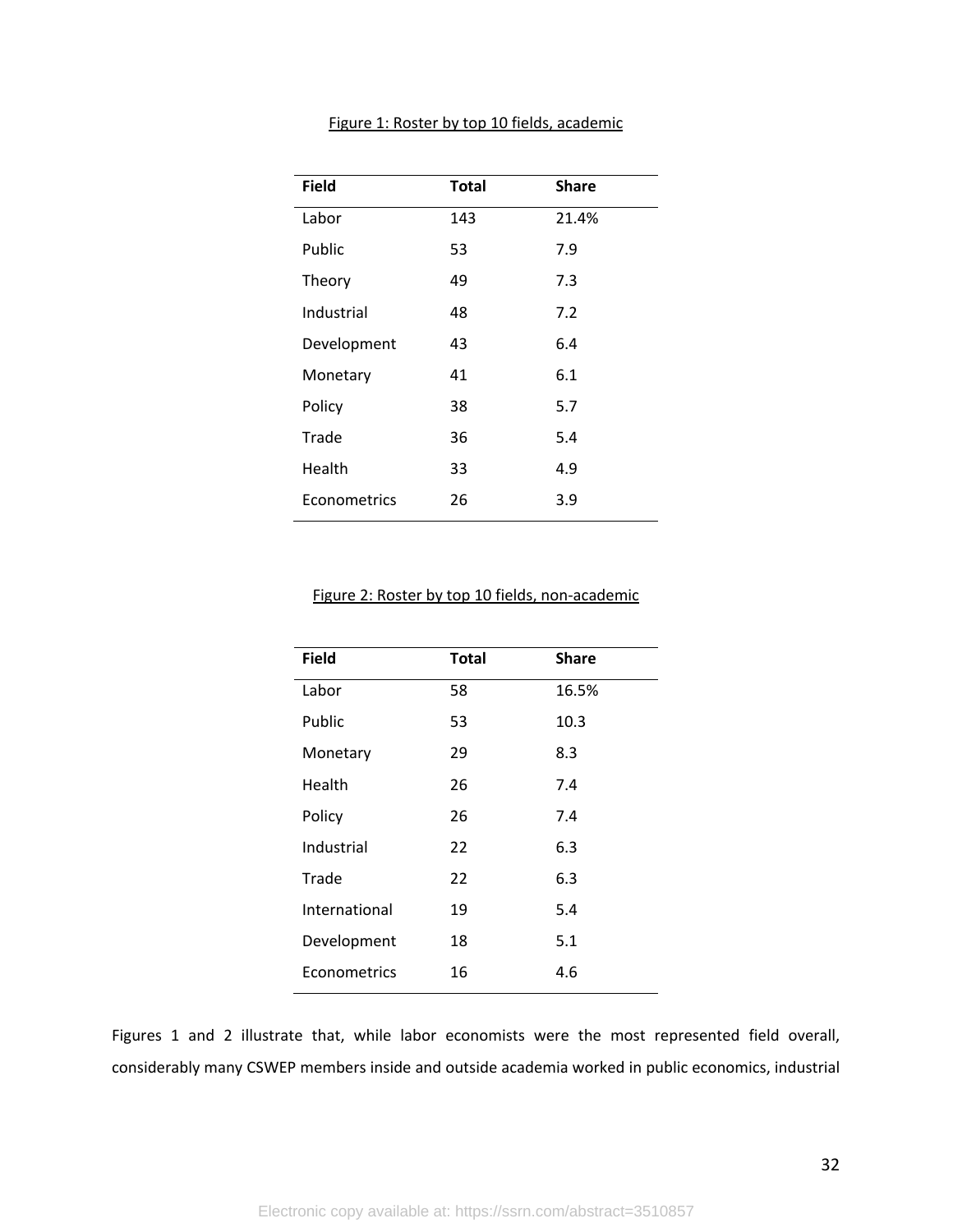organization, and monetary economics. Among those in academia, theory occupies the third largest field, while health is represented among those working at non-academic institutions.

A common analytical framework fragmenting with the rise of feminist economics, CSWEP increasingly relied on empirical analysis to support its proposals and activities. For instance, concerned with the possibility that women economists may face a glass ceiling and wage discrimination at the full professor level, the CSWEP board thus decided to participate in a larger project led by Columbia sociologist Sue Berryman on the career status of women in several disciplines. The goal was to understand why women choose to pursue a Ph.D in economics and the dynamics underlying new Ph.D economists' entry into different employment sectors and their trajectories (CSWEP 1986, CSWEP 1987). The 1990 CSWEP report proposed to compare actual data on promotion with the result of a model simulating the promotion process in academia, then compared the finding with a recent empirical paper drafted by Van Kolpin and Larry Singell (CSWEP 1991, 610). Shulamit Kahn further compiled data from the National Science Foundation survey of Earned Doctorates to show that feminization proceeded more slowly in academia than in business and industry and that men in tenure-track jobs were more likely to achieve tenure after seven years as assistant professors than women (CSWEP 1993, 510). $47$  Another animating concern of the period was with possible gender biases in refereeing (as well as in selection of papers for the AEA annual meeting). Like promotion, this was approached through empirical work. Linda Edwards and Marianne Ferber initially voiced this concern in the Fall 1985 CSWEP *Newsletter*, pointing to research by psychologists, and data taken from thirty-eight economics journals (CSWEP 1986, 403). Isabelle Sawhill introduced the issue to the AEA Executive Committee and then-*AER* editor Orley Ashenfelter proposed an experiment evaluating double and single-blind refereeing at the journal. The project was carried by Rebecca Blank (1991), who found no gender bias (CSWEP 1987, 521). Double-blind was nevertheless implemented on a wider scale.

By the mid-1980s, though, it appeared that evidence-based initiatives were the principal way forward for CSWEP, although the maintenance of the roster and exerting pressure on departments or organizations, like the NBER, remained important activities. Of course, the many initiatives undertaken during the previous decade were still actively pursued, no matter the analytical framework of the women in charge. But the polarization – segregated pluralism at best – of analytical perspectives on the labor

<sup>&</sup>lt;sup>47</sup> At around the same time, the AEA having never acted on its promise to develop childcare service for ASSA meetings, Kahn also started a cooperative childcare sharing service, coordinated through the CSWEP newsletter.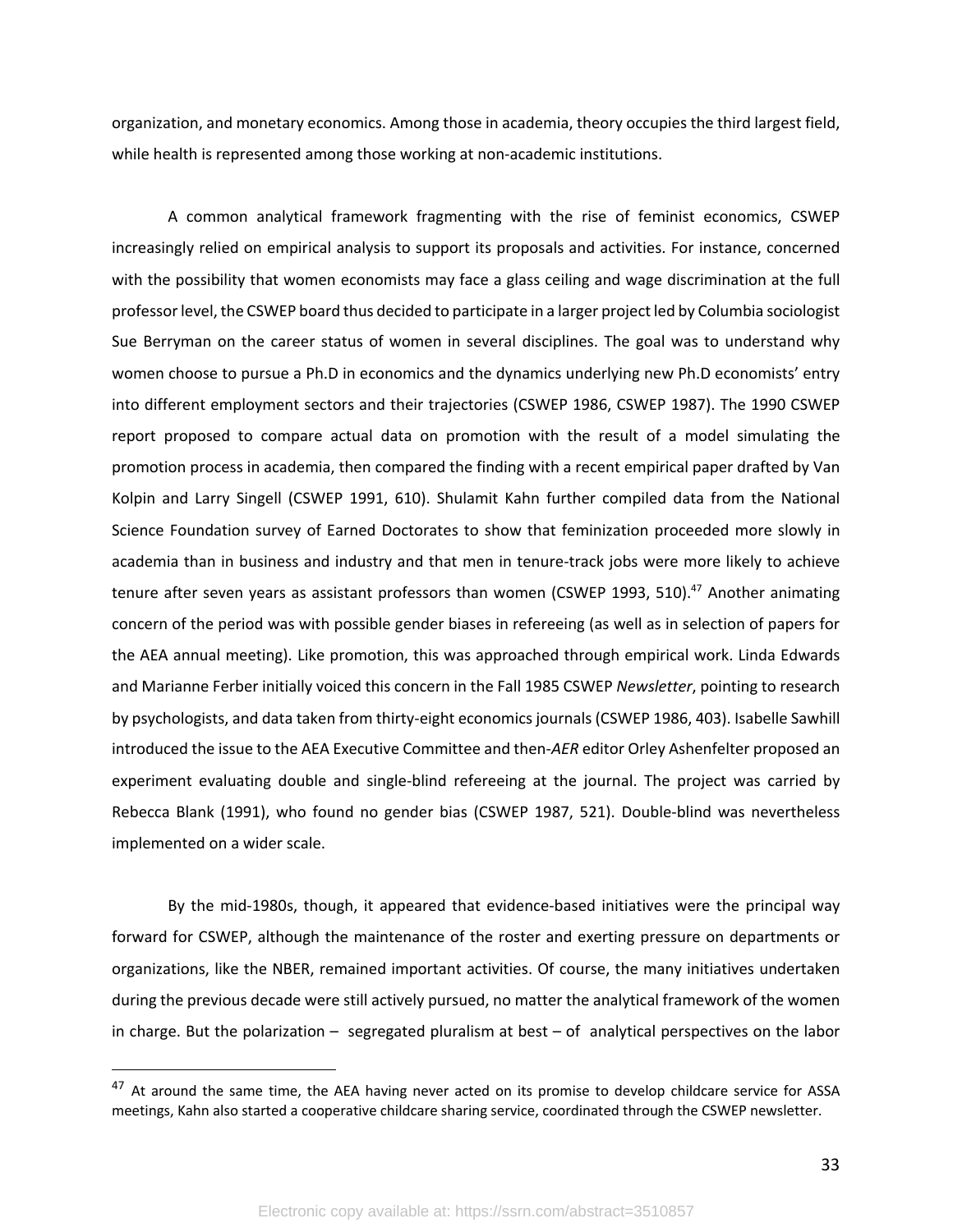market and the family represented within that generation of CSWEP members compromised much of the economic consensus on which the prior generation could rely to decide which actions to pursue and how to market them to the AEA and the profession at large. As key initiatives, such as the roster, would become less important in the 1990s, and on-going disagreement on what the content of CSWEP-sponsored events (session, conference, mentorship, training) should be, stasis loomed larger. The polarization eventually resulted in institutional redevelopment: at the AEA 1990 meeting, those women, many associated with CSWEP, who felt they were not offered any space to discuss feminist work, were drawn to a session organized by Diana Strassman: "Can Feminism find a Home in Economics?"<sup>48</sup> This session developed into a list, then a survey and a newsletter, and in early 1992, the formal creation of the International Association for Feminist Economics (Aerni and Nelson 1995; Conrad 2019, 121-125; Becchio 2020, 133- 134). A first conference was organized, Shackleford was elected first president, and Strassman created an associated journal, *Feminist Economics*. The impetus for the organization, thus, was not the institutional issues encountered by women economists, but the intellectual resistance to new ways of investigating gender questions within mainstream economics. As the most contentious aspect of women's research on gender-related issues moved out of CSWEP, what remained had, by the early 1990s, become more mainstream and moderate (in that it reflected the views of labor markets held by economists at large) as well as less central: at the AEA as well as in the larger American society, the status of women no longer commanded the same priority.

### **IV. Conclusion**

Three tentative lessons can be drawn from this history of the first gender reckoning in economics. First, CSWEP was established to document and remedy the low status of women in the economics profession. Yet, its clearer achievement seems to be the professionalization of the profession at large, through campaigns for reform of hiring practices such as mandatory and open job listings, the provision of childcare, refereeing guidelines, and development of mentorship programs. This is in line with what Rossiter (2012) argues was the influence on women committees on most science (see also Jacobsen 2005). The battles presently fought, for instance the campaign against interviewing in hotel rooms led by graduate students, is to be located within this tradition of raising professional standards.

<sup>&</sup>lt;sup>48</sup> Chaired by Robert Pollak, the session includes contributions from Paula England, Claudia Goldin, Diana Strassman, and Nancy Folbre. Discussants were Rebecca Blank and Paulette Olson.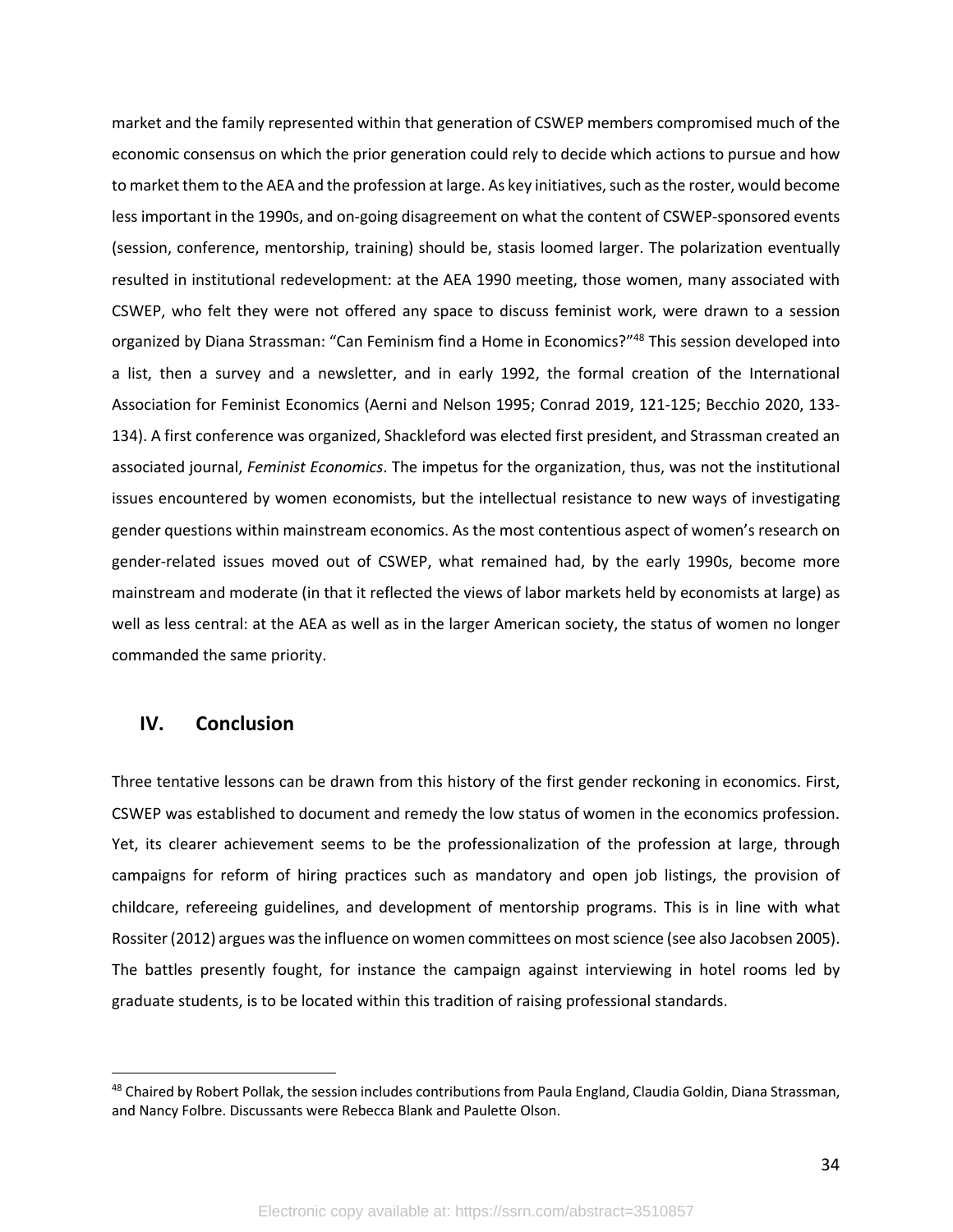Second, gender issues in economics have always argued in the profession with the theoretical and empirical tools of economic analysis. In this regard, the use of empirical work, descriptive as well as geared toward the identification of causal relationships, is not unique to the on-going – second – gender reckoning in economics. It seems that the reliance on empirical methods had been stronger when little consensus existed on the economic underpinnings of women's issues, but it might be that long-term progress is difficult to sustain without a consensus on an analytical framework.

Our paper hardly ventures in the 1990s and 2000s, when CSWEP annual surveys reveal stalling graduation, hires and tenures of women economists and growing wage gaps. We don't have historical data on what came next. But we believe the shifts documented that took place in the 1980s allow some speculation. As CSWEP became more accepted and embedded in the institutional structure of the AEA, its mission became less central and was gradually marginalized. This marginalization might have been a consequence of changes within the field of labor economics, such that polarization prevented new actions from being taken. It might also have been a product of perceived successes in raising the representation of women in economics, which may have encouraged the view that "enough had been done." Obviously, it had not.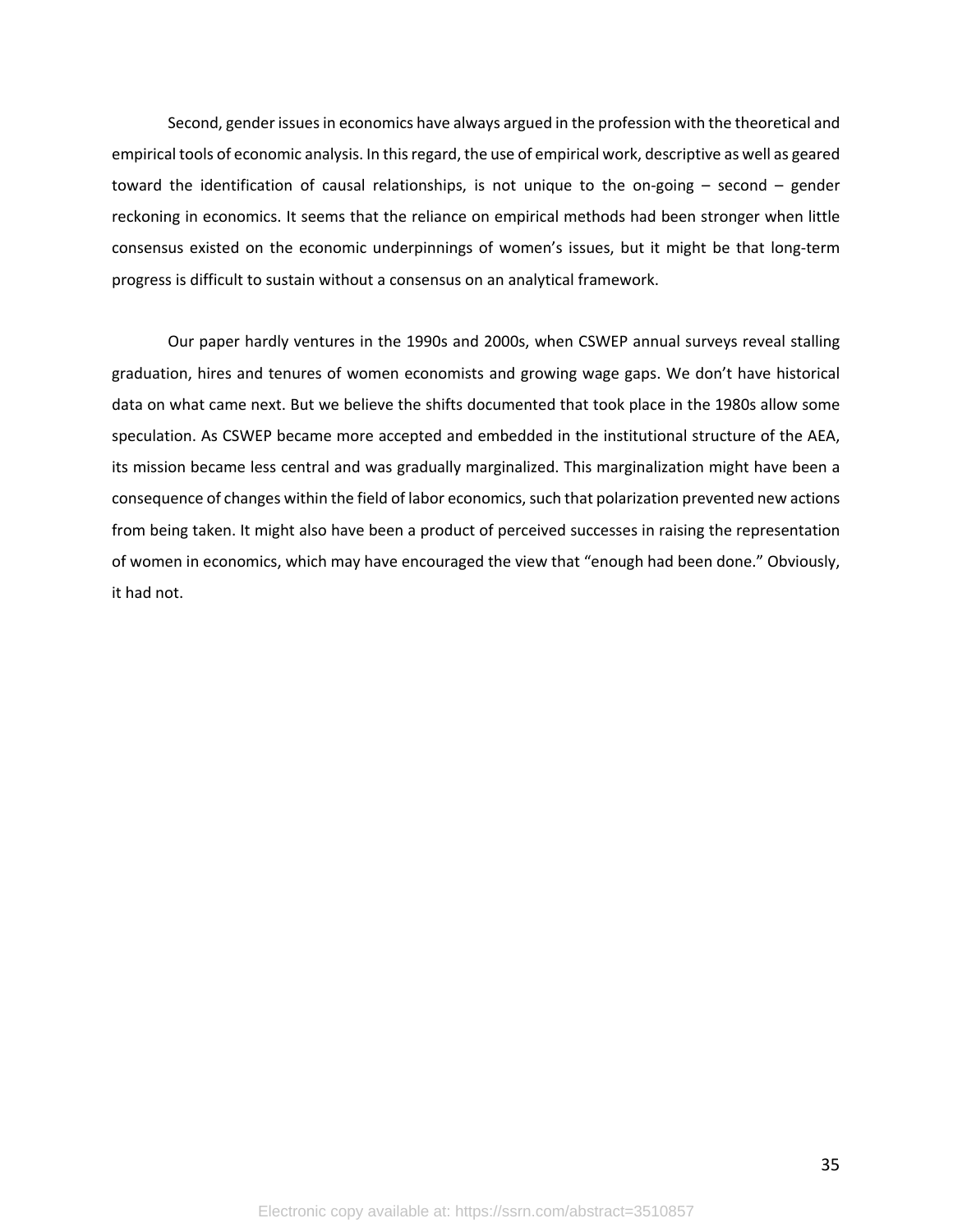# *References*

### **Archives**

CSWEPP: CSWEP Papers, AEA collection, Economists' Papers Project, Rubinstein Library, Duke University. MFP: Milton Friedman Papers, Hoover Institution, Stanford University. JGP: John Kenneth Galbraith Papers, John F. Kennedy Presidential Library. KAP: Kenneth Arrow Papers, Economists' Papers Project, Rubinstein Library, Duke University.

### **Published references**

Aerni, April L. and Julie Nelson. 1995. A Brief History of IAFFE. *IAFFE Newsletter*, 5(1): 1-5.

Aigner, Dennis J. and Glen G. Cain. 1977. Statistical Theories of Discrimination in Labor Markets. *Industrial and Labor Relations Review*, 30(2): 175-187.

*Albelda, Randy P. (1997). Economics and Feminism: Disturbances in the Field. New York, NY: Twayne Publishers.* 

Arrow, Kenneth J. 1972. Models of Job Discrimination. In Anthony H. Pascal, ed., *Racial Discrimination in Economic Life*. New York, NY: Lexington Books, 83-102.

Arrow, Kenneth J. 1973. Higher Education As A Filter. *Journal of Public Economics*, 2 (3): 193-216.

Ashenfelter Orley C. and R. Layard. 1986. *Handbook of Labor Economics.* 1st Edition. North Holland.

Ashenfelter, Orley C. and Ronald L. Oaxaca, 1987. The Economics of Discrimination: Economists Enter the Courtroom. *American Economic Review*, 77 (2): 321-25.

Backhouse, Roger E. and Béatrice Cherrier. 2019. Paul Samuelson, Gender Bias and Discrimination. *The European Journal of the History of Economic Thought*, 26(5): 1053-1080.

Becchio, Giandomenica. 2020. *A History of Feminist and Gender Economics*. London and New York: Routlegde.

Bell, Caroline Shaw, 1998. The Reasons for CSWEP. *Journal of Economic Perspectives*. 12(4) : 191-195. Becker, Gary S. 1981. *A Treatise of Family*. Harvard University Press.

Becker, Gary S. [1957] 1971. *The Economics of Discrimination*. Chicago: The University of Chicago Press.

Becker, Gary S. 1976. *The Economic Approach to Human Behavior*. Chicago: The University of Chicago Press.

Bergmann, Barbara. 1981. The Economic Risks of Being a Housewife. *American Economic Review*, 71(2): 81-86.

Bergmann, Barbara. 1986. *The Economic Emergence of Women.* New York, NY: Basic Books.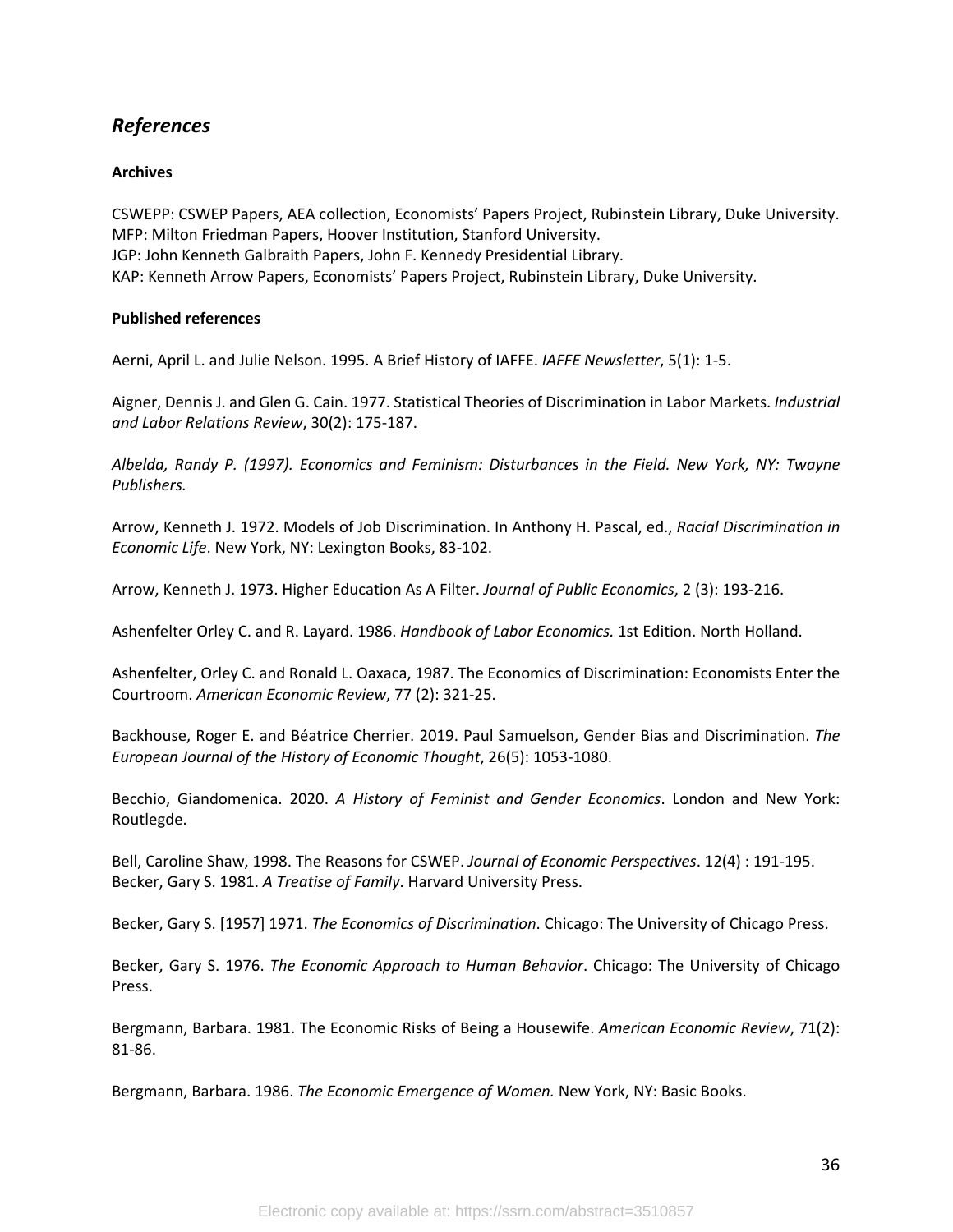Bergmann, Barbara. 1989. Does the Market for Women's Labor Need Fixing? *The Journal of Economic Perspectives*, 3 (1): 43-60.

Berrey, Ellen, Robert L. Nelson and Laura Beth Nielsen. 2017. *Rights on Trials. How Workplace Discrimination Law Perpetuates Inequality.* Chicago: The University of Chicago Press.

B**l**ank, Rebecca. 1991. The Effects of Double-Blind versus Single-Blind Reviewing: Experimental Evidence from The American Economic Review. *American Economic Review*, 81(5): 1041-1067.

Blau, Francine. 1972. "Women's Place" in the Labor Market. *American Economic Review*, 62(1/2): 161- 166.

Blau, Francine D. 1977. *Equal Pay in the Office*. Lexington, Mass.: Lexington Books.

Blau, Francine D. and Marianne A. Ferber. 1987. Discrimination: Empirical Evidence from the United States. *American Economic Review*, 77 (2): 316-320.

Blau, Francine and Carol L. Jusenius, 1976. Economists' Approaches to Sex Segregation in the Labor Market: An Appraisal. *Signs*, 1(3): 181-199.

Brook and Ray Marshall. 1974.

Brown, Clair and Joseph A. Pechman, eds. 1987. *Gender in the Workplace*. Brookings Institution.

Blaxall, Martha and Barbara B. Reagan, eds. 1976. *Women and the Workplace: The Implications Occupational Segregation*. *Signs*, 1(3).

Chapman, Jane Roberts. 1975. Review Essay. Economics. *Signs*, 1(1) :139-146.

Chassonnery-Zaïgouche, Cléo. 2020a. Economists Entered the 'Number Games'. Measuring Wage Decomposition in the U.S. Courtrooms, 1971-1989. *Journal of the History of Economic Thought*. Forth

Chassonnery-Zaïgouche, Cléo. 2020b. Comparable Worth: The Political History of An Economic Argument, 1979-1989. *Working paper*.

Cohen, Jennifer. 2019. The Radical Roots of Feminism in Economics. *Research in the History of Economic Thought and Methodology*, Vol. 37A: 85-100.

Conrad, Cecilia. 2019. Feminist Economics: Second Wave, Tidal Wave, or Barely a Ripple? In Angie Maxwell, Todd Shields (eds.), *The Legacy of Second-Wave Feminism in American Politics*. Palgrave MacMillan.

Edwards, Richard C., Michael Reich, and David M. Gordon. 1975. *Labor Market Segmentation*. Lexington: Lexington Books.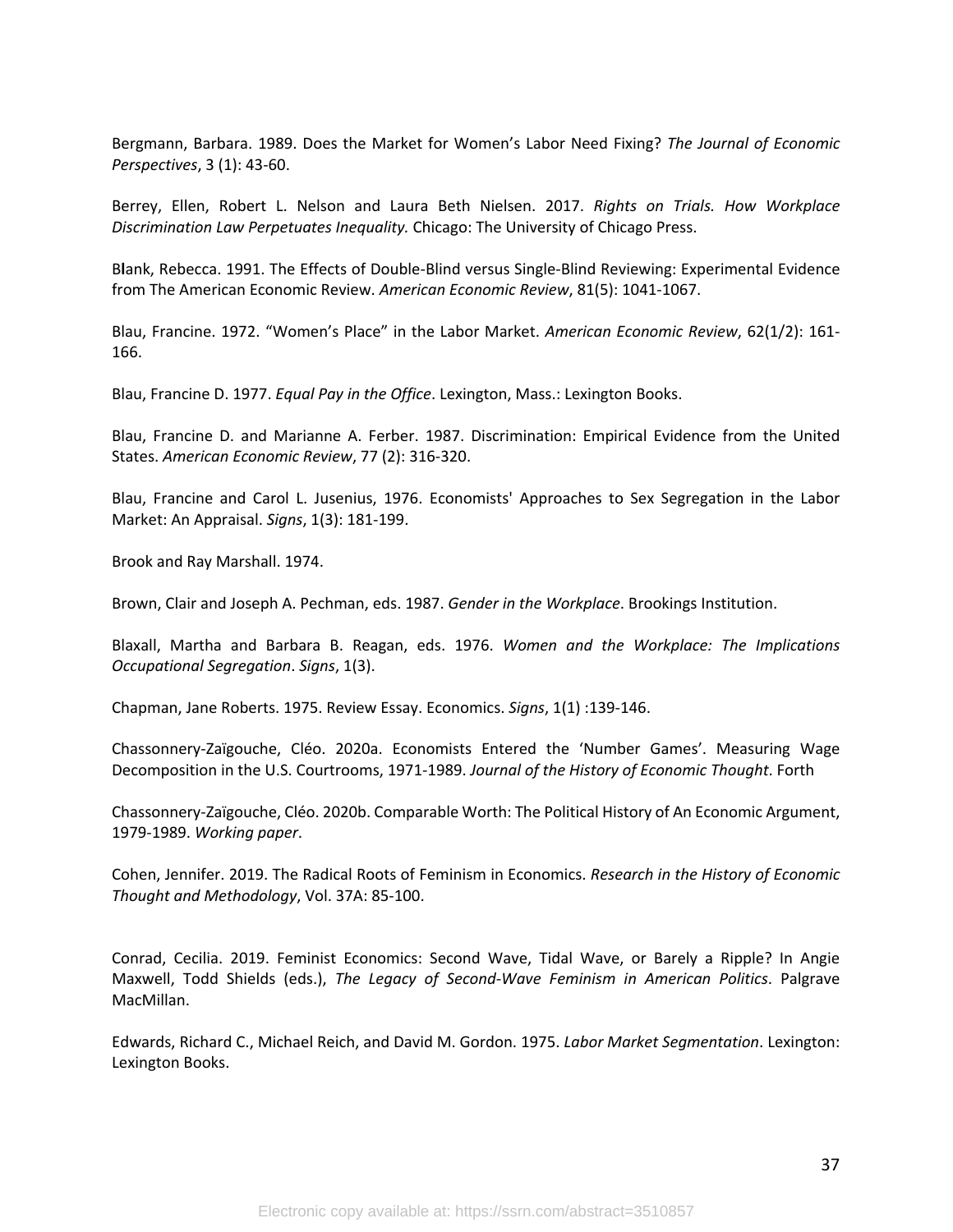Fleury, Jean-Baptiste. 2012. Wandering Through the Borderlands of the Social Sciences: Gary Becker's Economics of Discrimination. *History of Political Economy*, 44(1) :1–40.

Forget, Evelyn. 2011. American Women and the Economics Profession in the Twentieth Century," *OEconomia*, 1(1): 19-31.

Fuchs, Victor R. 1989. Women's Quests for Economic Equality. *Journal of Economic Perspectives*, 3(1): 25- 41.

Fraumeni 2005

Hartmann, Heidi I. ed. 1985. *Comparable Worth. New Directions for Research.* Committee on Women's Employment and Related Social Issues, Commission on Behavioral and Social Sciences and Education, & National Research Council. Washington, D.C.: National Academy Press.

Joint Economic Committee. 1973. *Economic Problems of Women*. Hearing before the Joint Economic Committee. Congress of the U.S.A., July 10, 11, 12 1973.

Joint Economic Committee. 1984. *Women in the Work Force: Pay Equity*. Hearing before the Joint Economic Committee. Congress of the U.S.A., April 10, 1984.

Joint Economic Committee. 1983. *American Women: Three Decades of Change*. Hearing before the Joint Economic Committee. Congress of the U.S.A., November 9, 1983.

Ladd, Helen F. 2014. Confessions of a Wellesly FEM. In Michael Szenberg and Lall Ramrattan, eds., *Eminent Economists II*. Cambridge University Press, 249-269.

Lazear, Edward P. 1989. Symposium on Women in the Labor Market. *Journal of Economic Perspectives*,  $3(1): 3-7.$ 

Le Tollec, Agnès. 2020. From Home Economics to the New Home Economics: Toward a Science of the Rational Family, 1923-1981. PhD Thesis, ENS Cachan.

Lundberg, Shelly J. and Richard Startz. 1983. Private Discrimination and Social Intervention in Competitive Labor Market. *American Economic Review*,73 (3): 340-347.

Mata, Tiago. *Forth*. *Radical Expectations*. Cambridge: Cambridge University Press.

Nelson, Julie. 1987. Gender and Economic Thought, CSWEP Newsletter, October 1987, 2-6.

Oaxaca, Ronald L. 1973. Male-Female Wage Differentials in Urban Labor Markets. *International Economic Review*, 14 (3) :693-709.

Phelps, Edmund S. 1972. The Statistical Theory of Racism and Sexism. *American Economic Review*, 62(4): 659–661.

Posner, Richard. 1989. Conservative Feminism. *The University of Chicago Legal Forum*, 191-217.